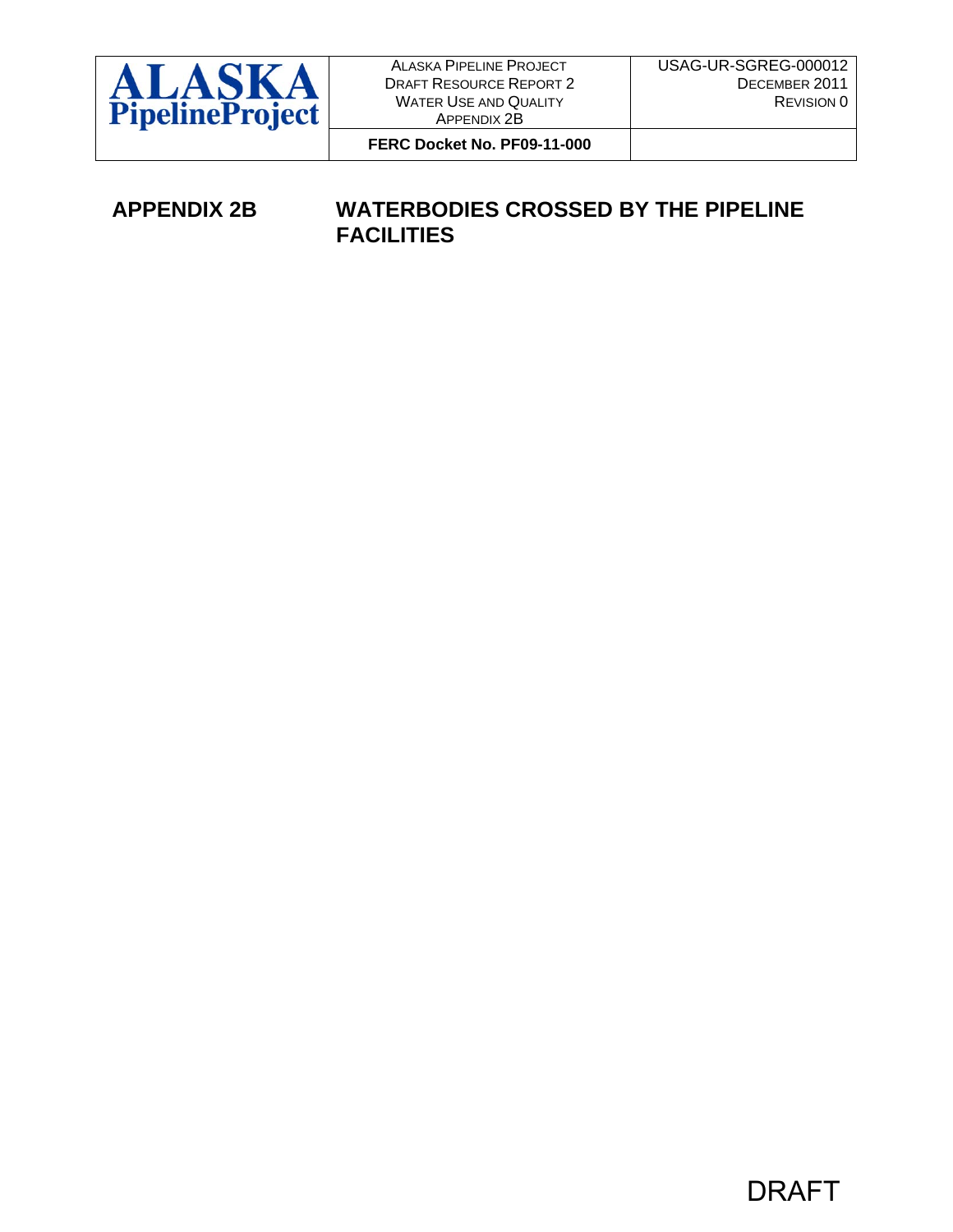

ALASKA PIPELINE PROJECT DRAFT RESOURCE REPORT 2 WATER USE AND QUALITY APPENDIX 2B **FERC Docket No. PF09-11-000**

|                                                                                  | TABLE 2B-1                               |                       |                   |                                                  |                                                             |                                         |                                    |                                                         |
|----------------------------------------------------------------------------------|------------------------------------------|-----------------------|-------------------|--------------------------------------------------|-------------------------------------------------------------|-----------------------------------------|------------------------------------|---------------------------------------------------------|
| <b>Alaska Pipeline Project</b><br>Waterbodies Crossed by the Pipeline Facilities |                                          |                       |                   |                                                  |                                                             |                                         |                                    |                                                         |
| <b>APP</b><br>Waterbody<br>Crossing<br>Identification<br>Number                  | Waterbody Name at Crossing/<br>Sub-Basin | Milepost <sup>a</sup> | Flow <sup>b</sup> | Summer<br>Wetted<br>Width <sup>c</sup><br>(feet) | Wetted<br>Width at<br>Time of<br>Construction<br>(feet) $d$ | <b>FERC</b><br>Designation <sup>e</sup> | Proposed<br>Construction<br>Season | Preliminary<br>Proposed<br>Crossing Method <sup>9</sup> |
|                                                                                  | POINT THOMSON GAS TRANSMISSION PIPELINE  |                       |                   |                                                  |                                                             |                                         |                                    |                                                         |
| PT001                                                                            | Unnamed Ck. / Canning River              | <b>PMP 0.7</b>        | P                 | 11                                               | No Data                                                     | Minor                                   | Winter                             | <b>OC</b>                                               |
| PT002                                                                            | Pond / Mikkelson Bay                     | <b>PMP 1.6</b>        | P                 | 75                                               | No Data                                                     | Minor                                   | Winter                             | <b>OC</b>                                               |
| PT003                                                                            | Unnamed Ck. / Mikkelson Bay              | <b>PMP 1.7</b>        | P                 | 27                                               | No Data                                                     | Minor                                   | Winter                             | <b>OC</b>                                               |
| PT004                                                                            | Pond / Mikkelson Bay                     | <b>PMP 2.7</b>        | P                 | 69                                               | No Data                                                     | Minor                                   | Winter                             | <b>OC</b>                                               |
| PT005                                                                            | Unnamed Ck. / Mikkelson Bay              | <b>PMP 2.9</b>        | P                 | 36                                               | No Data                                                     | Minor                                   | Winter                             | <b>OC</b>                                               |
| PT006                                                                            | Pond / Mikkelson Bay                     | <b>PMP 3.2</b>        | P                 | 139                                              | No Data                                                     | Minor                                   | Winter                             | <b>OC</b>                                               |
| PT007                                                                            | Unnamed Ck. / Mikkelson Bay              | <b>PMP 3.6</b>        | P                 | $\overline{7}$                                   | No Data                                                     | Minor                                   | Winter                             | <b>OC</b>                                               |
| <b>PT008</b>                                                                     | Unnamed Ck. / Mikkelson Bay              | <b>PMP 4.3</b>        | P                 | 5                                                | No Data                                                     | Minor                                   | Winter                             | <b>OC</b>                                               |
| PT009                                                                            | Unnamed Ck. / Mikkelson Bay              | <b>PMP 5.4</b>        | P                 | 8                                                | No Data                                                     | Minor                                   | Winter                             | OC                                                      |
| PT010                                                                            | Unnamed Ck. / Mikkelson Bay              | <b>PMP 5.6</b>        | P                 | 3                                                | No Data                                                     | Minor                                   | Winter                             | OC                                                      |
| PT011                                                                            | Unnamed Ck. / Mikkelson Bay              | <b>PMP 6.7</b>        | P                 | 12                                               | No Data                                                     | Minor                                   | Winter                             | OC                                                      |
| PT012                                                                            | Unnamed Ck. / Mikkelson Bay              | <b>PMP 7.9</b>        | P                 | 19                                               | No Data                                                     | Minor                                   | Winter                             | <b>OC</b>                                               |
| PT013                                                                            | Unnamed Ck. / Mikkelson Bay              | <b>PMP 8.8</b>        | P                 | 62                                               | No Data                                                     | Minor                                   | Winter                             | <b>OC</b>                                               |
| PT014                                                                            | Unnamed Ck. / Mikkelson Bay              | <b>PMP 10.5</b>       | P                 | 23                                               | No Data                                                     | Minor                                   | Winter                             | OC                                                      |
| PT015                                                                            | Unnamed Ck. / Mikkelson Bay              | PMP 11.6              | P                 | 5                                                | No Data                                                     | Minor                                   | Winter                             | <b>OC</b>                                               |
| PT016                                                                            | Pond / Mikkelson Bay                     | PMP 11.9              | P                 | 142                                              | No Data                                                     | Minor                                   | Winter                             | <b>OC</b>                                               |
| PT017                                                                            | Unnamed Ck. / Mikkelson Bay              | <b>PMP 12.5</b>       | P                 | 16                                               | No Data                                                     | Minor                                   | Winter                             | <b>OC</b>                                               |
| PT018                                                                            | Unnamed Ck. / Mikkelson Bay              | <b>PMP 12.8</b>       | P                 | $\Omega$                                         | No Data                                                     | Minor                                   | Winter                             | <b>OC</b>                                               |
| PT019                                                                            | Pond / Mikkelson Bay                     | PMP 12.9              | P                 | 83                                               | No Data                                                     | Minor                                   | Winter                             | <b>OC</b>                                               |
| PT020                                                                            | Unnamed Ck. / Mikkelson Bay              | <b>PMP 13.3</b>       | P                 | 127                                              | No Data                                                     | Minor                                   | Winter                             | <b>OC</b>                                               |
| PT021                                                                            | Unnamed Ck. / Mikkelson Bav              | <b>PMP 13.4</b>       | P                 | $\mathbf 0$                                      | No Data                                                     | Minor                                   | Winter                             | <b>OC</b>                                               |
| PT022                                                                            | Unnamed Ck. / Mikkelson Bay              | <b>PMP 14.6</b>       | P                 | 16                                               | No Data                                                     | Minor                                   | Winter                             | <b>OC</b>                                               |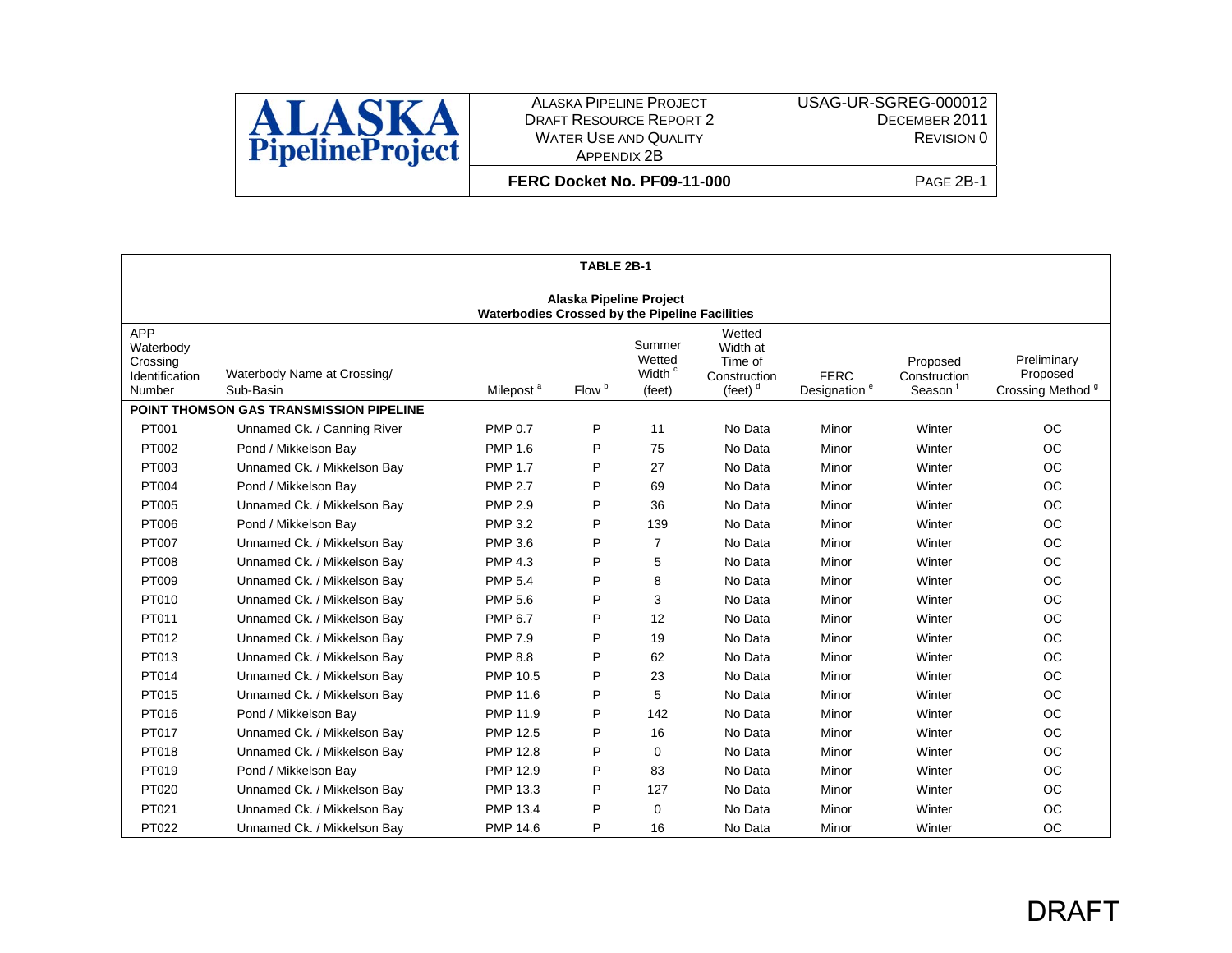

USAG-UR-SGREG-000012 DECEMBER 2011 REVISION 0

**FERC Docket No. PF09-11-000**

| TABLE 2B-1                                                      |                                                       |                       |                   |                                                  |                                                             |                                         |                                                 |                                                         |  |  |
|-----------------------------------------------------------------|-------------------------------------------------------|-----------------------|-------------------|--------------------------------------------------|-------------------------------------------------------------|-----------------------------------------|-------------------------------------------------|---------------------------------------------------------|--|--|
| <b>Alaska Pipeline Project</b>                                  |                                                       |                       |                   |                                                  |                                                             |                                         |                                                 |                                                         |  |  |
|                                                                 | <b>Waterbodies Crossed by the Pipeline Facilities</b> |                       |                   |                                                  |                                                             |                                         |                                                 |                                                         |  |  |
| <b>APP</b><br>Waterbody<br>Crossing<br>Identification<br>Number | Waterbody Name at Crossing/<br>Sub-Basin              | Milepost <sup>a</sup> | Flow <sup>b</sup> | Summer<br>Wetted<br>Width <sup>c</sup><br>(feet) | Wetted<br>Width at<br>Time of<br>Construction<br>(feet) $d$ | <b>FERC</b><br>Designation <sup>e</sup> | Proposed<br>Construction<br>Season <sup>1</sup> | Preliminary<br>Proposed<br>Crossing Method <sup>9</sup> |  |  |
| PT023                                                           | Pond/ Mikkelson Bay                                   | <b>PMP 15.8</b>       | P                 | 509                                              | No Data                                                     | Minor                                   | Winter                                          | <b>OC</b>                                               |  |  |
| PT024                                                           | Pond/ Mikkelson Bay                                   | <b>PMP 16.1</b>       | P                 | 136                                              | No Data                                                     | Minor                                   | Winter                                          | <b>OC</b>                                               |  |  |
| PT025                                                           | Unnamed Ck. / Mikkelson Bay                           | <b>PMP 16.2</b>       | P                 | 12                                               | No Data                                                     | Minor                                   | Winter                                          | OC                                                      |  |  |
| PT026                                                           | Unnamed Ck. / Mikkelson Bay                           | <b>PMP 16.2</b>       | P                 | $\mathbf 0$                                      | No Data                                                     | Minor                                   | Winter                                          | <b>OC</b>                                               |  |  |
| PT027                                                           | Pond / Mikkelson Bay                                  | <b>PMP 16.6</b>       | P                 | 193                                              | No Data                                                     | Minor                                   | Winter                                          | <b>OC</b>                                               |  |  |
| PT028                                                           | Pond / Mikkelson Bay                                  | <b>PMP 17.5</b>       | P                 | 141                                              | No Data                                                     | Minor                                   | Winter                                          | <b>OC</b>                                               |  |  |
| PT029                                                           | Unnamed Ck. / Mikkelson Bay                           | <b>PMP 17.6</b>       | P                 | 35                                               | No Data                                                     | Minor                                   | Winter                                          | OC                                                      |  |  |
| PT030                                                           | Pond / Mikkelson Bay                                  | <b>PMP 17.8</b>       | P                 | 70                                               | No Data                                                     | Minor                                   | Winter                                          | OC                                                      |  |  |
| PT031                                                           | Unnamed Ck. / Mikkelson Bay                           | <b>PMP 18.6</b>       | P                 | $\overline{7}$                                   | No Data                                                     | Minor                                   | Winter                                          | <b>OC</b>                                               |  |  |
| PT032                                                           | Unnamed Ck. / Mikkelson Bay                           | <b>PMP 19.4</b>       | P                 | 21                                               | No Data                                                     | Minor                                   | Winter                                          | OC                                                      |  |  |
| PT033                                                           | Double Pond / Mikkelson Bay                           | <b>PMP 19.7</b>       | P                 | 300                                              | No Data                                                     | Minor                                   | Winter                                          | OC                                                      |  |  |
| PT034                                                           | Unnamed Ck. / Mikkelson Bay                           | PMP 20.9              | P                 | 13                                               | $\Omega$                                                    | Minor                                   | Winter                                          | OC                                                      |  |  |
| PT035                                                           | Pond / Mikkelson Bay                                  | <b>PMP 21.7</b>       | P                 | 181                                              | $\Omega$                                                    | Minor                                   | Winter                                          | OC                                                      |  |  |
| PT036                                                           | Pond / Mikkelson Bay                                  | <b>PMP 22.0</b>       | P                 | 46                                               | $\Omega$                                                    | Minor                                   | Winter                                          | OC                                                      |  |  |
| PT037                                                           | Pond / Mikkelson Bay                                  | <b>PMP 22.2</b>       | P                 | 125                                              | $\Omega$                                                    | Minor                                   | Winter                                          | <b>OC</b>                                               |  |  |
| PT038                                                           | Pond / Mikkelson Bay                                  | <b>PMP 22.4</b>       | P                 | 165                                              | $\Omega$                                                    | Minor                                   | Winter                                          | OC                                                      |  |  |
| PT039                                                           | Unnamed Ck. / Mikkelson Bay                           | <b>PMP 22.9</b>       | P                 | 231                                              | $\Omega$                                                    | Minor                                   | Winter                                          | OC                                                      |  |  |
| PT040                                                           | Pond / Mikkelson Bay                                  | PMP 23.0              | P                 | 96                                               | 80                                                          | Intermediate                            | Winter                                          | <b>OC</b>                                               |  |  |
| PT041                                                           | Pond / Mikkelson Bay                                  | PMP 23.1              | P                 | 136                                              | $\Omega$                                                    | Minor                                   | Winter                                          | <b>OC</b>                                               |  |  |
| PT042                                                           | Pond / Mikkelson Bay                                  | <b>PMP 23.4</b>       | P                 | 75                                               | 52                                                          | Intermediate                            | Winter                                          | <b>OC</b>                                               |  |  |
| PT043                                                           | Shaviovik River East / Mikkelson Bay                  | <b>PMP 23.7</b>       | P                 | 600                                              | 55                                                          | Intermediate                            | Winter                                          | OC                                                      |  |  |
| PT044                                                           | Shaviovik River West / Mikkelson Bay                  | <b>PMP 24.3</b>       | P                 | 215                                              | $\Omega$                                                    | Minor                                   | Winter                                          | <b>OC</b>                                               |  |  |
| PT045                                                           | Unnamed Ck. / Mikkelson Bay                           | PMP 24.9              | P                 | 159                                              | 35                                                          | Intermediate                            | Winter                                          | OC                                                      |  |  |
| PT046                                                           | Unnamed Ck. / Mikkelson Bay                           | <b>PMP 25.3</b>       | P                 | 39                                               | 23                                                          | Intermediate                            | Winter                                          | OC                                                      |  |  |
| PT047                                                           | Unnamed Ck. / Mikkelson Bay                           | <b>PMP 25.6</b>       | P                 | 66                                               | $\Omega$                                                    | Minor                                   | Winter                                          | <b>OC</b>                                               |  |  |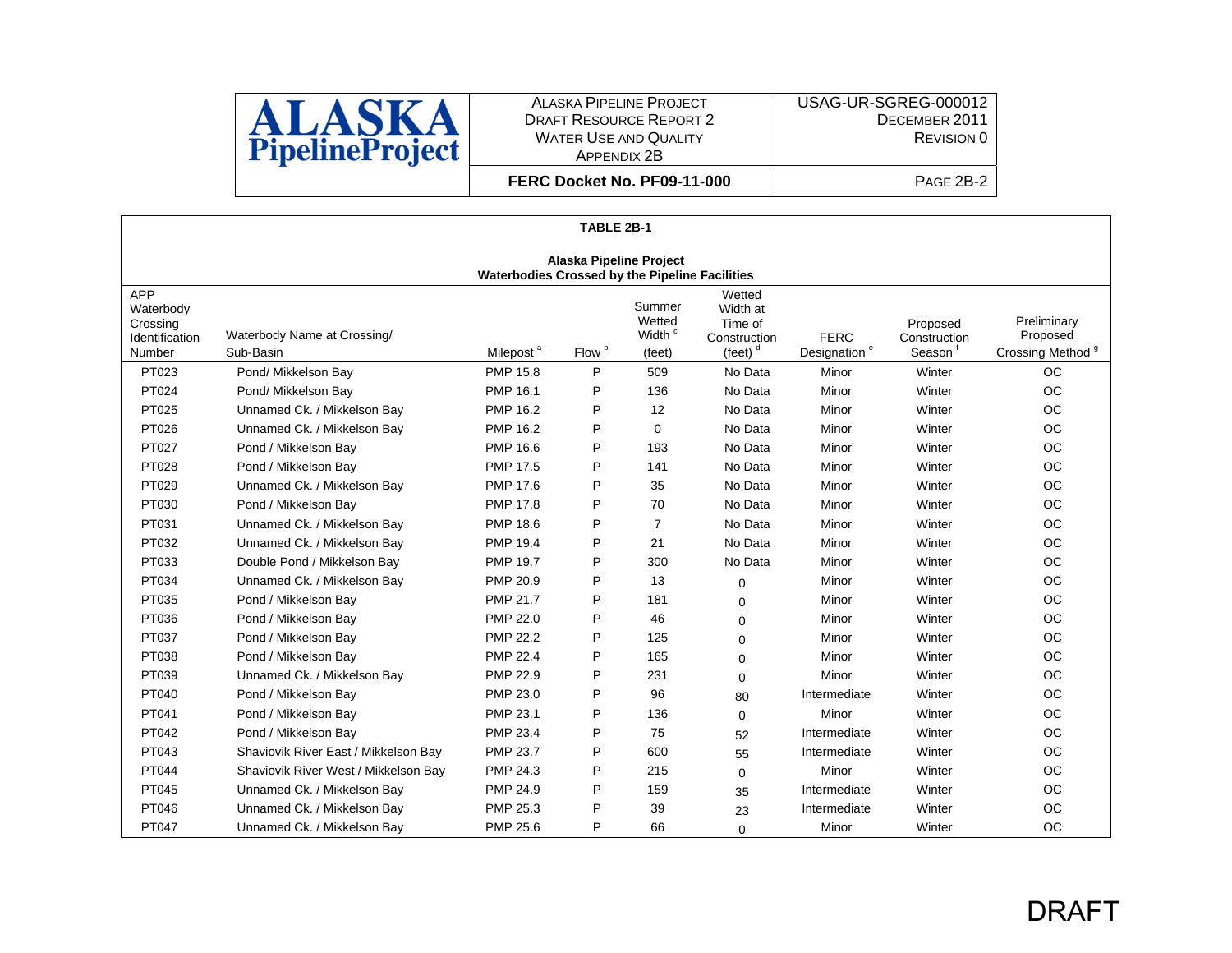

**FERC Docket No. PF09-11-000**

|                                                                                  | TABLE 2B-1                               |                       |                   |                                                  |                                                             |                                         |                                    |                                                         |  |
|----------------------------------------------------------------------------------|------------------------------------------|-----------------------|-------------------|--------------------------------------------------|-------------------------------------------------------------|-----------------------------------------|------------------------------------|---------------------------------------------------------|--|
| <b>Alaska Pipeline Project</b><br>Waterbodies Crossed by the Pipeline Facilities |                                          |                       |                   |                                                  |                                                             |                                         |                                    |                                                         |  |
| <b>APP</b><br>Waterbody<br>Crossing<br>Identification<br>Number                  | Waterbody Name at Crossing/<br>Sub-Basin | Milepost <sup>a</sup> | Flow <sup>b</sup> | Summer<br>Wetted<br>Width <sup>c</sup><br>(feet) | Wetted<br>Width at<br>Time of<br>Construction<br>(feet) $d$ | <b>FERC</b><br>Designation <sup>e</sup> | Proposed<br>Construction<br>Season | Preliminary<br>Proposed<br>Crossing Method <sup>9</sup> |  |
| PT048                                                                            | Unnamed Ck. / Mikkelson Bay              | <b>PMP 25.8</b>       | P                 | 11                                               | $\Omega$                                                    | Minor                                   | Winter                             | <b>OC</b>                                               |  |
| PT049                                                                            | Pond / Mikkelson Bay                     | <b>PMP 27.2</b>       | P                 | 173                                              | $\Omega$                                                    | Minor                                   | Winter                             | OC                                                      |  |
| PT050                                                                            | Pond / Mikkelson Bay                     | <b>PMP 27.5</b>       | P                 | $\Omega$                                         | 0                                                           | Minor                                   | Winter                             | OC                                                      |  |
| PT051                                                                            | Pond / Mikkelson Bay                     | PMP 27.8              | P                 | 49                                               | $\Omega$                                                    | Minor                                   | Winter                             | OC                                                      |  |
| PT052                                                                            | Pond / Mikkelson Bay                     | PMP 27.9              | P                 | 32                                               | 0                                                           | Minor                                   | Winter                             | OC                                                      |  |
| PT053                                                                            | Unnamed Ck. / Mikkelson Bay              | <b>PMP 28.0</b>       | P                 | 11                                               | 0                                                           | Minor                                   | Winter                             | OC                                                      |  |
| PT054                                                                            | Unnamed Ck. / Mikkelson Bay              | PMP 28.0              | P                 | 10                                               | $\Omega$                                                    | Minor                                   | Winter                             | OC                                                      |  |
| PT055                                                                            | Pond / Mikkelson Bay                     | <b>PMP 28.5</b>       | P                 | 218                                              | 0                                                           | Minor                                   | Winter                             | OC                                                      |  |
| PT056                                                                            | Pond / Mikkelson Bay                     | PMP 28.6              | P                 | 163                                              | $\Omega$                                                    | Minor                                   | Winter                             | OC                                                      |  |
| PT057                                                                            | Pond / Mikkelson Bay                     | <b>PMP 28.7</b>       | P                 | 268                                              | $\Omega$                                                    | Minor                                   | Winter                             | OC                                                      |  |
| PT058                                                                            | Pond / Mikkelson Bay                     | <b>PMP 28.8</b>       | P                 | 170                                              | 0                                                           | Minor                                   | Winter                             | <b>OC</b>                                               |  |
| PT059                                                                            | Pond / Mikkelson Bay                     | <b>PMP 28.8</b>       | P                 | 94                                               | $\Omega$                                                    | Minor                                   | Winter                             | OC                                                      |  |
| PT060                                                                            | Pond / Mikkelson Bay                     | PMP 28.9              | P                 | 25                                               | 0                                                           | Minor                                   | Winter                             | <b>OC</b>                                               |  |
| PT061                                                                            | Pond / Mikkelson Bay                     | PMP 28.9              | P                 | 147                                              | $\Omega$                                                    | Minor                                   | Winter                             | OC                                                      |  |
| PT062                                                                            | Pond / Mikkelson Bay                     | <b>PMP 29.0</b>       | P                 | 53                                               | $\Omega$                                                    | Minor                                   | Winter                             | OC                                                      |  |
| PT063                                                                            | Pond / Mikkelson Bay                     | PMP 29.1              | P                 | 100                                              | 0                                                           | Minor                                   | Winter                             | <b>OC</b>                                               |  |
| PT064                                                                            | Unnamed Ck. / Mikkelson Bay              | PMP 30.0              | P                 | 12                                               | $\Omega$                                                    | Minor                                   | Winter                             | OC                                                      |  |
| PT065                                                                            | Pond / Mikkelson Bay                     | PMP 30.7              | P                 | 290                                              | $\Omega$                                                    | Minor                                   | Winter                             | <b>OC</b>                                               |  |
| PT066                                                                            | Pond / Mikkelson Bay                     | PMP 31.0              | P                 | 181                                              | 0                                                           | Minor                                   | Winter                             | <b>OC</b>                                               |  |
| PT067                                                                            | Pond / Mikkelson Bay                     | PMP 31.4              | P                 | 278                                              | $\Omega$                                                    | Minor                                   | Winter                             | OC                                                      |  |
| PT068                                                                            | Double Pond / Mikkelson Bay              | PMP 31.4              | P                 | 64                                               | 0                                                           | Minor                                   | Winter                             | OC                                                      |  |
| PT069                                                                            | Pond / Mikkelson Bay                     | PMP 31.5              | P                 | 157                                              | $\Omega$                                                    | Minor                                   | Winter                             | OC                                                      |  |
| PT070                                                                            | Pond / Mikkelson Bay                     | PMP 31.6              | P                 | 43                                               | 0                                                           | Minor                                   | Winter                             | OC                                                      |  |
| PT071                                                                            | Pond / Mikkelson Bay                     | PMP 31.7              | P                 | 32                                               | $\Omega$                                                    | Minor                                   | Winter                             | <b>OC</b>                                               |  |
| PT072                                                                            | Unnamed Ck. / Mikkelson Bay              | PMP 32.1              | P                 | 34                                               | 0                                                           | Minor                                   | Winter                             | <b>OC</b>                                               |  |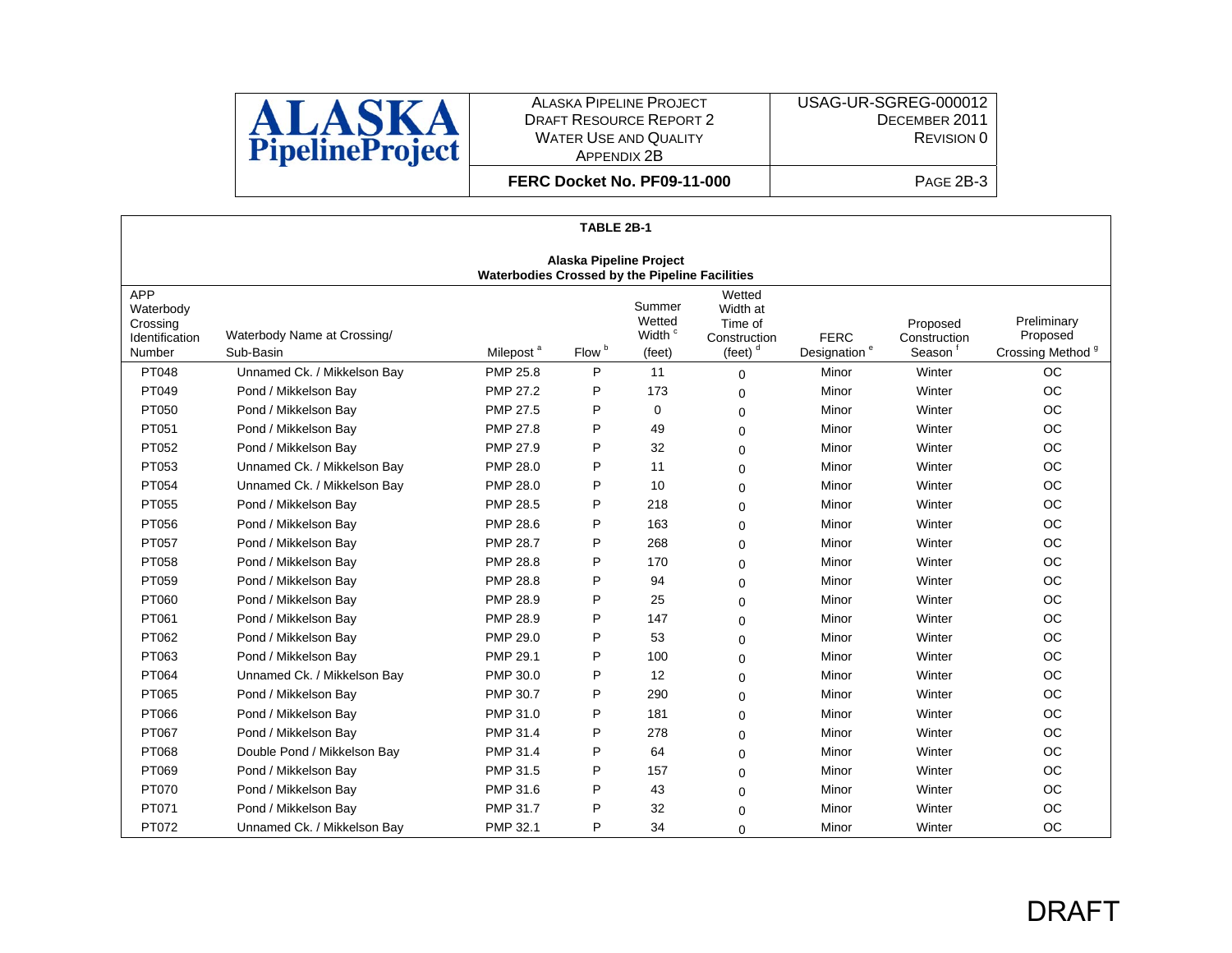

USAG-UR-SGREG-000012 DECEMBER 2011 REVISION 0

| FERC Docket No. PF09-11-000 |  |
|-----------------------------|--|
|                             |  |

|                                                                                  |                                                             |                       | TABLE 2B-1        |                                                  |                                                                               |                                         |                                                 |                                                         |  |
|----------------------------------------------------------------------------------|-------------------------------------------------------------|-----------------------|-------------------|--------------------------------------------------|-------------------------------------------------------------------------------|-----------------------------------------|-------------------------------------------------|---------------------------------------------------------|--|
| <b>Alaska Pipeline Project</b><br>Waterbodies Crossed by the Pipeline Facilities |                                                             |                       |                   |                                                  |                                                                               |                                         |                                                 |                                                         |  |
| <b>APP</b><br>Waterbody<br>Crossing<br>Identification<br>Number                  | Waterbody Name at Crossing/<br>Sub-Basin                    | Milepost <sup>a</sup> | Flow <sup>b</sup> | Summer<br>Wetted<br>Width <sup>c</sup><br>(feet) | Wetted<br>Width at<br>Time of<br>Construction<br>$(\text{feet})$ <sup>d</sup> | <b>FERC</b><br>Designation <sup>e</sup> | Proposed<br>Construction<br>Season <sup>1</sup> | Preliminary<br>Proposed<br>Crossing Method <sup>9</sup> |  |
| PT073                                                                            | Kadleroshilik River / Mikkelson Bay                         | PMP 33.5              | P                 | 230                                              | 175                                                                           | Major                                   | Winter                                          | <b>OC</b>                                               |  |
| PT074                                                                            | Pond / Mikkelson Bay                                        | PMP 33.9              | P                 | 90                                               | 0                                                                             | Minor                                   | Winter                                          | <b>OC</b>                                               |  |
| PT075                                                                            | Unnamed Ck. / Mikkelson Bay                                 | PMP 34.9              | P                 | 14                                               | $\Omega$                                                                      | Minor                                   | Winter                                          | <b>OC</b>                                               |  |
| PT076                                                                            | Pond / Sagavanirktok River                                  | PMP 36.3              | P                 | 60                                               | $\Omega$                                                                      | Minor                                   | Winter                                          | <b>OC</b>                                               |  |
| PT077                                                                            | Pond / Sagavanirktok River                                  | <b>PMP 36.7</b>       | P                 | 261                                              | $\Omega$                                                                      | Minor                                   | Winter                                          | <b>OC</b>                                               |  |
| PT078                                                                            | Pond / Sagavanirktok River                                  | PMP 36.9              | P                 | 64                                               | 0                                                                             | Minor                                   | Winter                                          | <b>OC</b>                                               |  |
| PT079                                                                            | Pond / Sagavanirktok River                                  | PMP 37.3              | P                 | 108                                              | $\Omega$                                                                      | Minor                                   | Winter                                          | <b>OC</b>                                               |  |
| PT080                                                                            | Pond / Sagavanirktok River                                  | PMP 37.6              | P                 | 92                                               | $\Omega$                                                                      | Minor                                   | Winter                                          | <b>OC</b>                                               |  |
| PT081                                                                            | Pond / Sagavanirktok River                                  | <b>PMP 37.7</b>       | P                 | 69                                               | $\Omega$                                                                      | Minor                                   | Winter                                          | <b>OC</b>                                               |  |
| PT082                                                                            | Pond / Sagavanirktok River                                  | PMP 37.8              | P                 | 217                                              | 45                                                                            | Intermediate                            | Winter                                          | <b>OC</b>                                               |  |
| PT083                                                                            | Pond / Sagavanirktok River                                  | PMP 37.9              | P                 | 10                                               | $\mathbf 0$                                                                   | Minor                                   | Winter                                          | OC                                                      |  |
| PT084                                                                            | Pond / Sagavanirktok River                                  | PMP 38.1              | P                 | 21                                               | 0                                                                             | Minor                                   | Winter                                          | <b>OC</b>                                               |  |
| PT085                                                                            | Pond / Sagavanirktok River                                  | PMP 38.4              | P                 | 146                                              | $\Omega$                                                                      | Minor                                   | Winter                                          | <b>OC</b>                                               |  |
| PT086                                                                            | Pond / Sagavanirktok River                                  | PMP 38.4              | P                 | 142                                              | 0                                                                             | Minor                                   | Winter                                          | <b>OC</b>                                               |  |
| PT087                                                                            | Double Pond / Sagavanirktok River                           | PMP 38.5              | P                 | 110                                              | $\Omega$                                                                      | Minor                                   | Winter                                          | <b>OC</b>                                               |  |
| PT088                                                                            | Pond / Sagavanirktok River                                  | PMP 38.6              | P                 | 57                                               | $\Omega$                                                                      | Minor                                   | Winter                                          | <b>OC</b>                                               |  |
| PT089                                                                            | Unnamed Ck. / Sagavanirktok River                           | PMP 40.1              | P                 | 92                                               | 60                                                                            | Intermediate                            | Winter                                          | <b>OC</b>                                               |  |
| PT090                                                                            | Pond / Sagavanirktok River                                  | PMP 40.6              | P                 | 1,168                                            | 0                                                                             | Minor                                   | Winter                                          | <b>OC</b>                                               |  |
| PT091                                                                            | Sagavanirktok River - Main Channel /<br>Sagavanirktok River | PMP 41.8              | P                 | 1,345                                            | 700                                                                           | Major                                   | Winter                                          | <b>OC</b>                                               |  |
| PT092                                                                            | Pond / Sagavanirktok River                                  | <b>PMP 42.2</b>       | P                 | 310                                              | 0                                                                             | Minor                                   | Winter                                          | <b>OC</b>                                               |  |
| PT093                                                                            | Pond / Sagavanirktok River                                  | <b>PMP 42.8</b>       | P                 | 16                                               | 0                                                                             | Minor                                   | Winter                                          | <b>OC</b>                                               |  |
| PT094                                                                            | Pond / Sagavanirktok River                                  | PMP 42.9              | P                 | 193                                              | $\Omega$                                                                      | Minor                                   | Winter                                          | <b>OC</b>                                               |  |
| PT095                                                                            | Pond / Sagavanirktok River                                  | <b>PMP 42.9</b>       | P                 | 75                                               | $\Omega$                                                                      | Minor                                   | Winter                                          | <b>OC</b>                                               |  |
| PT096                                                                            | Pond / Sagavanirktok River                                  | PMP 43.3              | P                 | 77                                               | $\Omega$                                                                      | Minor                                   | Winter                                          | <b>OC</b>                                               |  |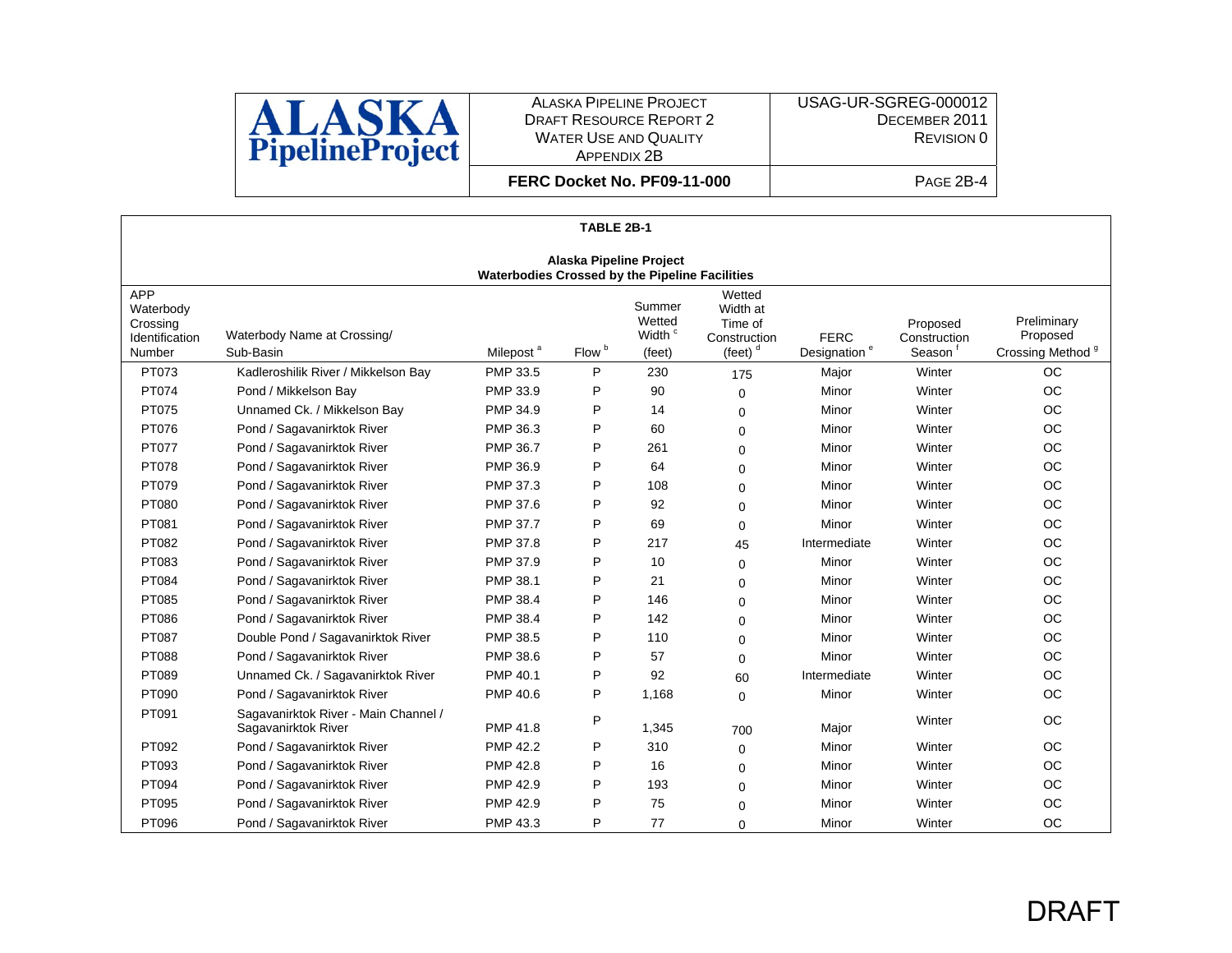

 DECEMBER 2011 REVISION 0

USAG-UR-SGREG-000012

 $\overline{P}$  Page 2B-5

|                                                                                  | TABLE 2B-1                                                  |                       |                   |                                                  |                                                             |                                         |                                    |                                                         |  |
|----------------------------------------------------------------------------------|-------------------------------------------------------------|-----------------------|-------------------|--------------------------------------------------|-------------------------------------------------------------|-----------------------------------------|------------------------------------|---------------------------------------------------------|--|
| <b>Alaska Pipeline Project</b><br>Waterbodies Crossed by the Pipeline Facilities |                                                             |                       |                   |                                                  |                                                             |                                         |                                    |                                                         |  |
| <b>APP</b><br>Waterbody<br>Crossing<br>Identification<br>Number                  | Waterbody Name at Crossing/<br>Sub-Basin                    | Milepost <sup>a</sup> | Flow <sup>b</sup> | Summer<br>Wetted<br>Width <sup>c</sup><br>(feet) | Wetted<br>Width at<br>Time of<br>Construction<br>(feet) $d$ | <b>FERC</b><br>Designation <sup>e</sup> | Proposed<br>Construction<br>Season | Preliminary<br>Proposed<br>Crossing Method <sup>9</sup> |  |
| PT097                                                                            | Pond / Sagavanirktok River                                  | PMP 43.4              | P                 | 112                                              | $\Omega$                                                    | Minor                                   | Winter                             | <b>OC</b>                                               |  |
| PT098                                                                            | Pond / Sagavanirktok River                                  | <b>PMP 43.7</b>       | P                 | 112                                              | $\Omega$                                                    | Minor                                   | Winter                             | <b>OC</b>                                               |  |
| PT099                                                                            | Pond / Sagavanirktok River                                  | <b>PMP 43.7</b>       | P                 | 81                                               | $\Omega$                                                    | Minor                                   | Winter                             | <b>OC</b>                                               |  |
| PT100                                                                            | Pond / Sagavanirktok River                                  | <b>PMP 43.7</b>       | P                 | 79                                               | $\Omega$                                                    | Minor                                   | Winter                             | OC                                                      |  |
| PT101                                                                            | Pond / Sagavanirktok River                                  | PMP 43.9              | P                 | 101                                              | 0                                                           | Minor                                   | Winter                             | OC                                                      |  |
| PT102                                                                            | Pond / Sagavanirktok River                                  | PMP 44.0              | P                 | 87                                               | 0                                                           | Minor                                   | Winter                             | OC                                                      |  |
| PT013                                                                            | Pond / Sagavanirktok River                                  | PMP 44.0              | P                 | 43                                               | $\Omega$                                                    | Minor                                   | Winter                             | OC                                                      |  |
| PT104                                                                            | Pond / Sagavanirktok River                                  | <b>PMP 44.4</b>       | P                 | 411                                              | $\Omega$                                                    | Minor                                   | Winter                             | <b>OC</b>                                               |  |
| PT105                                                                            | Double Pond / Sagavanirktok River                           | PMP 45.9              | P                 | 453                                              | $\Omega$                                                    | Minor                                   | Winter                             | OC                                                      |  |
| PT106                                                                            | Unnamed Ck. / Sagavanirktok River                           | PMP 46.3              | P                 | 520                                              | $\Omega$                                                    | Minor                                   | Winter                             | OC                                                      |  |
| PT107                                                                            | Unnamed Ck. / Sagavanirktok River                           | PMP 47.9              | P                 | 0                                                | $\Omega$                                                    | Minor                                   | Winter                             | OC                                                      |  |
| PT108                                                                            | Unnamed Ck. / Sagavanirktok River                           | <b>PMP 48.0</b>       | P                 | 128                                              | $\Omega$                                                    | Minor                                   | Winter                             | <b>OC</b>                                               |  |
| PT109                                                                            | Unnamed Ck. / Sagavanirktok River                           | <b>PMP 48.1</b>       | P                 | 47                                               | $\Omega$                                                    | Minor                                   | Winter                             | OC                                                      |  |
| PT110                                                                            | Sagavanirktok River - West Channel /<br>Sagavanirktok River | PMP 49.5              | P                 | 3,500                                            | 1000                                                        | Major                                   | Winter                             | OC                                                      |  |
| PT111                                                                            | Pond / Sagavanirktok River                                  | PMP 50.8              | P                 | 115                                              | 0                                                           | Minor                                   | Winter                             | OC                                                      |  |
| PT112                                                                            | Unnamed Ck. / Sagavanirktok River                           | PMP 51.4              | P                 | 64                                               | $\Omega$                                                    | Minor                                   | Winter                             | OC                                                      |  |
| PT113                                                                            | Unnamed Ck. / Sagavanirktok River                           | PMP 51.6              | P                 | No Data                                          | $\Omega$                                                    | Minor                                   | Winter                             | <b>OC</b>                                               |  |
| PT114                                                                            | Pond / Kuparuk River                                        | <b>PMP 52.2</b>       | P                 | 322                                              | $\Omega$                                                    | Minor                                   | Winter                             | <b>OC</b>                                               |  |
| PT115                                                                            | Unnamed Ck. / Kuparuk River                                 | PMP 52.9              | P                 | 103                                              | $\Omega$                                                    | Minor                                   | Winter                             | OC                                                      |  |
| PT116                                                                            | Pond / Kuparuk River                                        | PMP 53.9              | P                 | 392                                              | $\Omega$                                                    | Minor                                   | Winter                             | OC                                                      |  |
| PT117                                                                            | Pond / Kuparuk River                                        | PMP 54.8              | P                 | 800                                              | $\Omega$                                                    | Minor                                   | Winter                             | <b>OC</b>                                               |  |
| PT118                                                                            | Unnamed Ck. / Kuparuk River                                 | PMP 56.4              | P                 | 87                                               | 0                                                           | Minor                                   | Winter                             | <b>OC</b>                                               |  |
| PT119                                                                            | Putuligayuk River / Kuparuk River                           | PMP 57.4              | P                 | 250                                              | $\Omega$                                                    | Minor                                   | Winter                             | OC                                                      |  |
| PT120                                                                            | Unnamed Ck. / Kuparuk River                                 | PMP 57.6              | P                 | No Data                                          | 0                                                           | Minor                                   | Winter                             | <b>OC</b>                                               |  |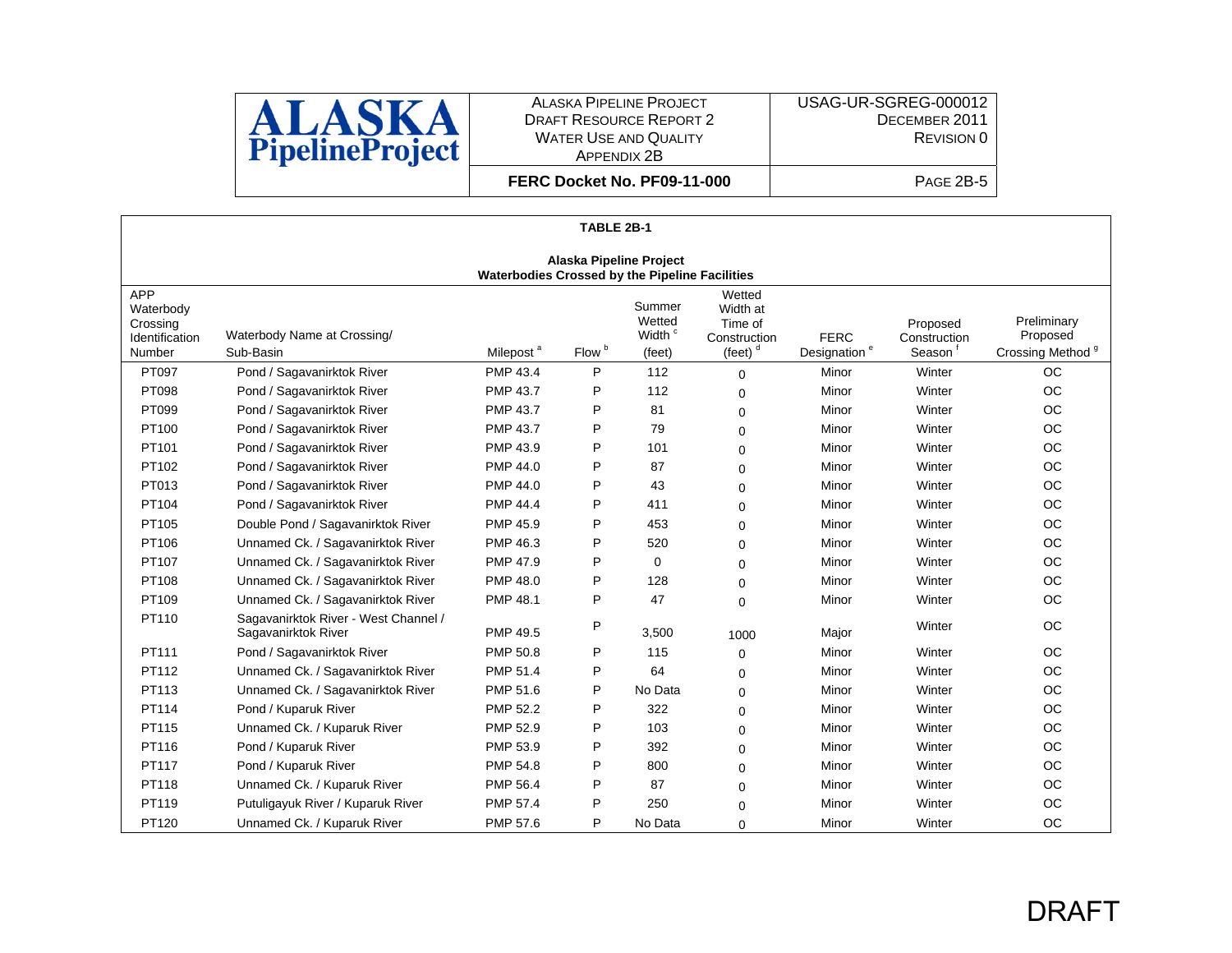

**FERC Docket No. PF09-11-000**

|                                                                 | TABLE 2B-1                                                                       |                       |                   |                                                  |                                                                               |                                         |                                    |                                                         |  |
|-----------------------------------------------------------------|----------------------------------------------------------------------------------|-----------------------|-------------------|--------------------------------------------------|-------------------------------------------------------------------------------|-----------------------------------------|------------------------------------|---------------------------------------------------------|--|
|                                                                 | <b>Alaska Pipeline Project</b><br>Waterbodies Crossed by the Pipeline Facilities |                       |                   |                                                  |                                                                               |                                         |                                    |                                                         |  |
| <b>APP</b><br>Waterbody<br>Crossing<br>Identification<br>Number | Waterbody Name at Crossing/<br>Sub-Basin                                         | Milepost <sup>a</sup> | Flow <sup>b</sup> | Summer<br>Wetted<br>Width <sup>c</sup><br>(feet) | Wetted<br>Width at<br>Time of<br>Construction<br>$(\text{feet})$ <sup>d</sup> | <b>FERC</b><br>Designation <sup>e</sup> | Proposed<br>Construction<br>Season | Preliminary<br>Proposed<br>Crossing Method <sup>9</sup> |  |
| PT121                                                           | Unnamed Ck. / Kuparuk River                                                      | PMP 57.9              | P                 | No Data                                          | $\Omega$                                                                      | Minor                                   | Winter                             | OC                                                      |  |
| <b>ALASKA MAINLINE</b>                                          |                                                                                  |                       |                   |                                                  |                                                                               |                                         |                                    |                                                         |  |
| AL <sub>3</sub>                                                 | Putuligayuk River / Kuparuk River                                                | <b>AMP 4.2</b>        | P                 | 130                                              | $\mathbf 0$                                                                   | Minor                                   | Winter                             | OC                                                      |  |
| AL4.1                                                           | Unnamed Ck. / Kuparuk River                                                      | AMP 5.2               | P                 | No Data                                          | $\mathbf 0$                                                                   | Minor                                   | Winter                             | OC                                                      |  |
| AL4.2                                                           | Unnamed Ck. / Kuparuk River                                                      | AMP 10.1              | P                 | No Data                                          | $\Omega$                                                                      | Minor                                   | Winter                             | <b>OC</b>                                               |  |
| AL4.6                                                           | Unnamed Ck. / Sagavanirktok River                                                | AMP 22.8              | P                 | No Data                                          | $\Omega$                                                                      | Minor                                   | Winter                             | <b>OC</b>                                               |  |
| <b>AL7.1A</b>                                                   | Unnamed Ck. / Sagavanirktok River                                                | AMP 35.6              | P                 | 66                                               | $\mathbf 0$                                                                   | Minor                                   | Winter                             | <b>OC</b>                                               |  |
| AL16.1                                                          | Unnamed Ck. / Sagavanirktok River                                                | AMP 37.5              | P                 | No Data                                          | $\Omega$                                                                      | Minor                                   | Winter                             | <b>OC</b>                                               |  |
| <b>AL17</b>                                                     | Unnamed Ck. / Sagavanirktok River                                                | AMP 38.1              | P                 | No Data                                          | $\Omega$                                                                      | Minor                                   | Winter                             | <b>OC</b>                                               |  |
| AL18.1                                                          | Unnamed Ck. / Sagavanirktok River                                                | AMP 38.4              | P                 | No Data                                          | $\Omega$                                                                      | Minor                                   | Winter                             | OC                                                      |  |
| AL19.1.1                                                        | Unnamed Ck. / Sagavanirktok River                                                | AMP 39.0              | P                 | No Data                                          | $\Omega$                                                                      | Minor                                   | Winter                             | OC                                                      |  |
| AL19.13                                                         | Unnamed Ck. / Sagavanirktok River                                                | AMP 40.1              | P                 | No Data                                          | $\Omega$                                                                      | Minor                                   | Winter                             | OC                                                      |  |
| AL19.2                                                          | Unnamed Ck. / Sagavanirktok River                                                | AMP 41.8              | P                 | No Data                                          | $\Omega$                                                                      | Minor                                   | Winter                             | <b>OC</b>                                               |  |
| AL19.3                                                          | Unnamed Ck. / Sagavanirktok River                                                | AMP 43.8              | P                 | No Data                                          | $\Omega$                                                                      | Minor                                   | Winter                             | <b>OC</b>                                               |  |
| AL19.4                                                          | Unnamed Ck. / Sagavanirktok River                                                | AMP 43.9              | P                 | No Data                                          | $\mathbf 0$                                                                   | Minor                                   | Winter                             | OC                                                      |  |
| AL19.81                                                         | Unnamed Ck. / Sagavanirktok River                                                | AMP 63.7              |                   | No Data                                          | 0                                                                             | Minor                                   | Winter                             | <b>OC</b>                                               |  |
| AL35                                                            | Unnamed Ck. / Kuparuk River                                                      | AMP 67.3              |                   | 1.6                                              | $\Omega$                                                                      | Minor <sup>h</sup>                      | Winter                             | OC                                                      |  |
| AL35.1                                                          | Unnamed Ck. / Kuparuk River                                                      | AMP 69.1              |                   | 6.5                                              | $\Omega$                                                                      | Minor <sup>h</sup>                      | Winter                             | OC                                                      |  |
| AL35.2                                                          | Unnamed Ck. / Sagavanirktok River                                                | AMP 70.7              |                   | 4.5                                              | 0                                                                             | Minor <sup>h</sup>                      | Winter                             | OC                                                      |  |
| AL39                                                            | Mark Creek / Sagavanirktok River                                                 | AMP 76.1              | P                 | 5.9                                              | $\Omega$                                                                      | Minor                                   | Winter                             | <b>OC</b>                                               |  |
| AL40                                                            | Unnamed Ck. / Sagavanirktok River                                                | AMP 76.3              | P                 | 20.8                                             | $\Omega$                                                                      | Minor                                   | Winter                             | OC                                                      |  |
| AL43                                                            | Unnamed Ck. / Sagavanirktok River                                                | AMP 78.2              | P                 | 14.5                                             | $\Omega$                                                                      | Minor                                   | Winter                             | <b>OC</b>                                               |  |
| AL44                                                            | Unnamed Ck. / Sagavanirktok River                                                | AMP 78.5              | P                 | 10                                               | $\Omega$                                                                      | Minor                                   | Winter                             | <b>OC</b>                                               |  |
| <b>AL45</b>                                                     | Unnamed Ck. / Sagavanirktok River                                                | AMP 78.6              | P                 | 11.6                                             | 0                                                                             | Minor                                   | Winter                             | <b>OC</b>                                               |  |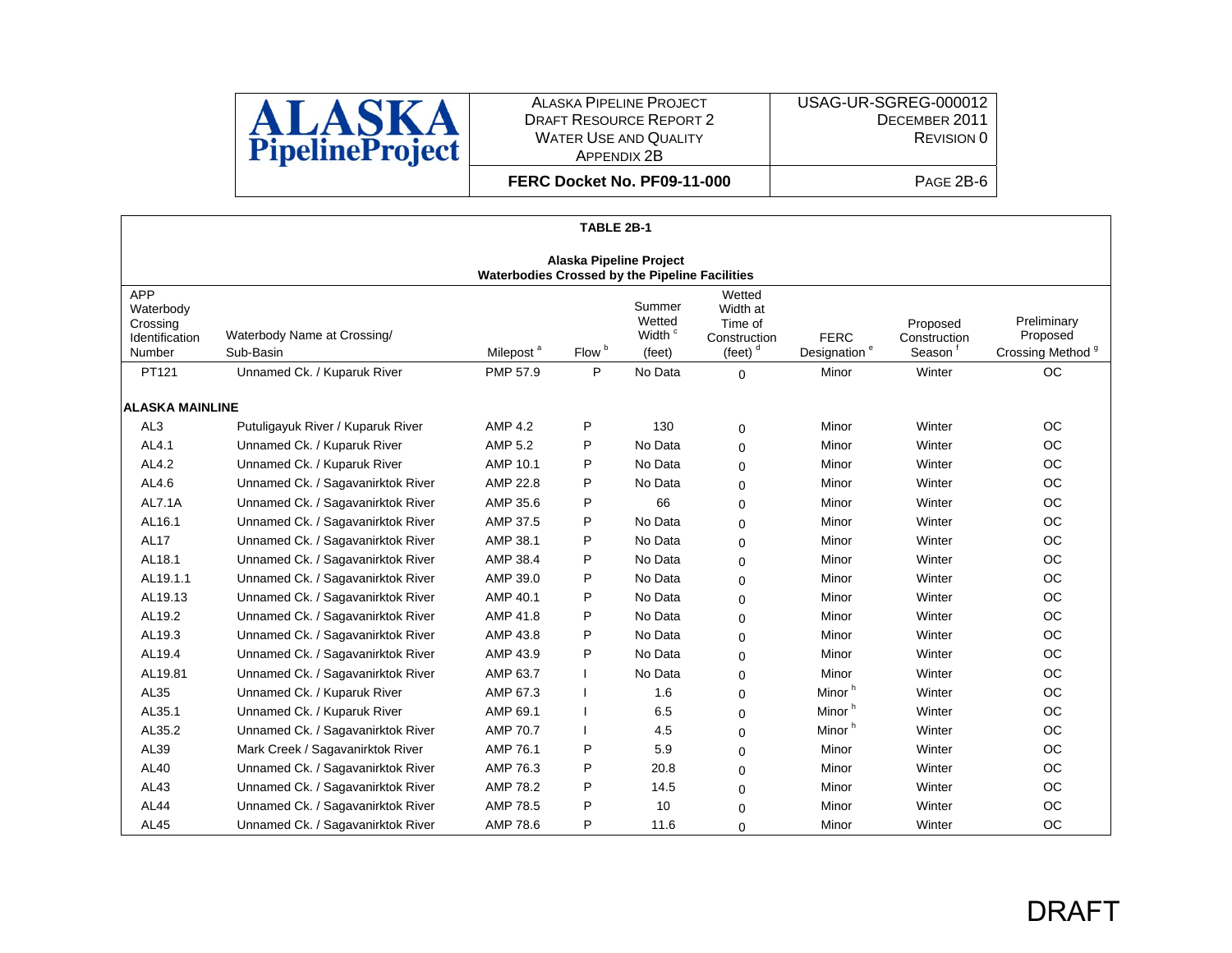

USAG-UR-SGREG-000012 DECEMBER 2011 REVISION 0 PAGE 2B-7

|                                                                                  |                                                    |                       | TABLE 2B-1        |                                                  |                                                                               |                                         |                                    |                                                         |  |
|----------------------------------------------------------------------------------|----------------------------------------------------|-----------------------|-------------------|--------------------------------------------------|-------------------------------------------------------------------------------|-----------------------------------------|------------------------------------|---------------------------------------------------------|--|
| <b>Alaska Pipeline Project</b><br>Waterbodies Crossed by the Pipeline Facilities |                                                    |                       |                   |                                                  |                                                                               |                                         |                                    |                                                         |  |
| <b>APP</b><br>Waterbody<br>Crossing<br>Identification<br>Number                  | Waterbody Name at Crossing/<br>Sub-Basin           | Milepost <sup>a</sup> | Flow <sup>b</sup> | Summer<br>Wetted<br>Width <sup>c</sup><br>(feet) | Wetted<br>Width at<br>Time of<br>Construction<br>$(\text{feet})$ <sup>d</sup> | <b>FERC</b><br>Designation <sup>e</sup> | Proposed<br>Construction<br>Season | Preliminary<br>Proposed<br>Crossing Method <sup>9</sup> |  |
| AL45.2                                                                           | Unnamed Ck. / Sagavanirktok River                  | AMP 82.0              | P                 | No Data                                          | $\Omega$                                                                      | Minor                                   | Winter                             | OC.                                                     |  |
| AL49                                                                             | Unnamed Ck. / Sagavanirktok River                  | AMP 83.3              | P                 | 410                                              | 0                                                                             | Minor                                   | Winter                             | <b>OC</b>                                               |  |
| AL49.1                                                                           | Unnamed Ck. / Sagavanirktok River                  | AMP 86.0              | P                 | No Data                                          | 0                                                                             | Minor                                   | Winter                             | <b>OC</b>                                               |  |
| <b>AL50</b>                                                                      | Unnamed Ck. / Sagavanirktok River                  | AMP 86.7              | P                 | No Data                                          | $\Omega$                                                                      | Minor                                   | Winter                             | <b>OC</b>                                               |  |
| <b>AL51</b>                                                                      | Unnamed Ck. / Sagavanirktok River                  | AMP 87.3              | P                 | No Data                                          | 0                                                                             | Minor                                   | Winter                             | <b>OC</b>                                               |  |
| AL53                                                                             | Dan Creek / Sagavanirktok River                    | AMP 91.2              | P                 | 17                                               | 0                                                                             | Minor                                   | Winter                             | <b>OC</b>                                               |  |
| <b>AL55</b>                                                                      | Lori Creek / Sagavanirktok River                   | AMP 94.9              | P                 | 42                                               | 0                                                                             | Minor                                   | Winter                             | <b>OC</b>                                               |  |
| AL57.1                                                                           | Unnamed Ck. / Sagavanirktok River                  | AMP 100.1             | P                 | 11                                               | 0                                                                             | Minor                                   | Winter                             | <b>OC</b>                                               |  |
| <b>AL58</b>                                                                      | Arthur Creek North Branch /<br>Sagavanirktok River | AMP 101.3             | P                 | No Data                                          | 0                                                                             | Minor                                   | Winter                             | <b>OC</b>                                               |  |
| AL60                                                                             | Gustafson Gulch No. 2 / Sagavanirktok<br>River     | AMP 102.5             | P                 | No Data                                          | 0                                                                             | Minor                                   | Winter                             | <b>OC</b>                                               |  |
| AL61                                                                             | Unnamed Ck. / Sagavanirktok River                  | AMP 103.7             |                   | No Data                                          | $\mathbf 0$                                                                   | Minor                                   | Winter                             | <b>OC</b>                                               |  |
| AL63                                                                             | Polygon Creek / Sagavanirktok River                | AMP 104.7             | P                 | No Data                                          | 0                                                                             | Minor                                   | Winter                             | <b>OC</b>                                               |  |
| <b>AL64</b>                                                                      | Poison Pipe Creek / Sagavanirktok<br>River         | AMP 105.5             | P                 | No Data                                          | 0                                                                             | Minor                                   | Winter                             | <b>OC</b>                                               |  |
| AL65                                                                             | Climb Creek / Sagavanirktok River                  | AMP 105.9             | P                 | No Data                                          | 0                                                                             | Minor                                   | Winter                             | <b>OC</b>                                               |  |
| AL66                                                                             | Denise Creek / Sagavanirktok River                 | AMP 106.5             | P                 | No Data                                          | $\Omega$                                                                      | Minor                                   | Winter                             | <b>OC</b>                                               |  |
| AL67                                                                             | Rudy Creek North Branch /<br>Sagavanirktok River   | AMP 107.6             | P                 | No Data                                          | 0                                                                             | Minor                                   | Winter                             | <b>OC</b>                                               |  |
| AL68                                                                             | Rudy Creek South Branch /<br>Sagavanirktok River   | AMP 108.2             | P                 | No Data                                          | $\mathbf 0$                                                                   | Minor                                   | Winter                             | <b>OC</b>                                               |  |
| <b>AL70</b>                                                                      | Oksrukuyik Creek No. 2 /<br>Sagavanirktok River    | AMP 109.5             | P                 | 30                                               | 0                                                                             | Minor                                   | Winter                             | <b>OC</b>                                               |  |

AL70.1 Unnamed Ck. / Sagavanirktok River AMP 111.5 P No Data 0 Minor Winter OC AL70.21 Unnamed Ck. / Sagavanirktok River AMP 115.3 P 1.2 0 Minor Winter Winter OC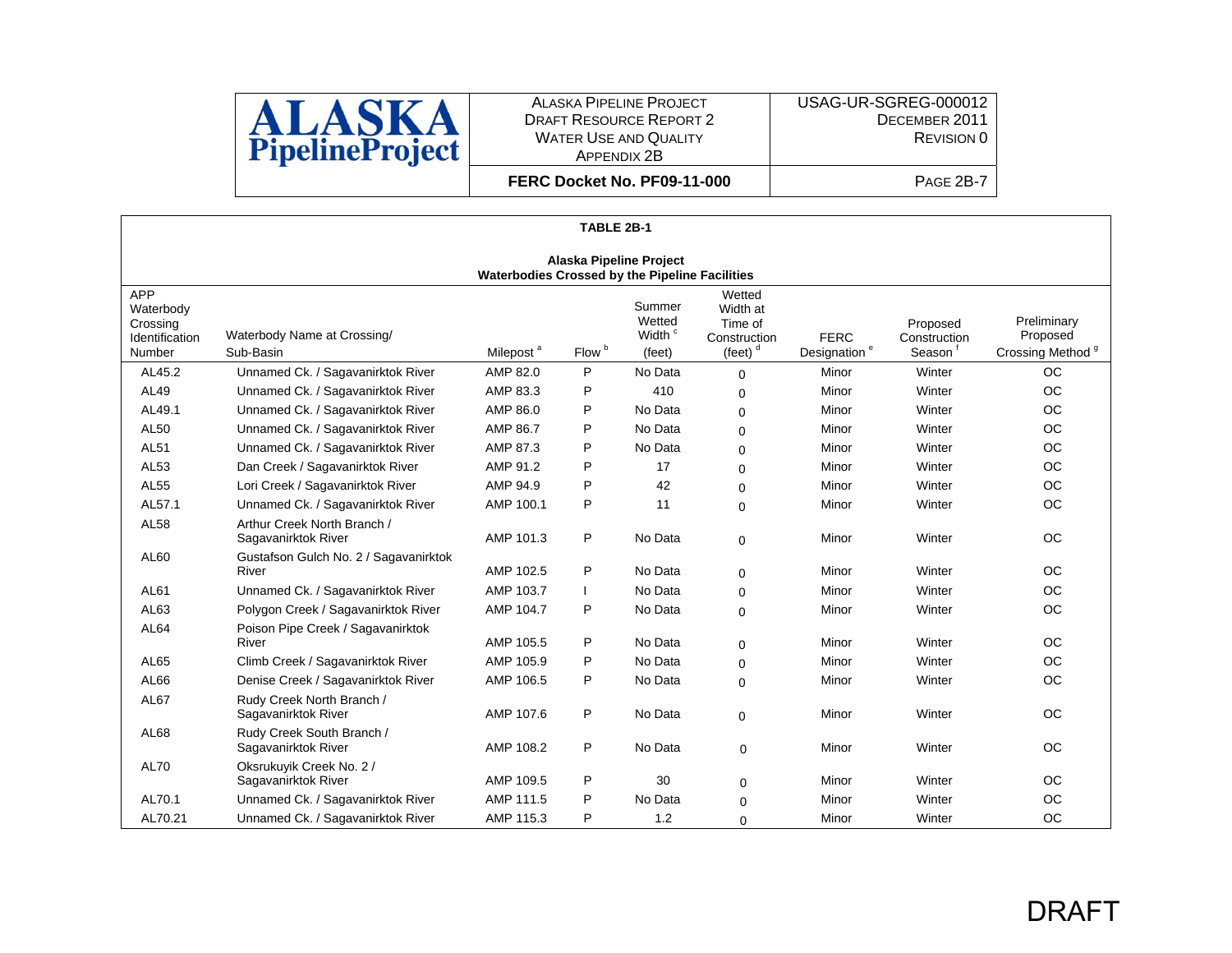

USAG-UR-SGREG-000012 DECEMBER 2011 REVISION 0

| FERC Docket No. PF09-11-000 |  |
|-----------------------------|--|
|-----------------------------|--|

| TABLE 2B-1                                                                       |                                                                 |                       |                   |                                                  |                                                             |                                         |                                    |                                                         |  |
|----------------------------------------------------------------------------------|-----------------------------------------------------------------|-----------------------|-------------------|--------------------------------------------------|-------------------------------------------------------------|-----------------------------------------|------------------------------------|---------------------------------------------------------|--|
| <b>Alaska Pipeline Project</b><br>Waterbodies Crossed by the Pipeline Facilities |                                                                 |                       |                   |                                                  |                                                             |                                         |                                    |                                                         |  |
| <b>APP</b><br>Waterbody<br>Crossing<br>Identification<br>Number                  | Waterbody Name at Crossing/<br>Sub-Basin                        | Milepost <sup>a</sup> | Flow <sup>b</sup> | Summer<br>Wetted<br>Width <sup>c</sup><br>(feet) | Wetted<br>Width at<br>Time of<br>Construction<br>(feet) $d$ | <b>FERC</b><br>Designation <sup>e</sup> | Proposed<br>Construction<br>Season | Preliminary<br>Proposed<br>Crossing Method <sup>9</sup> |  |
| AL70.3                                                                           | Unnamed Ck. / Sagavanirktok River                               | AMP 122.5             | P                 | 26                                               | < 10                                                        | Minor                                   | Winter                             | <b>OC</b>                                               |  |
| AL70.6                                                                           | Unnamed Ck. / Sagavanirktok River                               | AMP 127.0             |                   | 0.6                                              | $\Omega$                                                    | Minor                                   | Winter                             | <b>OC</b>                                               |  |
| AL70.8                                                                           | Unnamed Ck. / Kuparuk River                                     | AMP 129.0             |                   | 1.1                                              | $\Omega$                                                    | Minor                                   | Winter                             | <b>OC</b>                                               |  |
| AL92                                                                             | Toolik River / Kuparuk River                                    | AMP 129.5             | P                 | 1.7                                              | 0                                                           | Minor                                   | Winter                             | <b>OC</b>                                               |  |
| AL93                                                                             | East Fork Toolik River / Kuparuk River                          | AMP 130.1             | P                 | 27.4                                             | $\Omega$                                                    | Minor                                   | Winter                             | <b>OC</b>                                               |  |
| <b>AL94</b>                                                                      | Kuparuk River / Kuparuk River                                   | AMP 132.0             | P                 | 41                                               | < 10                                                        | Minor                                   | Winter                             | <b>OC</b>                                               |  |
| <b>AL98</b>                                                                      | Yan Creek # 1 / Kuparuk River                                   | AMP 137.0             |                   | $\overline{2}$                                   | $\Omega$                                                    | Minor                                   | Winter                             | <b>OC</b>                                               |  |
| AL101                                                                            | Moss Creek / Kuparuk River                                      | AMP 138.1             |                   | 2.3                                              | $\Omega$                                                    | Minor                                   | Winter                             | <b>OC</b>                                               |  |
| AL103                                                                            | Terry Creek # 2 / Kuparuk River                                 | AMP 138.9             |                   | 10                                               | $\Omega$                                                    | Minor                                   | Winter                             | <b>OC</b>                                               |  |
| AL104                                                                            | Mack Creek / Kuparuk River                                      | AMP 139.2             |                   | No Data                                          | $\Omega$                                                    | Minor                                   | Winter                             | <b>OC</b>                                               |  |
| AL105                                                                            | Ed Creek / Kuparuk River                                        | AMP 139.8             |                   | 1.2                                              | 0                                                           | Minor                                   | Winter                             | <b>OC</b>                                               |  |
| AL106                                                                            | Ed Creek / Kuparuk River                                        | AMP 140.1             |                   | 1.5                                              | $\Omega$                                                    | Minor                                   | Winter                             | <b>OC</b>                                               |  |
| AL107                                                                            | Jill Creek / Lower Colville River                               | AMP 140.9             |                   | 2.7                                              | 0                                                           | Minor                                   | Winter                             | <b>OC</b>                                               |  |
| AL108                                                                            | Unnamed Ck. / Sagavanirktok River                               | AMP 143.8             |                   | 27                                               | $\Omega$                                                    | Minor                                   | Winter                             | <b>OC</b>                                               |  |
| AL109                                                                            | Unnamed Ck. / Sagavanirktok River                               | AMP 144.6             |                   | 6                                                | $\Omega$                                                    | Minor                                   | Winter                             | <b>OC</b>                                               |  |
| AL110                                                                            | Unnamed Ck. / Sagavanirktok River                               | AMP 145.3             |                   | 5.6                                              | $\Omega$                                                    | Minor                                   | Winter                             | <b>OC</b>                                               |  |
| AL111                                                                            | Unnamed Ck. / Sagavanirktok River                               | AMP 146.0             |                   | 7.1                                              | 0                                                           | Minor                                   | Winter                             | <b>OC</b>                                               |  |
| AL113                                                                            | Atigun River #1 / Sagavanirktok River                           | AMP 148.1             | P                 | 206                                              | < 10                                                        | Minor                                   | Winter                             | <b>OC</b>                                               |  |
| AL115                                                                            | Tee Lake Outlet / Sagavanirktok River                           | AMP 149.7             |                   | 5.3                                              | $\Omega$                                                    | Minor <sup>h</sup>                      | Winter                             | <b>OC</b>                                               |  |
| AL116.1                                                                          | Tee Lake Inlet / Sagavanirktok River                            | AMP 151.0             |                   | 2.3                                              | $\Omega$                                                    | Minor                                   | Winter                             | <b>OC</b>                                               |  |
| AL117.1                                                                          | Tee Lake Inlet / Sagavanirktok River                            | AMP 151.1             |                   | No Data                                          | $\Omega$                                                    | Minor                                   | Winter                             | <b>OC</b>                                               |  |
| AL118.1                                                                          | Headwaters for Vanish and Holder<br>Creek / Sagavanirktok River | AMP 151.4             | P                 | No Data                                          | 0                                                           | Minor                                   | Winter                             | <b>OC</b>                                               |  |
| AL119.1                                                                          | Mainline Spring Creek / Sagavanirktok<br>River                  | AMP 152.8             |                   | 52                                               | $\Omega$                                                    | Minor                                   | Winter                             | <b>OC</b>                                               |  |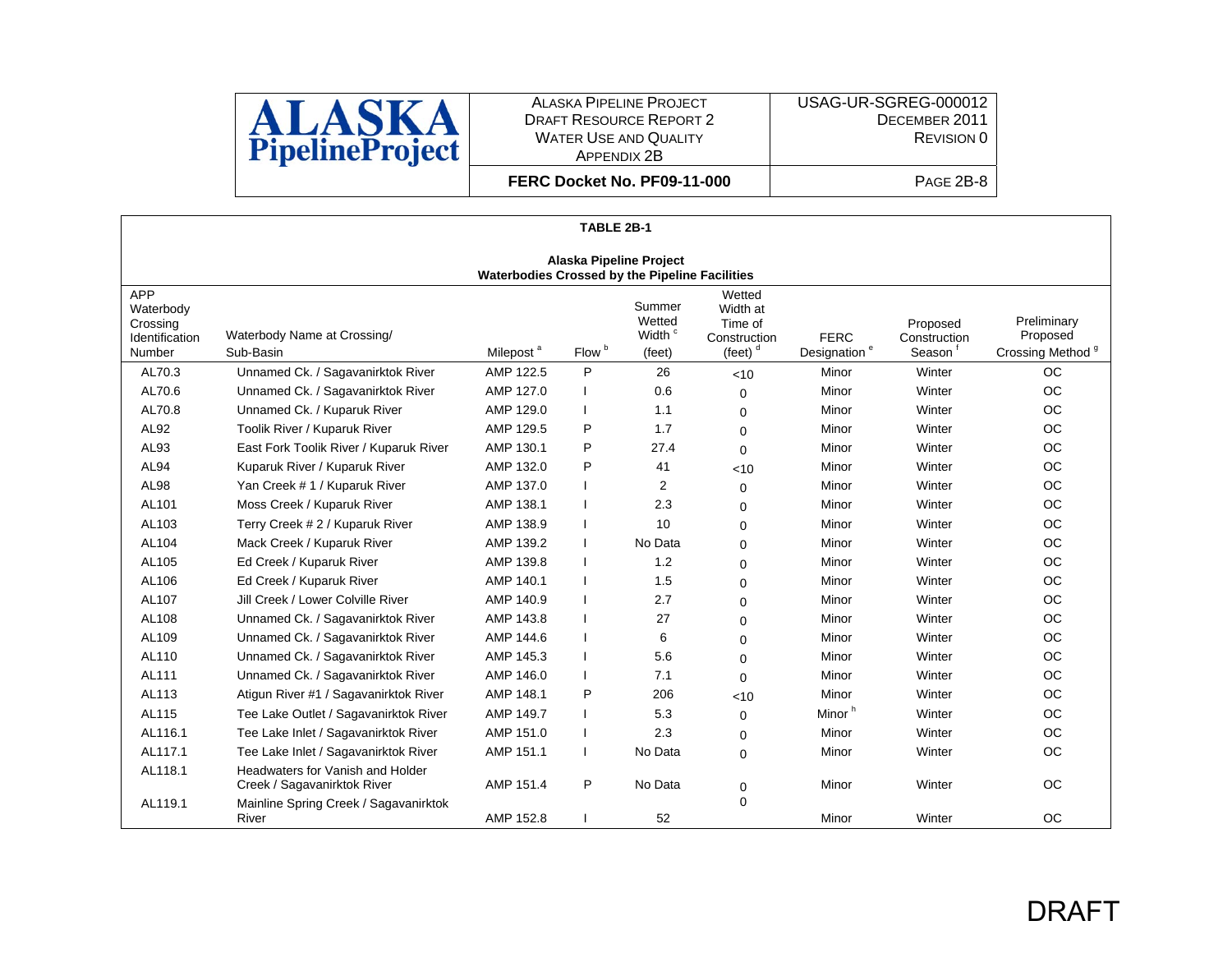

USAG-UR-SGREG-000012 DECEMBER 2011 REVISION 0

| FERC Docket No. PF09-11-000 |  |
|-----------------------------|--|
|-----------------------------|--|

|                                                                 |                                                                                  |                       | TABLE 2B-1        |                                                  |                                                             |                                         |                                    |                                                         |  |  |  |  |
|-----------------------------------------------------------------|----------------------------------------------------------------------------------|-----------------------|-------------------|--------------------------------------------------|-------------------------------------------------------------|-----------------------------------------|------------------------------------|---------------------------------------------------------|--|--|--|--|
|                                                                 | <b>Alaska Pipeline Project</b><br>Waterbodies Crossed by the Pipeline Facilities |                       |                   |                                                  |                                                             |                                         |                                    |                                                         |  |  |  |  |
| <b>APP</b><br>Waterbody<br>Crossing<br>Identification<br>Number | Waterbody Name at Crossing/<br>Sub-Basin                                         | Milepost <sup>a</sup> | Flow <sup>b</sup> | Summer<br>Wetted<br>Width <sup>c</sup><br>(feet) | Wetted<br>Width at<br>Time of<br>Construction<br>(feet) $d$ | <b>FERC</b><br>Designation <sup>e</sup> | Proposed<br>Construction<br>Season | Preliminary<br>Proposed<br>Crossing Method <sup>9</sup> |  |  |  |  |
| AL120                                                           | Unnamed Ck. / Sagavanirktok River                                                | AMP 153.9             | P                 | 30.5                                             | $\Omega$                                                    | Minor                                   | Winter                             | <b>OC</b>                                               |  |  |  |  |
| AL125                                                           | Unnamed Ck. / Sagavanirktok River                                                | AMP 158.1             |                   | No Data                                          | $\Omega$                                                    | Minor                                   | Winter                             | <b>OC</b>                                               |  |  |  |  |
| AL126                                                           | 153 Mile Creek / Sagavanirktok River                                             | AMP 158.6             |                   | No Data                                          | $\Omega$                                                    | Minor                                   | Winter                             | <b>OC</b>                                               |  |  |  |  |
| AL127                                                           | Tyler Creek / Sagavanirktok River                                                | AMP 159.3             |                   | 17.9                                             | $\Omega$                                                    | Minor                                   | Winter                             | <b>OC</b>                                               |  |  |  |  |
| <b>AL128C</b>                                                   | Unnamed Ck. / Sagavanirktok River                                                | AMP 160.3             | P                 | No Data                                          | $\Omega$                                                    | Minor                                   | Winter                             | <b>OC</b>                                               |  |  |  |  |
| AL128.2                                                         | Trevor Creek / Sagavanirktok River                                               | AMP 160.4             | P                 | 38.2                                             | $\Omega$                                                    | Minor                                   | Winter                             | <b>OC</b>                                               |  |  |  |  |
| AL130                                                           | Unnamed Ck. / Sagavanirktok River                                                | AMP 161.3             |                   | 1.3                                              | $\Omega$                                                    | Minor                                   | Winter                             | <b>OC</b>                                               |  |  |  |  |
| AL131.01                                                        | 157 Mile Creek / Sagavanirktok River                                             | AMP 163.6             |                   | 10.2                                             | $\Omega$                                                    | Minor <sup>h</sup>                      | Winter                             | <b>OC</b>                                               |  |  |  |  |
| AL131.1                                                         | Unnamed Ck. / Sagavanirktok River                                                | AMP 165.1             | P                 | 0                                                | < 10                                                        | Minor                                   | Summer                             | <b>OC</b>                                               |  |  |  |  |
| AL132                                                           | Atigun River #2 / Sagavanirktok River                                            | AMP 165.7             | P                 | 45.9                                             | 50                                                          | Intermediate                            | Summer                             | <b>ISOLATED</b>                                         |  |  |  |  |
| AL133                                                           | Unnamed Ck. / Sagavanirktok River                                                | AMP 166.1             | P                 | 14.3                                             | 14                                                          | Intermediate                            | Summer                             | <b>OC</b>                                               |  |  |  |  |
| AL134                                                           | Unnamed Ck. / Sagavanirktok River                                                | AMP 166.7             | P                 | 0                                                | < 10                                                        | Minor                                   | Summer                             | <b>OC</b>                                               |  |  |  |  |
| <b>AL135E</b>                                                   | Unnamed Ck. / Sagavanirktok River                                                | AMP 168.2             |                   | 2.5                                              | < 10                                                        | Minor                                   | Summer                             | <b>OC</b>                                               |  |  |  |  |
| <b>AL136B</b>                                                   | Unnamed Ck. / Sagavanirktok River                                                | AMP 168.5             |                   | 2.9                                              | < 10                                                        | Minor                                   | Summer                             | <b>OC</b>                                               |  |  |  |  |
| AL137                                                           | Unnamed Ck. / Sagavanirktok River                                                | AMP 169.1             | P                 | 12.7                                             | 13                                                          | Intermediate                            | Summer                             | <b>OC</b>                                               |  |  |  |  |
| AL138                                                           | Unnamed Ck. / Sagavanirktok River                                                | AMP 169.6             |                   | No Data                                          | < 10                                                        | Minor                                   | Summer                             | <b>OC</b>                                               |  |  |  |  |
| AL139                                                           | Unnamed Ck. / Sagavanirktok River                                                | AMP 170.6             |                   | No Data                                          | $<$ 10                                                      | Minor <sup>h</sup>                      | Summer                             | <b>OC</b>                                               |  |  |  |  |
| AL140.1                                                         | Unnamed Ck. / Middle Fork-North Fork<br><b>Chandalar Rivers</b>                  | AMP 172.8             |                   | 1.6                                              | $<$ 10                                                      | Minor <sup>h</sup>                      | Summer                             | <b>OC</b>                                               |  |  |  |  |
| AL140.2                                                         | Unnamed Ck. / Middle Fork-North Fork<br><b>Chandalar Rivers</b>                  | AMP 173.2             |                   | No Data                                          | < 10                                                        | Minor                                   | Summer                             | <b>OC</b>                                               |  |  |  |  |
| AL141                                                           | Unnamed Ck. / Middle Fork-North Fork<br><b>Chandalar Rivers</b>                  | AMP 174.6             |                   | 5.7                                              | < 10                                                        | Minor                                   | Summer                             | <b>OC</b>                                               |  |  |  |  |
| AL142                                                           | Unnamed Ck. / Middle Fork-North Fork<br><b>Chandalar Rivers</b>                  | AMP 175.2             | P                 | 15.2                                             | 20                                                          | Intermediate <sup>h</sup>               | Summer                             | <b>OC</b>                                               |  |  |  |  |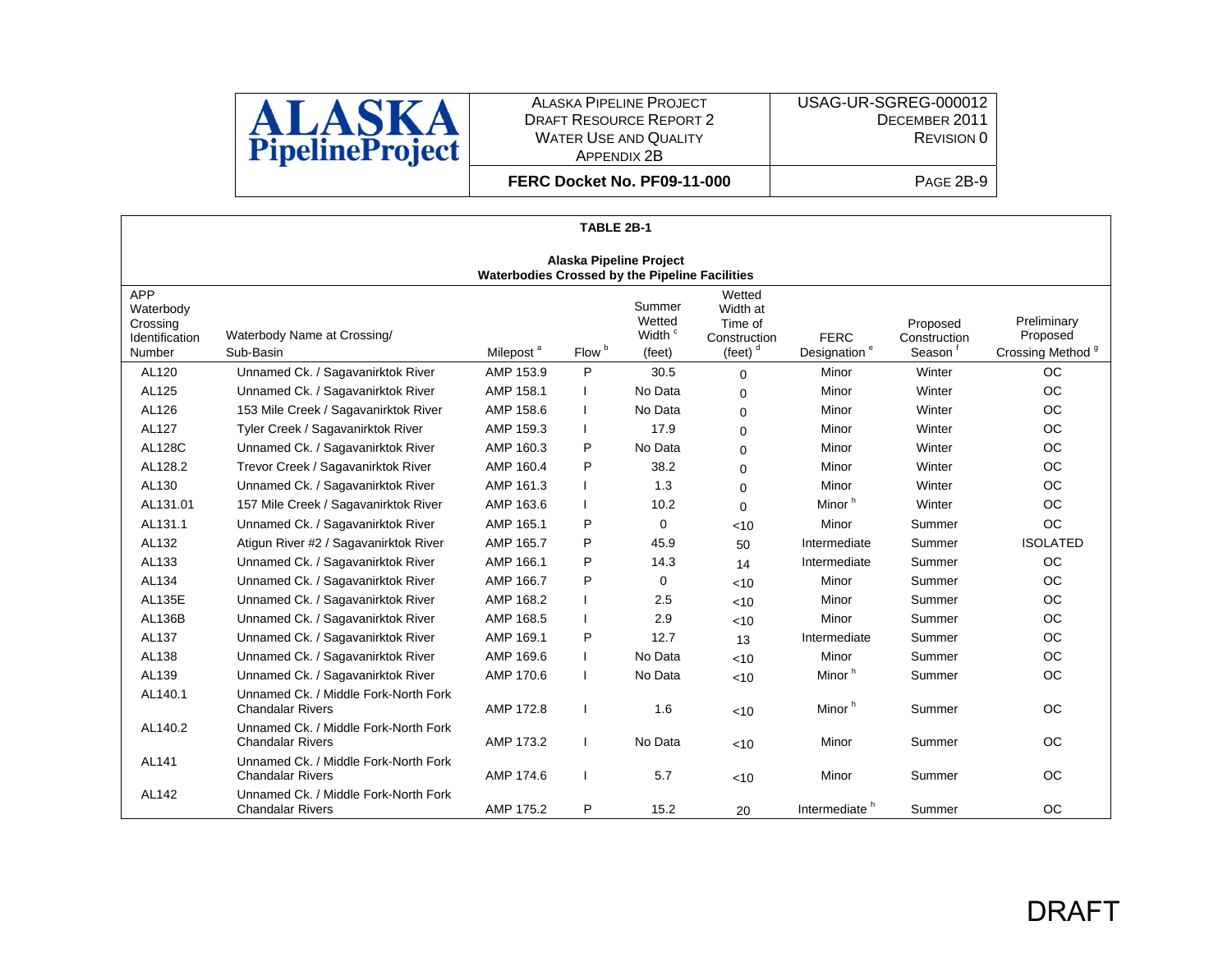

**FERC Docket No. PF09-11-000**

 DECEMBER 2011 REVISION 0 PAGE 2B-10

USAG-UR-SGREG-000012

|                                                                 | TABLE 2B-1                                                                                  |                       |                   |                                                  |                                                              |                                         |                                    |                                                         |  |  |  |  |
|-----------------------------------------------------------------|---------------------------------------------------------------------------------------------|-----------------------|-------------------|--------------------------------------------------|--------------------------------------------------------------|-----------------------------------------|------------------------------------|---------------------------------------------------------|--|--|--|--|
|                                                                 | <b>Alaska Pipeline Project</b><br>Waterbodies Crossed by the Pipeline Facilities            |                       |                   |                                                  |                                                              |                                         |                                    |                                                         |  |  |  |  |
| <b>APP</b><br>Waterbody<br>Crossing<br>Identification<br>Number | Waterbody Name at Crossing/<br>Sub-Basin                                                    | Milepost <sup>a</sup> | Flow <sup>b</sup> | Summer<br>Wetted<br>Width <sup>c</sup><br>(feet) | Wetted<br>Width at<br>Time of<br>Construction<br>(feet) $^d$ | <b>FERC</b><br>Designation <sup>e</sup> | Proposed<br>Construction<br>Season | Preliminary<br>Proposed<br>Crossing Method <sup>9</sup> |  |  |  |  |
| AL143                                                           | West Fork North Fork Chandalar River /<br>Middle Fork-North Fork Chandalar<br><b>Rivers</b> | AMP 176.7             | P                 | 18.2                                             | 20                                                           | Intermediate                            | Summer                             | <b>ISOLATED</b>                                         |  |  |  |  |
| <b>AL144B</b>                                                   | West Fork North Fork Chandalar River /<br>Middle Fork-North Fork Chandalar<br><b>Rivers</b> | AMP 177.1             |                   | 2                                                | $<$ 10                                                       | Minor                                   | Summer                             | <b>ISOLATED</b>                                         |  |  |  |  |
| AL145                                                           | West Fork North Fork Chandalar River /<br>Middle Fork-North Fork Chandalar<br><b>Rivers</b> | AMP 177.3             |                   | $\mathbf 0$                                      | $<$ 10                                                       | Minor                                   | Summer                             | <b>OC</b>                                               |  |  |  |  |
| <b>AL146A</b>                                                   | West Fork North Fork Chandalar River /<br>Middle Fork-North Fork Chandalar<br><b>Rivers</b> | AMP 179.3             | P                 | 26                                               | 26                                                           | Intermediate <sup>h</sup>               | Summer                             | <b>ISOLATED</b>                                         |  |  |  |  |
| AL147.1                                                         | Andy's Creek / Upper Koyukuk River                                                          | AMP 181.5             |                   | 12                                               | 12                                                           | Intermediate                            | Summer                             | <b>ISOLATED</b>                                         |  |  |  |  |
| AL148                                                           | Truck Stop Creek / Upper Koyukuk<br>River                                                   | AMP 181.6             |                   | 5                                                | <10                                                          | Minor                                   | Summer                             | <b>ISOLATED</b>                                         |  |  |  |  |
| AL149                                                           | Unnamed Ck. / Upper Koyukuk River                                                           | AMP 182.5             |                   | 11                                               | 15                                                           | Intermediate                            | Summer                             | <b>OC</b>                                               |  |  |  |  |
| AL150                                                           | One-Seven-Six Mile Creek / Upper<br>Koyukuk River                                           | AMP 183.6             |                   | 6                                                | <10                                                          | Minor                                   | Summer                             | <b>ISOLATED</b>                                         |  |  |  |  |
| AL152                                                           | Bear Track Creek / Upper Koyukuk<br>River                                                   | AMP 184.8             | P                 | 17                                               | 15                                                           | Intermediate                            | Summer                             | <b>ISOLATED</b>                                         |  |  |  |  |
| AL153.1                                                         | Unnamed Ck. / Upper Koyukuk River                                                           | AMP 185.8             |                   | 5                                                | < 10                                                         | Minor                                   | Summer                             | <b>OC</b>                                               |  |  |  |  |
| AL154                                                           | Unnamed Ck. / Upper Koyukuk River                                                           | AMP 187.4             |                   | 12                                               | <10                                                          | Minor                                   | Summer                             | <b>OC</b>                                               |  |  |  |  |
| AL155                                                           | Unnamed Ck. / Upper Koyukuk River                                                           | AMP 187.9             |                   | 5                                                | <10                                                          | Minor                                   | Summer                             | <b>OC</b>                                               |  |  |  |  |
| AL156.1                                                         | Nutirwik Creek / Upper Koyukuk River                                                        | AMP 190.4             | P                 | 18                                               | 20                                                           | Intermediate                            | Summer                             | <b>ISOLATED</b>                                         |  |  |  |  |
| AL156.5B                                                        | Unnamed Ck. / Upper Koyukuk River                                                           | AMP 192.0             |                   | No Data                                          | <10                                                          | Minor                                   | Summer                             | <b>OC</b>                                               |  |  |  |  |
| AL157.1                                                         | Unnamed Ck. / Upper Koyukuk River                                                           | AMP 192.5             |                   | 7                                                | < 10                                                         | Minor                                   | Summer                             | <b>OC</b>                                               |  |  |  |  |
| AL158                                                           | Unnamed Ck. / Upper Koyukuk River                                                           | AMP 192.8             |                   | 5                                                | < 10                                                         | Minor                                   | Summer                             | <b>OC</b>                                               |  |  |  |  |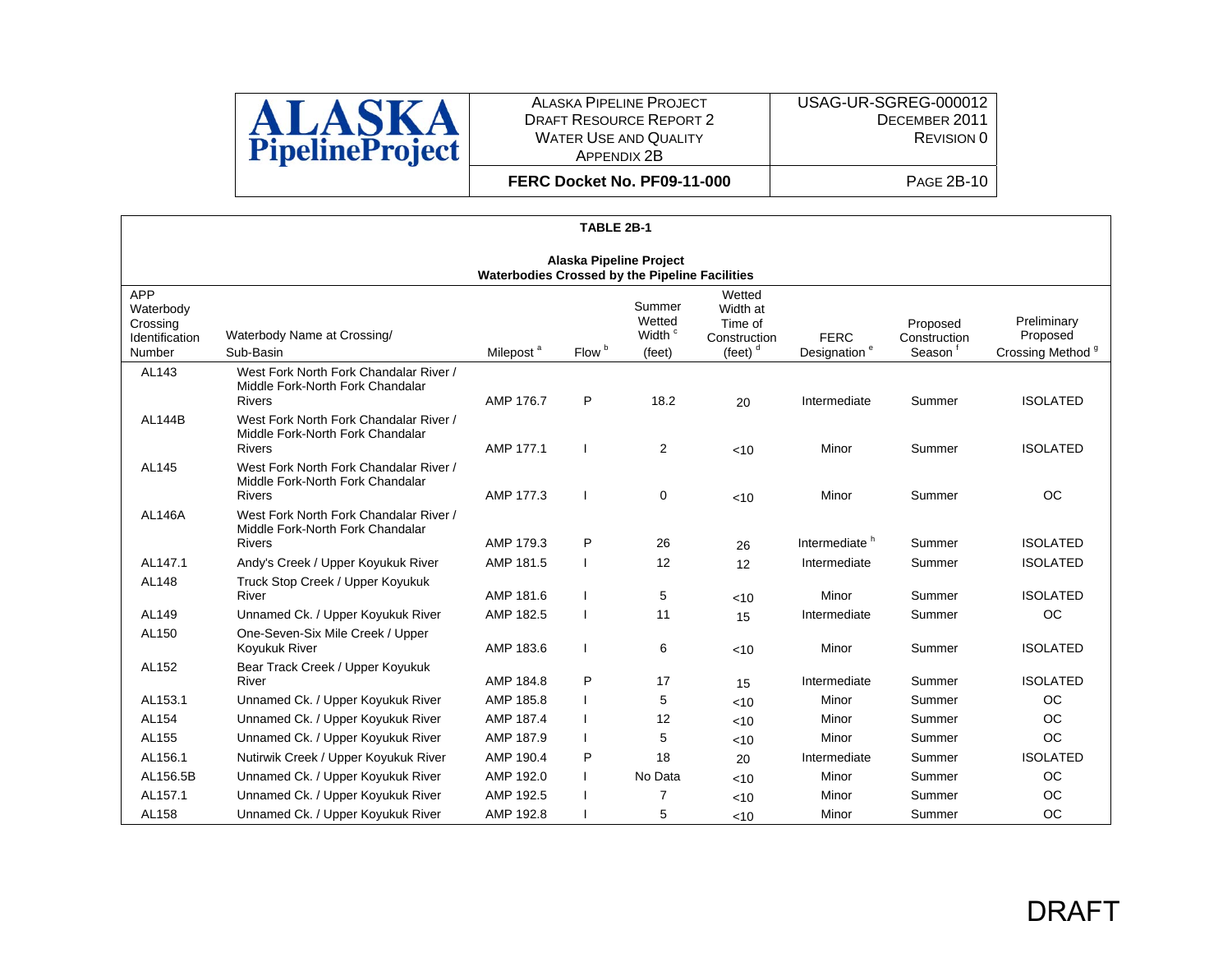

**FERC Docket No. PF09-11-000**

|                                                                 | TABLE 2B-1                                                                              |                       |                   |                                                  |                                                             |                                         |                                                 |                                                         |  |  |  |  |
|-----------------------------------------------------------------|-----------------------------------------------------------------------------------------|-----------------------|-------------------|--------------------------------------------------|-------------------------------------------------------------|-----------------------------------------|-------------------------------------------------|---------------------------------------------------------|--|--|--|--|
|                                                                 | <b>Alaska Pipeline Project</b><br><b>Waterbodies Crossed by the Pipeline Facilities</b> |                       |                   |                                                  |                                                             |                                         |                                                 |                                                         |  |  |  |  |
| <b>APP</b><br>Waterbody<br>Crossing<br>Identification<br>Number | Waterbody Name at Crossing/<br>Sub-Basin                                                | Milepost <sup>a</sup> | Flow <sup>b</sup> | Summer<br>Wetted<br>Width <sup>c</sup><br>(feet) | Wetted<br>Width at<br>Time of<br>Construction<br>(feet) $d$ | <b>FERC</b><br>Designation <sup>e</sup> | Proposed<br>Construction<br>Season <sup>t</sup> | Preliminary<br>Proposed<br>Crossing Method <sup>9</sup> |  |  |  |  |
| AL159                                                           | Tracey's Trickle or Unnamed Creek No.                                                   | AMP 193.5             | P                 | No Data                                          |                                                             | Minor                                   | Summer                                          | <b>ISOLATED</b>                                         |  |  |  |  |
| AL160                                                           | 1 / Upper Koyukuk River<br>Ruff Creek / Upper Koyukuk River                             | AMP 196.9             | P                 | 27.6                                             | $<$ 10                                                      | Intermediate                            | Summer                                          | OC                                                      |  |  |  |  |
| AL161                                                           | Steep Creek / Upper Koyukuk River                                                       | AMP 198.1             | P                 | 13.5                                             | 30                                                          | Intermediate <sup>h</sup>               | Summer                                          | <b>OC</b>                                               |  |  |  |  |
| AL162                                                           | Ugh Creek / Upper Koyukuk River                                                         | AMP 200.6             |                   | 5                                                | 15                                                          | Minor                                   | Summer                                          | OC                                                      |  |  |  |  |
| AL163                                                           | Unnamed Ck. / Upper Koyukuk River                                                       | AMP 202.0             | P                 | 6                                                | <10                                                         | Minor                                   | Summer                                          | <b>OC</b>                                               |  |  |  |  |
| AL164                                                           | Stanzla Creek / Upper Koyukuk River                                                     | AMP 203.5             | P                 | 0                                                | <10                                                         | Minor                                   | Summer                                          | OC                                                      |  |  |  |  |
| AL167                                                           | Snowden Creek / Upper Koyukuk River                                                     | AMP 204.7             | P                 | 32                                               | <10                                                         | Intermediate                            | Summer                                          | <b>OC</b>                                               |  |  |  |  |
| AL168                                                           | Unnamed Ck. / Upper Koyukuk River                                                       | AMP 205.0             |                   | 5                                                | 35                                                          | Minor                                   | Summer                                          | OC                                                      |  |  |  |  |
| AL169                                                           | Unnamed Ck. / Upper Koyukuk River                                                       | AMP 205.5             |                   | 5                                                | <10                                                         | Minor                                   | Summer                                          | <b>OC</b>                                               |  |  |  |  |
| AL170                                                           | Unnamed Ck. / Upper Koyukuk River                                                       | AMP 205.6             |                   | 5                                                | <10<br><10                                                  | Minor <sup>h</sup>                      | Summer                                          | <b>OC</b>                                               |  |  |  |  |
| AL171                                                           | Unnamed Ck. / Upper Koyukuk River                                                       | AMP 206.3             |                   | 5                                                |                                                             | Minor <sup>h</sup>                      | Summer                                          | <b>OC</b>                                               |  |  |  |  |
| AL172                                                           | Disaster Creek / Upper Koyukuk River                                                    | AMP 207.5             | P                 | 15                                               | <10<br>15                                                   | Intermediate                            | Summer                                          | <b>ISOLATED</b>                                         |  |  |  |  |
| AL174.1                                                         | Bockman Creek / Upper Koyukuk River                                                     | AMP 210.4             | P                 | 24                                               | 25                                                          | Intermediate                            | Summer                                          | <b>ISOLATED</b>                                         |  |  |  |  |
| AL175                                                           | Unnamed Ck. / Upper Koyukuk River                                                       | AMP 211.1             |                   | No Data                                          | <10                                                         | Minor                                   | Summer                                          | <b>ISOLATED</b>                                         |  |  |  |  |
| AL176                                                           | Dietrich River / Upper Koyukuk River                                                    | AMP 211.6             | P                 | 105                                              | 110                                                         | Major                                   | Summer                                          | <b>OC</b>                                               |  |  |  |  |
| AL177                                                           | Eva's Alva Creek / Upper Koyukuk<br>River                                               | AMP 212.1             | P                 | 9                                                | <10                                                         | Minor                                   | Summer                                          | <b>ISOLATED</b>                                         |  |  |  |  |
| <b>AL180B</b>                                                   | Middle Fork Koyukuk River #1 / Upper<br>Koyukuk River                                   | AMP 214.0             | P                 | 36                                               | 50                                                          | Intermediate                            | Summer                                          | <b>OC</b>                                               |  |  |  |  |
| AL181                                                           | North Fork Sukakpak Creek / Upper<br>Koyukuk River                                      | AMP 216.1             | P                 | 9.3                                              | $<$ 10                                                      | Minor                                   | Summer                                          | <b>ISOLATED</b>                                         |  |  |  |  |
| AL182                                                           | Linda Creek / Upper Koyukuk River                                                       | AMP 221.5             | P                 | 19                                               | 20                                                          | Intermediate <sup>h</sup>               | Summer                                          | <b>ISOLATED</b>                                         |  |  |  |  |
| AL183                                                           | Gold Creek / Upper Koyukuk River                                                        | AMP 222.0             | P                 | 18                                               | 20                                                          | Intermediate                            | Summer                                          | <b>ISOLATED</b>                                         |  |  |  |  |
| AL184                                                           | Sheep Creek #1 / Upper Koyukuk River                                                    | AMP 222.8             | P                 | 10                                               | $<$ 10                                                      | Minor                                   | Summer                                          | <b>ISOLATED</b>                                         |  |  |  |  |
| AL185                                                           | Wolf Pup Creek / Upper Koyukuk River                                                    | AMP 223.3             | P                 | < 10                                             | $<$ 10                                                      | Minor                                   | Summer                                          | <b>ISOLATED</b>                                         |  |  |  |  |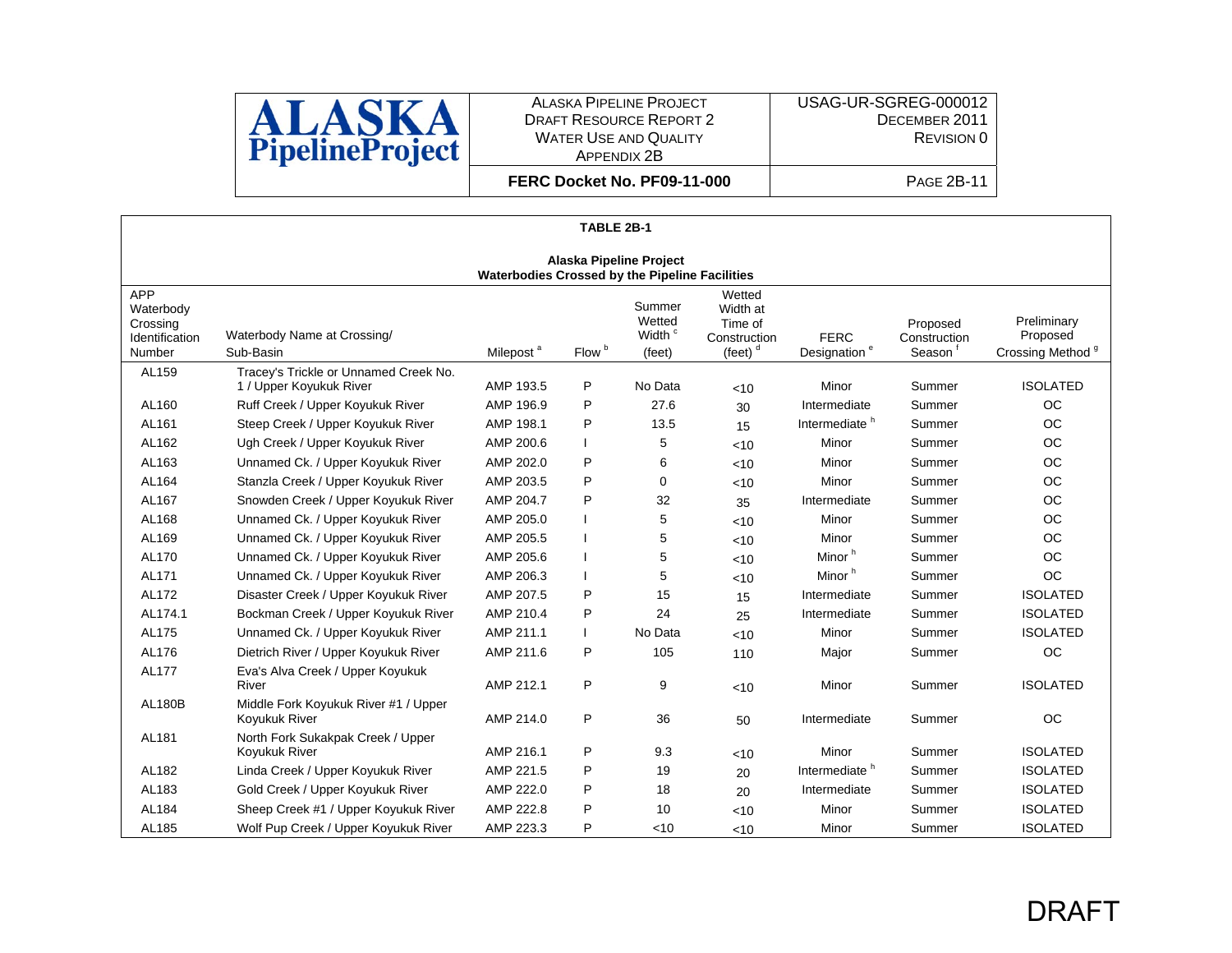

**FERC Docket No. PF09-11-000**

|                                                          | TABLE 2B-1                                                                       |                       |                   |                                                  |                                                             |                                         |                                                 |                                                         |  |  |  |  |
|----------------------------------------------------------|----------------------------------------------------------------------------------|-----------------------|-------------------|--------------------------------------------------|-------------------------------------------------------------|-----------------------------------------|-------------------------------------------------|---------------------------------------------------------|--|--|--|--|
|                                                          | <b>Alaska Pipeline Project</b><br>Waterbodies Crossed by the Pipeline Facilities |                       |                   |                                                  |                                                             |                                         |                                                 |                                                         |  |  |  |  |
| APP<br>Waterbody<br>Crossing<br>Identification<br>Number | Waterbody Name at Crossing/<br>Sub-Basin                                         | Milepost <sup>a</sup> | Flow <sup>b</sup> | Summer<br>Wetted<br>Width <sup>c</sup><br>(feet) | Wetted<br>Width at<br>Time of<br>Construction<br>(feet) $d$ | <b>FERC</b><br>Designation <sup>e</sup> | Proposed<br>Construction<br>Season <sup>1</sup> | Preliminary<br>Proposed<br>Crossing Method <sup>9</sup> |  |  |  |  |
| AL186                                                    | Nugget Creek / Upper Koyukuk River                                               | AMP 223.8             | P                 | 9                                                | <10                                                         | Minor                                   | Summer                                          | <b>ISOLATED</b>                                         |  |  |  |  |
| AL192                                                    | Unnamed Ck. / Upper Koyukuk River                                                | AMP 228.1             |                   | No Data                                          | <10                                                         | Minor                                   | Summer                                          | <b>ISOLATED</b>                                         |  |  |  |  |
| AL193                                                    | Middle Fork Koyukuk River #2 / Upper<br>Koyukuk River                            | AMP 228.3             | P                 | 192                                              | 200                                                         | Major                                   | Summer                                          | <b>OC</b>                                               |  |  |  |  |
| AL194                                                    | Hammond River / Upper Koyukuk River                                              | AMP 228.7             | P                 | 143                                              | 150                                                         | Major                                   | Summer                                          | OC                                                      |  |  |  |  |
| AL195                                                    | Confederate Gulch / Upper Koyukuk<br>River                                       | AMP 229.0             |                   | No Data                                          | <10                                                         | Minor                                   | Summer                                          | <b>ISOLATED</b>                                         |  |  |  |  |
| AL195.1                                                  | Union Gulch # 1 / Upper Koyukuk River                                            | AMP 230.6             | P                 | 6                                                | <10                                                         | Minor                                   | Summer                                          | <b>ISOLATED</b>                                         |  |  |  |  |
| AL195.2                                                  | Union Gulch # 2 / Upper Koyukuk River                                            | AMP 230.7             | P                 | No Data                                          | < 10                                                        | Minor                                   | Summer                                          | <b>OC</b>                                               |  |  |  |  |
| AL197                                                    | Middle Fork Koyukuk River #3 / Upper<br>Koyukuk River                            | AMP 230.8             | P                 | 90                                               | 100                                                         | Major                                   | Summer                                          | <b>OC</b>                                               |  |  |  |  |
| AL198                                                    | Minnie Creek / Upper Koyukuk River                                               | AMP 232.1             | P                 | 35                                               | 15                                                          | Intermediate                            | Winter                                          | OC                                                      |  |  |  |  |
| AL199                                                    | Confusion Creek / Upper Koyukuk<br>River                                         | AMP 233.4             |                   | 5                                                | $\Omega$                                                    | Minor                                   | Winter                                          | <b>OC</b>                                               |  |  |  |  |
| <b>AL201A</b>                                            | Dry Gulch / Upper Koyukuk River                                                  | AMP 236.1             |                   | No Data                                          | $\Omega$                                                    | Minor                                   | Winter                                          | <b>OC</b>                                               |  |  |  |  |
| AL202                                                    | Unnamed Ck. / Upper Koyukuk River                                                | AMP 237.2             |                   | No Data                                          | 0                                                           | Minor                                   | Winter                                          | <b>OC</b>                                               |  |  |  |  |
| AL202.1                                                  | Unnamed Ck. / Upper Koyukuk River                                                | AMP 237.6             |                   | No Data                                          | $\Omega$                                                    | Minor                                   | Winter                                          | <b>OC</b>                                               |  |  |  |  |
| AL203                                                    | Unnamed Ck. / Upper Koyukuk River                                                | AMP 238.5             |                   | No Data                                          | $\Omega$                                                    | Minor                                   | Winter                                          | <b>OC</b>                                               |  |  |  |  |
| AL204                                                    | Pence's Pond / Upper Koyukuk River                                               | AMP 239.0             |                   | No Data                                          | $\Omega$                                                    | Minor                                   | Winter                                          | OC                                                      |  |  |  |  |
| AL205                                                    | Marion Creek / Upper Koyukuk River                                               | AMP 239.5             | P                 | 48                                               | 20                                                          | Intermediate                            | Winter                                          | <b>OC</b>                                               |  |  |  |  |
| AL206                                                    | Mary Angle Creek / Upper Koyukuk<br>River                                        | AMP 240.7             |                   | 5                                                | $\Omega$                                                    | Minor                                   | Winter                                          | <b>OC</b>                                               |  |  |  |  |
| AL207                                                    | Texas Slough /1079 Complex / Upper<br>Koyukuk River                              | AMP 241.0             |                   | No Data                                          | $\Omega$                                                    | Minor                                   | Winter                                          | <b>OC</b>                                               |  |  |  |  |
| AL208                                                    | Clara Creek / Upper Koyukuk River                                                | AMP 242.8             | P                 | 15                                               | $\Omega$                                                    | Minor                                   | Winter                                          | OC                                                      |  |  |  |  |
| AL211.1                                                  | Slate Creek #1 / Upper Koyukuk River                                             | AMP 244.0             | P                 | 70                                               | 20                                                          | Intermediate                            | Winter                                          | <b>OC</b>                                               |  |  |  |  |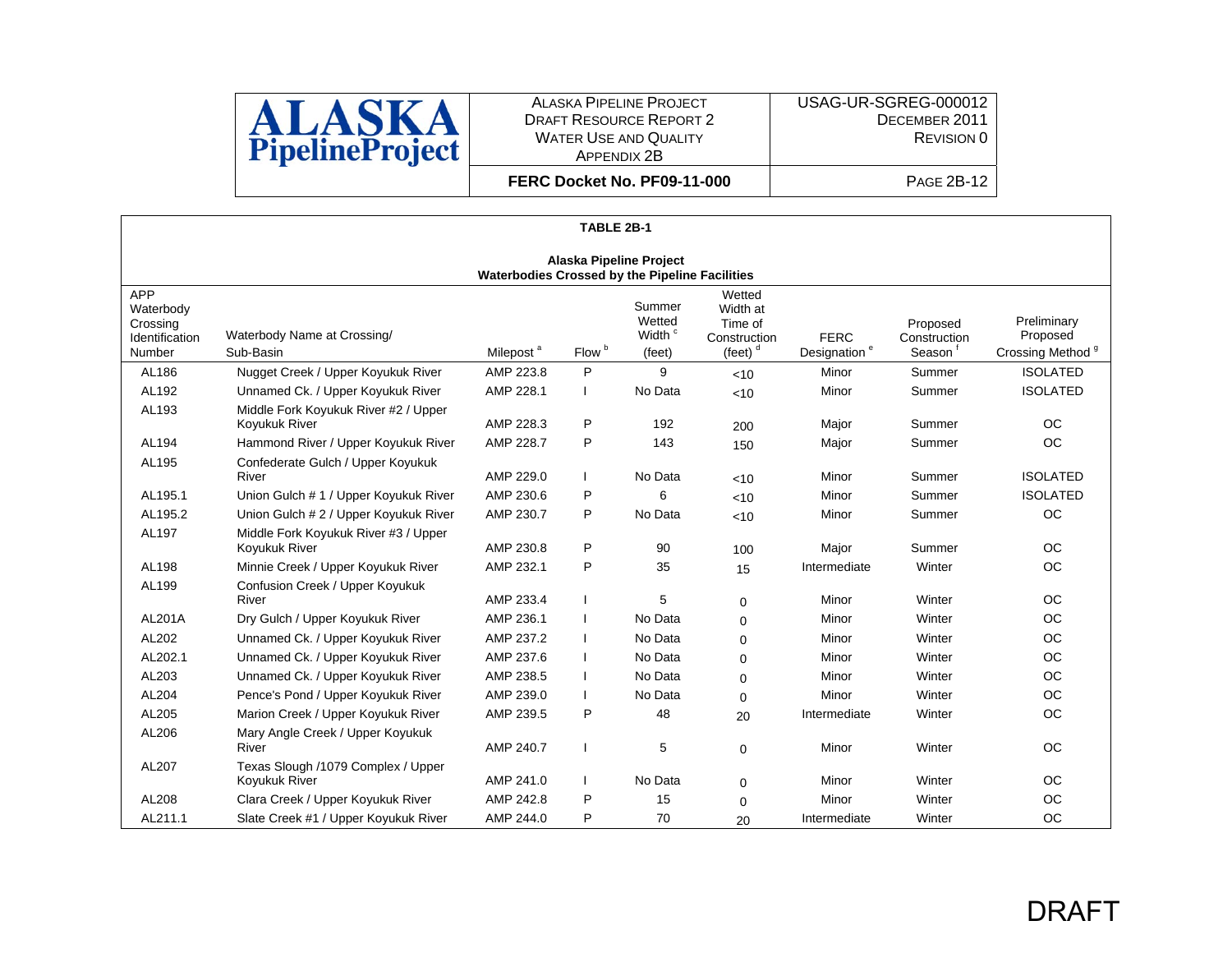

**FERC Docket No. PF09-11-000**

|                                                                 | TABLE 2B-1                                                                       |                       |                   |                                                  |                                                             |                                         |                                    |                                                         |  |  |  |  |
|-----------------------------------------------------------------|----------------------------------------------------------------------------------|-----------------------|-------------------|--------------------------------------------------|-------------------------------------------------------------|-----------------------------------------|------------------------------------|---------------------------------------------------------|--|--|--|--|
|                                                                 | <b>Alaska Pipeline Project</b><br>Waterbodies Crossed by the Pipeline Facilities |                       |                   |                                                  |                                                             |                                         |                                    |                                                         |  |  |  |  |
| <b>APP</b><br>Waterbody<br>Crossing<br>Identification<br>Number | Waterbody Name at Crossing/<br>Sub-Basin                                         | Milepost <sup>a</sup> | Flow <sup>b</sup> | Summer<br>Wetted<br>Width <sup>c</sup><br>(feet) | Wetted<br>Width at<br>Time of<br>Construction<br>(feet) $d$ | <b>FERC</b><br>Designation <sup>e</sup> | Proposed<br>Construction<br>Season | Preliminary<br>Proposed<br>Crossing Method <sup>9</sup> |  |  |  |  |
| AL212                                                           | Horseshoe Slough / Upper Koyukuk<br>River                                        | AMP 245.7             |                   | No Data                                          | $\Omega$                                                    | Minor <sup>h</sup>                      | Winter                             | <b>OC</b>                                               |  |  |  |  |
| AL215                                                           | Rosie Creek / Upper Koyukuk River                                                | AMP 249.2             | P                 | 34                                               | 10                                                          | Intermediate                            | Winter                             | <b>ISOLATED</b>                                         |  |  |  |  |
| AL216                                                           | South Fork Rosie Creek / Upper<br>Koyukuk River                                  | AMP 249.8             |                   | 5                                                | $\mathbf 0$                                                 | Minor                                   | Winter                             | <b>OC</b>                                               |  |  |  |  |
| AL217                                                           | Headwaters for Jackson Slough /<br><b>Upper Koyukuk River</b>                    | AMP 250.8             | P                 | 5                                                | $\Omega$                                                    | Minor                                   | Winter                             | <b>OC</b>                                               |  |  |  |  |
| AL217.1                                                         | Unnamed Ck. / Upper Koyukuk River                                                | AMP 251.0             |                   | $\overline{7}$                                   | $\Omega$                                                    | Minor                                   | Winter                             | <b>OC</b>                                               |  |  |  |  |
| AL217.2                                                         | Unnamed Ck. / Upper Koyukuk River                                                | AMP 251.2             |                   | No Data                                          | $\Omega$                                                    | Minor                                   | Winter                             | <b>OC</b>                                               |  |  |  |  |
| AL217.3                                                         | Unnamed Ck. / Upper Koyukuk River                                                | AMP 252.3             |                   | 5                                                | $\Omega$                                                    | Minor <sup>h</sup>                      | Winter                             | <b>OC</b>                                               |  |  |  |  |
| AL217.5                                                         | Unnamed Ck. / Upper Koyukuk River                                                | AMP 252.5             |                   | No Data                                          | $\Omega$                                                    | Minor                                   | Winter                             | <b>OC</b>                                               |  |  |  |  |
| AL218                                                           | Trent's Trickle Creek / Upper Koyukuk<br>River                                   | AMP 253.8             |                   | 6                                                | $\Omega$                                                    | Minor                                   | Winter                             | <b>OC</b>                                               |  |  |  |  |
| AL223                                                           | Chapman Creek / Upper Koyukuk River                                              | AMP 257.6             | P                 | 27                                               | 10                                                          | Intermediate                            | Winter                             | <b>OC</b>                                               |  |  |  |  |
| AL224                                                           | Crossroad Creek No. 1 / Upper<br>Koyukuk River                                   | AMP 258.2             | P                 | 14                                               | $\Omega$                                                    | Minor                                   | Winter                             | <b>OC</b>                                               |  |  |  |  |
| AL225                                                           | Crossroad Creek No. 2 / Upper<br>Koyukuk River                                   | AMP 258.9             | P                 | 11                                               | $\Omega$                                                    | Minor                                   | Winter                             | <b>OC</b>                                               |  |  |  |  |
| AL226                                                           | South Fork Koyukuk River / South Fork<br>Koyukuk River                           | AMP 263.9             | P                 | 119                                              | 70                                                          | Intermediate                            | Winter                             | <b>ISOLATED</b>                                         |  |  |  |  |
| AL227                                                           | Aba-daba Creek / South Fork Koyukuk<br>River                                     | AMP 265.9             | P                 | 5                                                | $\Omega$                                                    | Minor                                   | Winter                             | <b>OC</b>                                               |  |  |  |  |
| AL203                                                           | Elwood Creek No. 3 / South Fork<br>Koyukuk River                                 | AMP 266.8             | P                 | 9                                                | $\Omega$                                                    | Minor                                   | Winter                             | <b>OC</b>                                               |  |  |  |  |
| AL232                                                           | Unnamed Ck. / South Fork Koyukuk<br>River                                        | AMP 268.9             | P                 | 5                                                | 0                                                           | Minor                                   | Winter                             | <b>OC</b>                                               |  |  |  |  |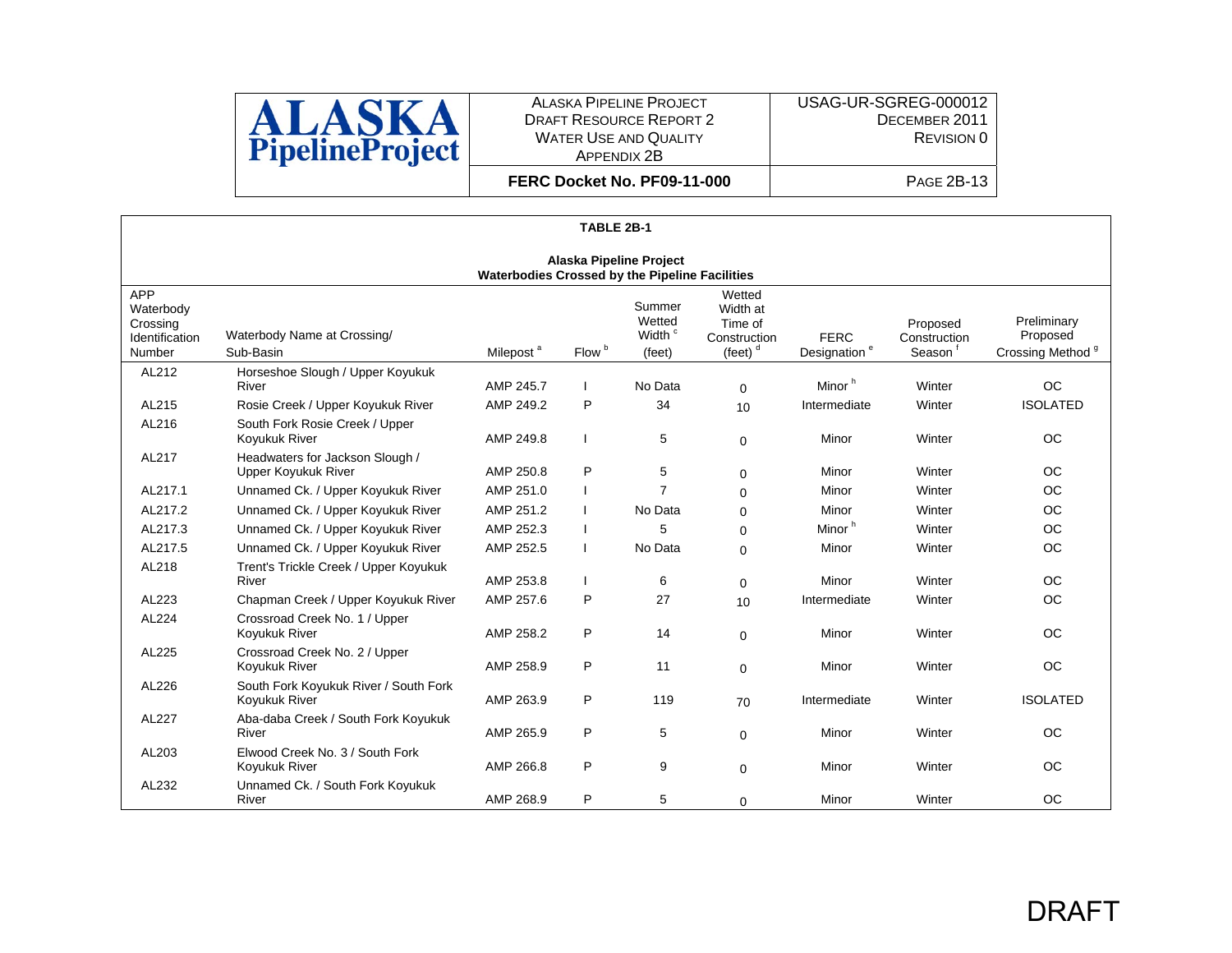

**FERC Docket No. PF09-11-000**

|                                                          | TABLE 2B-1                                                                              |                       |                   |                                                  |                                                             |                                         |                                    |                                                         |  |  |  |  |
|----------------------------------------------------------|-----------------------------------------------------------------------------------------|-----------------------|-------------------|--------------------------------------------------|-------------------------------------------------------------|-----------------------------------------|------------------------------------|---------------------------------------------------------|--|--|--|--|
|                                                          | <b>Alaska Pipeline Project</b><br><b>Waterbodies Crossed by the Pipeline Facilities</b> |                       |                   |                                                  |                                                             |                                         |                                    |                                                         |  |  |  |  |
| APP<br>Waterbody<br>Crossing<br>Identification<br>Number | Waterbody Name at Crossing/<br>Sub-Basin                                                | Milepost <sup>a</sup> | Flow <sup>b</sup> | Summer<br>Wetted<br>Width <sup>c</sup><br>(feet) | Wetted<br>Width at<br>Time of<br>Construction<br>(feet) $d$ | <b>FERC</b><br>Designation <sup>e</sup> | Proposed<br>Construction<br>Season | Preliminary<br>Proposed<br>Crossing Method <sup>9</sup> |  |  |  |  |
| AL233                                                    | Unnamed Ck. / South Fork Koyukuk<br>River                                               | AMP 270.0             |                   | No Data                                          | 0                                                           | Minor                                   | Winter                             | <b>OC</b>                                               |  |  |  |  |
| AL234                                                    | Unnamed Ck. / South Fork Koyukuk<br>River                                               | AMP 271.6             |                   | 5                                                | 0                                                           | Minor                                   | Winter                             | <b>OC</b>                                               |  |  |  |  |
| AL236                                                    | Unnamed Ck. / South Fork Koyukuk<br>River                                               | AMP 274.5             |                   | 5                                                | $\mathbf 0$                                                 | Minor                                   | Winter                             | <b>OC</b>                                               |  |  |  |  |
| AL237                                                    | Jim River / South Fork Koyukuk River                                                    | AMP 275.9             | P                 | 68                                               | 70                                                          | Intermediate                            | Winter                             | <b>ISOLATED</b>                                         |  |  |  |  |
| AL238                                                    | Unnamed Ck. / South Fork Koyukuk<br>River                                               | AMP 276.3             | P                 | 69                                               | 0                                                           | Minor                                   | Winter                             | <b>OC</b>                                               |  |  |  |  |
| AL239                                                    | Douglas Creek / South Fork Koyukuk<br>River                                             | AMP 277.8             | P                 | 33                                               | 10                                                          | Intermediate                            | Winter                             | <b>OC</b>                                               |  |  |  |  |
| AL240.1                                                  | Gas Bubble Slough / South Fork<br>Koyukuk River                                         | AMP 279.1             |                   | 5                                                | $\mathbf 0$                                                 | Minor                                   | Winter                             | <b>OC</b>                                               |  |  |  |  |
| AL241                                                    | Little Piddler Creek / South Fork<br>Koyukuk River                                      | AMP 281.5             |                   | 5                                                | 0                                                           | Minor                                   | Winter                             | <b>OC</b>                                               |  |  |  |  |
| AL242                                                    | Unnamed Ck. / South Fork Koyukuk<br>River                                               | AMP 282.0             |                   | 39                                               | $\mathbf 0$                                                 | Minor                                   | Winter                             | <b>OC</b>                                               |  |  |  |  |
| AL244                                                    | Unnamed Ck. / South Fork Koyukuk<br>River                                               | AMP 284.0             |                   | 5                                                | $\mathbf 0$                                                 | Minor                                   | Winter                             | <b>OC</b>                                               |  |  |  |  |
| AL245.01                                                 | Prospect Creek / South Fork Koyukuk<br>River                                            | AMP 284.7             | P                 | 84                                               | 20                                                          | Intermediate                            | Winter                             | <b>ISOLATED</b>                                         |  |  |  |  |
| AL245.1                                                  | Unnamed Ck. / South Fork Koyukuk<br>River                                               | AMP 285.0             |                   | No Data                                          | $\mathbf 0$                                                 | Minor                                   | Winter                             | <b>OC</b>                                               |  |  |  |  |
| AL246                                                    | Little Nasty Creek / South Fork<br>Koyukuk River                                        | AMP 289.1             | P                 | 6                                                | <10                                                         | Minor <sup>h</sup>                      | Summer                             | <b>ISOLATED</b>                                         |  |  |  |  |
| AL247                                                    | South Fork Little Nasty Creek / South<br>Fork Koyukuk River                             | AMP 289.4             | P                 | 5                                                | $<$ 10                                                      | Minor <sup>h</sup>                      | Summer                             | <b>ISOLATED</b>                                         |  |  |  |  |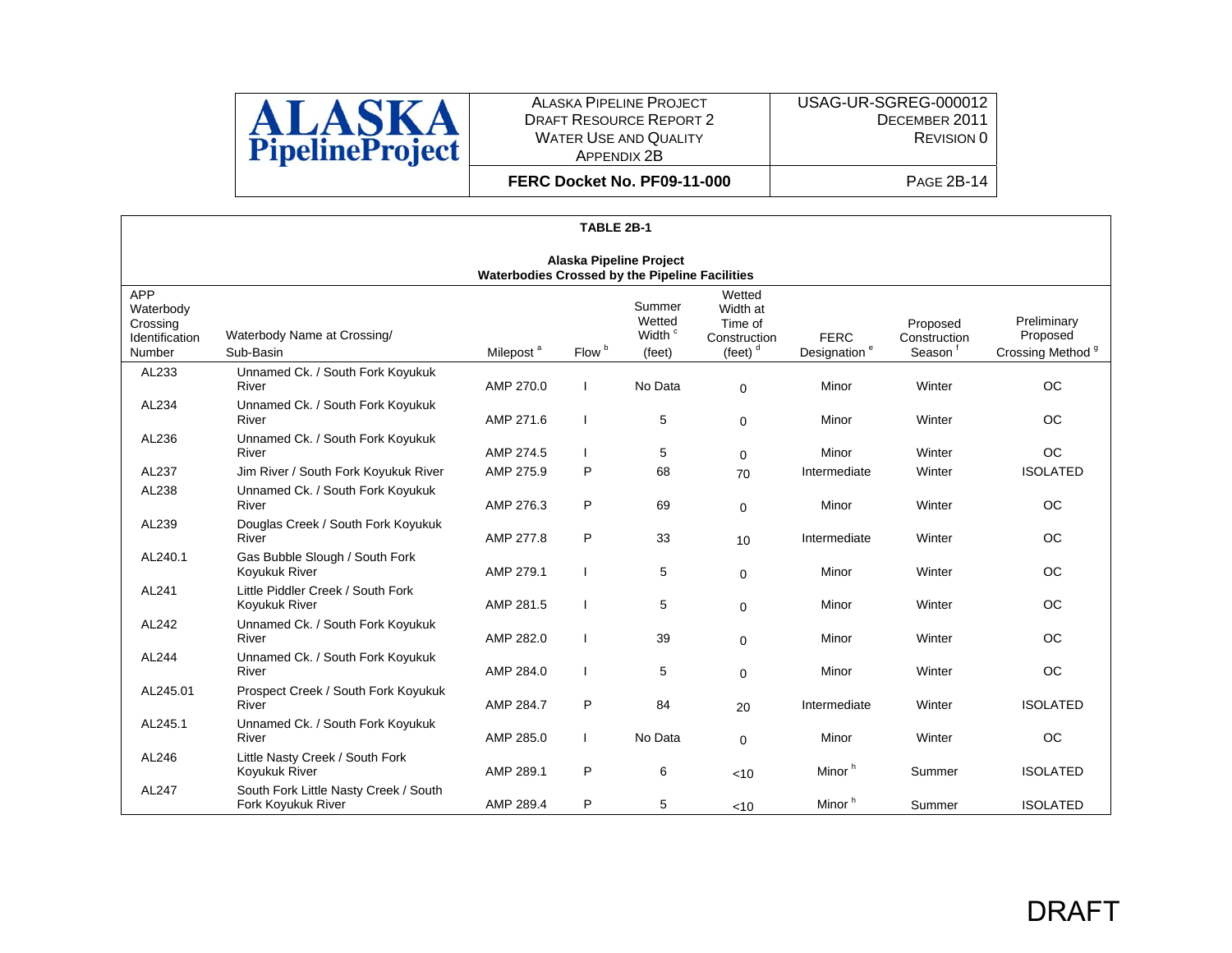

**FERC Docket No. PF09-11-000**

|                                                          | TABLE 2B-1                                                                       |                       |                   |                                                  |                                                             |                                         |                                                 |                                                         |  |  |  |  |
|----------------------------------------------------------|----------------------------------------------------------------------------------|-----------------------|-------------------|--------------------------------------------------|-------------------------------------------------------------|-----------------------------------------|-------------------------------------------------|---------------------------------------------------------|--|--|--|--|
|                                                          | <b>Alaska Pipeline Project</b><br>Waterbodies Crossed by the Pipeline Facilities |                       |                   |                                                  |                                                             |                                         |                                                 |                                                         |  |  |  |  |
| APP<br>Waterbody<br>Crossing<br>Identification<br>Number | Waterbody Name at Crossing/<br>Sub-Basin                                         | Milepost <sup>a</sup> | Flow <sup>b</sup> | Summer<br>Wetted<br>Width <sup>c</sup><br>(feet) | Wetted<br>Width at<br>Time of<br>Construction<br>(feet) $d$ | <b>FERC</b><br>Designation <sup>e</sup> | Proposed<br>Construction<br>Season <sup>1</sup> | Preliminary<br>Proposed<br>Crossing Method <sup>9</sup> |  |  |  |  |
| AL249.01                                                 | North Fork Bonanza Creek / South Fork<br>Koyukuk River                           | AMP 291.5             | P                 | 48                                               | 50                                                          | Intermediate                            | Summer                                          | <b>ISOLATED</b>                                         |  |  |  |  |
| AL250                                                    | South Fork Bonanza Creek / South<br>Fork Koyukuk River                           | AMP 293.3             | P                 | 41                                               | 40                                                          | Intermediate                            | Summer                                          | <b>OC</b>                                               |  |  |  |  |
| AL251                                                    | Pung's Crossing Creek / South Fork<br>Koyukuk River                              | AMP 296.9             | P                 | 11                                               | < 10                                                        | Minor                                   | Summer                                          | <b>ISOLATED</b>                                         |  |  |  |  |
| AL252                                                    | Alder Mountain Creek / South Fork<br>Koyukuk River                               | AMP 300.0             | P                 | 5                                                | <10                                                         | Minor <sup>h</sup>                      | Summer                                          | <b>ISOLATED</b>                                         |  |  |  |  |
| AL253                                                    | Fish Creek #1 / South Fork Koyukuk<br>River                                      | AMP 301.6             | P                 | 25                                               | 25                                                          | Intermediate <sup>h</sup>               | Summer                                          | <b>ISOLATED</b>                                         |  |  |  |  |
| AL254                                                    | Middle Fork Fish Creek / South Fork<br>Koyukuk River                             | AMP 303.4             | P                 | 16                                               | 16                                                          | Intermediate                            | Summer                                          | <b>ISOLATED</b>                                         |  |  |  |  |
| AL255                                                    | South Fork Fish Creek / South Fork<br>Koyukuk River                              | AMP 304.5             | P                 | 11                                               | 11                                                          | Intermediate                            | Summer                                          | <b>ISOLATED</b>                                         |  |  |  |  |
| AL256                                                    | Unnamed Ck. / Kanuti River                                                       | AMP 307.8             | P                 | 5                                                | < 10                                                        | Minor <sup>h</sup>                      | Summer                                          | OC                                                      |  |  |  |  |
| AL257                                                    | Unnamed Ck. / Kanuti River                                                       | AMP 308.2             | P                 | 5                                                | <10                                                         | Minor <sup>h</sup>                      | Summer                                          | <b>OC</b>                                               |  |  |  |  |
| AL258                                                    | Kanuti River / Kanuti River                                                      | AMP 310.1             | P                 | 75                                               | 75                                                          | Intermediate <sup>h</sup>               | Summer                                          | <b>ISOLATED</b>                                         |  |  |  |  |
| AL259                                                    | Caribou Mountain Creek / Kanuti River                                            | AMP 313.2             | P                 | 12                                               | $\Omega$                                                    | Minor                                   | Winter                                          | <b>OC</b>                                               |  |  |  |  |
| AL261.1                                                  | Unnamed Ck. / Kanuti River                                                       | AMP 315.7             |                   | 6                                                | < 10                                                        | Minor <sup>h</sup>                      | Summer                                          | <b>OC</b>                                               |  |  |  |  |
| AL262                                                    | Olson's Lake Creek / Kanuti River                                                | AMP 316.1             | P                 | 8                                                | <10                                                         | Minor <sup>h</sup>                      | Summer                                          | <b>ISOLATED</b>                                         |  |  |  |  |
| AL263                                                    | Unnamed Ck. / Yukon Flats                                                        | AMP 319.0             |                   | 5                                                | < 10                                                        | Minor <sup>h</sup>                      | Summer                                          | <b>OC</b>                                               |  |  |  |  |
| AL264                                                    | Finger Mountain Creek / Yukon Flats                                              | AMP 319.5             |                   | 5                                                | < 10                                                        | Minor <sup>h</sup>                      | Summer                                          | <b>ISOLATED</b>                                         |  |  |  |  |
| AL265                                                    | Eight-Five Creek / Yukon Flats                                                   | AMP 320.3             |                   | 7                                                | < 10                                                        | Minor <sup>h</sup>                      | Summer                                          | <b>OC</b>                                               |  |  |  |  |
| AL266                                                    | Smokey Creek / Yukon Flats                                                       | AMP 321.9             |                   | 5                                                | < 10                                                        | Minor <sup>h</sup>                      | Summer                                          | <b>OC</b>                                               |  |  |  |  |
| AL267                                                    | Unnamed Ck. / Yukon Flats                                                        | AMP 322.1             |                   | 5                                                | < 10                                                        | Minor <sup>h</sup>                      | Summer                                          | <b>OC</b>                                               |  |  |  |  |
| AL268                                                    | Main Branch West Fork Dall River /<br><b>Yukon Flats</b>                         | AMP 322.6             | P                 | 5                                                | < 10                                                        | Minor                                   | Summer                                          | <b>ISOLATED</b>                                         |  |  |  |  |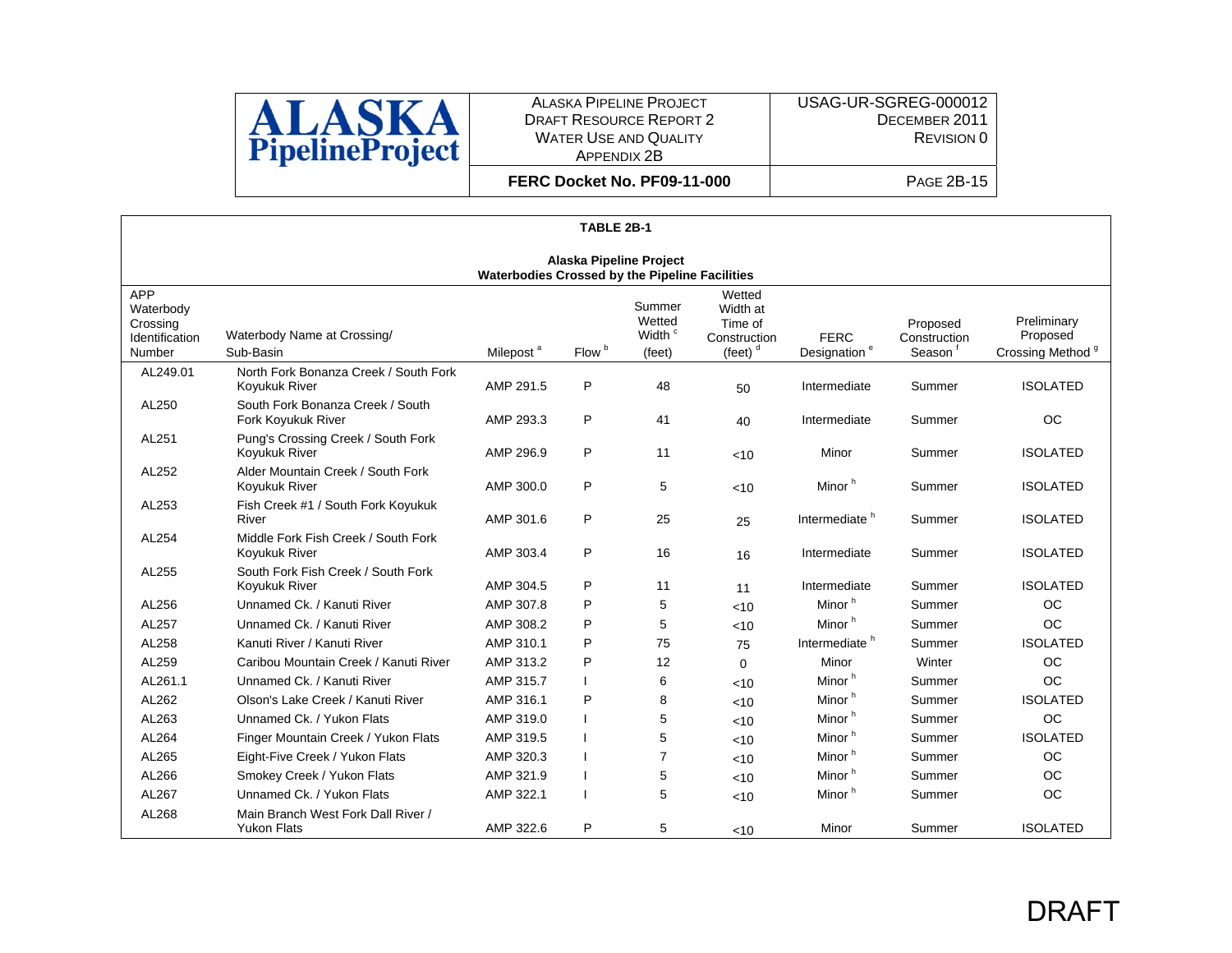

**FERC Docket No. PF09-11-000**

|                                                          | TABLE 2B-1                                                                              |                       |                   |                                                  |                                                                  |                                         |                                    |                                                         |  |  |  |  |
|----------------------------------------------------------|-----------------------------------------------------------------------------------------|-----------------------|-------------------|--------------------------------------------------|------------------------------------------------------------------|-----------------------------------------|------------------------------------|---------------------------------------------------------|--|--|--|--|
|                                                          | <b>Alaska Pipeline Project</b><br><b>Waterbodies Crossed by the Pipeline Facilities</b> |                       |                   |                                                  |                                                                  |                                         |                                    |                                                         |  |  |  |  |
| APP<br>Waterbody<br>Crossing<br>Identification<br>Number | Waterbody Name at Crossing/<br>Sub-Basin                                                | Milepost <sup>a</sup> | Flow <sup>b</sup> | Summer<br>Wetted<br>Width <sup>c</sup><br>(feet) | Wetted<br>Width at<br>Time of<br>Construction<br>(feet) $^\circ$ | <b>FERC</b><br>Designation <sup>e</sup> | Proposed<br>Construction<br>Season | Preliminary<br>Proposed<br>Crossing Method <sup>9</sup> |  |  |  |  |
| AL271                                                    | South Branch West Fork Dall River /                                                     |                       |                   |                                                  |                                                                  |                                         |                                    |                                                         |  |  |  |  |
|                                                          | <b>Yukon Flats</b>                                                                      | AMP 325.0             | P                 | 6                                                | < 10                                                             | Minor                                   | Summer                             | <b>ISOLATED</b>                                         |  |  |  |  |
| AL272                                                    | Unnamed Ck. / Yukon Flats                                                               | AMP 326.4             |                   | 5                                                | $\Omega$                                                         | Minor                                   | Winter                             | <b>OC</b>                                               |  |  |  |  |
| AL273                                                    | Unnamed Ck. / Yukon Flats                                                               | AMP 327.1             |                   | 5                                                | <10                                                              | Minor                                   | Summer                             | OC                                                      |  |  |  |  |
| AL274                                                    | Unnamed Ck. / Ramparts                                                                  | AMP 328.9             |                   | 5                                                | < 10                                                             | Minor <sup>h</sup>                      | Summer                             | OC                                                      |  |  |  |  |
| AL275                                                    | Unnamed Ck. / Ramparts                                                                  | AMP 330.3             |                   | 5                                                | $\Omega$                                                         | Minor                                   | Winter                             | <b>OC</b>                                               |  |  |  |  |
| AL277                                                    | Unnamed Ck. / Ramparts                                                                  | AMP 331.8             |                   | 5                                                | $\Omega$                                                         | Minor                                   | Winter                             | <b>OC</b>                                               |  |  |  |  |
| AL278                                                    | Fed Creek / Ramparts                                                                    | AMP 332.5             | P                 | 5                                                | $\Omega$                                                         | Minor                                   | Winter                             | <b>OC</b>                                               |  |  |  |  |
| AL279                                                    | North Fork Ray River / Ramparts                                                         | AMP 337.2             | P                 | 31                                               | 25                                                               | Intermediate <sup>h</sup>               | Winter                             | <b>ISOLATED</b>                                         |  |  |  |  |
| AL281                                                    | Unnamed Ck. / Ramparts                                                                  | AMP 339.3             | P                 | No Data                                          | $\Omega$                                                         | Minor                                   | Winter                             | <b>OC</b>                                               |  |  |  |  |
| AL282                                                    | Unnamed Ck. / Ramparts                                                                  | AMP 340.6             | P                 | 1                                                | <10                                                              | Minor <sup>h</sup>                      | Summer                             | <b>OC</b>                                               |  |  |  |  |
| AL283                                                    | Ft. Hamlin Hills Creek / Ramparts                                                       | AMP 343.7             | P                 | 30                                               | 15                                                               | Intermediate                            | Winter                             | <b>ISOLATED</b>                                         |  |  |  |  |
| AL284                                                    | Eight-O-Clock Creek / Ramparts                                                          | AMP 344.8             |                   | No Data                                          | $\Omega$                                                         | Minor                                   | Winter                             | <b>OC</b>                                               |  |  |  |  |
| AL285.1                                                  | Unnamed Ck. / Ramparts                                                                  | AMP 347.8             | P                 | No Data                                          | $\Omega$                                                         | Minor                                   | Winter                             | <b>OC</b>                                               |  |  |  |  |
| AL286                                                    | Unnamed Ck. / Ramparts                                                                  | AMP 349.3             | P                 | No Data                                          | $\Omega$                                                         | Minor                                   | Winter                             | <b>OC</b>                                               |  |  |  |  |
| AL287                                                    | Unnamed Ck. / Ramparts                                                                  | AMP 350.6             | P                 | No Data                                          | $\Omega$                                                         | Minor                                   | Winter                             | <b>OC</b>                                               |  |  |  |  |
| AL288                                                    | Phelps Creek / Ramparts                                                                 | AMP 352.2             | P                 | No Data                                          | $\Omega$                                                         | Minor <sup>h</sup>                      | Winter                             | <b>OC</b>                                               |  |  |  |  |
| AL289                                                    | Unnamed Ck. / Ramparts                                                                  | AMP 354.3             | P                 | No Data                                          | $\Omega$                                                         | Minor                                   | Winter                             | OC                                                      |  |  |  |  |
| AL291                                                    | Unnamed Ck. / Ramparts                                                                  | AMP 357.2             | P                 | No Data                                          | $\Omega$                                                         | Minor                                   | Winter                             | OC                                                      |  |  |  |  |
| AL292                                                    | Wood Chopper Creek / Ramparts                                                           | AMP 357.8             | P                 | No Data                                          | $\Omega$                                                         | Minor                                   | Winter                             | OC                                                      |  |  |  |  |
| AL293                                                    | <b>Burbot Creek / Ramparts</b>                                                          | AMP 358.7             | P                 | No Data                                          | $\Omega$                                                         | Minor                                   | Winter                             | <b>OC</b>                                               |  |  |  |  |
| AL293.1                                                  |                                                                                         |                       |                   |                                                  |                                                                  |                                         | Winter /                           |                                                         |  |  |  |  |
|                                                          | Yukon River / Ramparts                                                                  | AMP 360.1             | P                 | 1.700                                            | 1600                                                             | Major                                   | Summer                             | AERIAL / HDD                                            |  |  |  |  |
| AL296.1                                                  | Unnamed Ck. / Ramparts                                                                  | AMP 368.4             | P                 | No Data                                          | $\Omega$                                                         | Minor <sup>h</sup>                      | Winter                             | <b>OC</b>                                               |  |  |  |  |
| AL296.03                                                 | Unnamed Ck. / Ramparts                                                                  | AMP 369.7             | P                 | No Data                                          | 0                                                                | Minor                                   | Winter                             | <b>OC</b>                                               |  |  |  |  |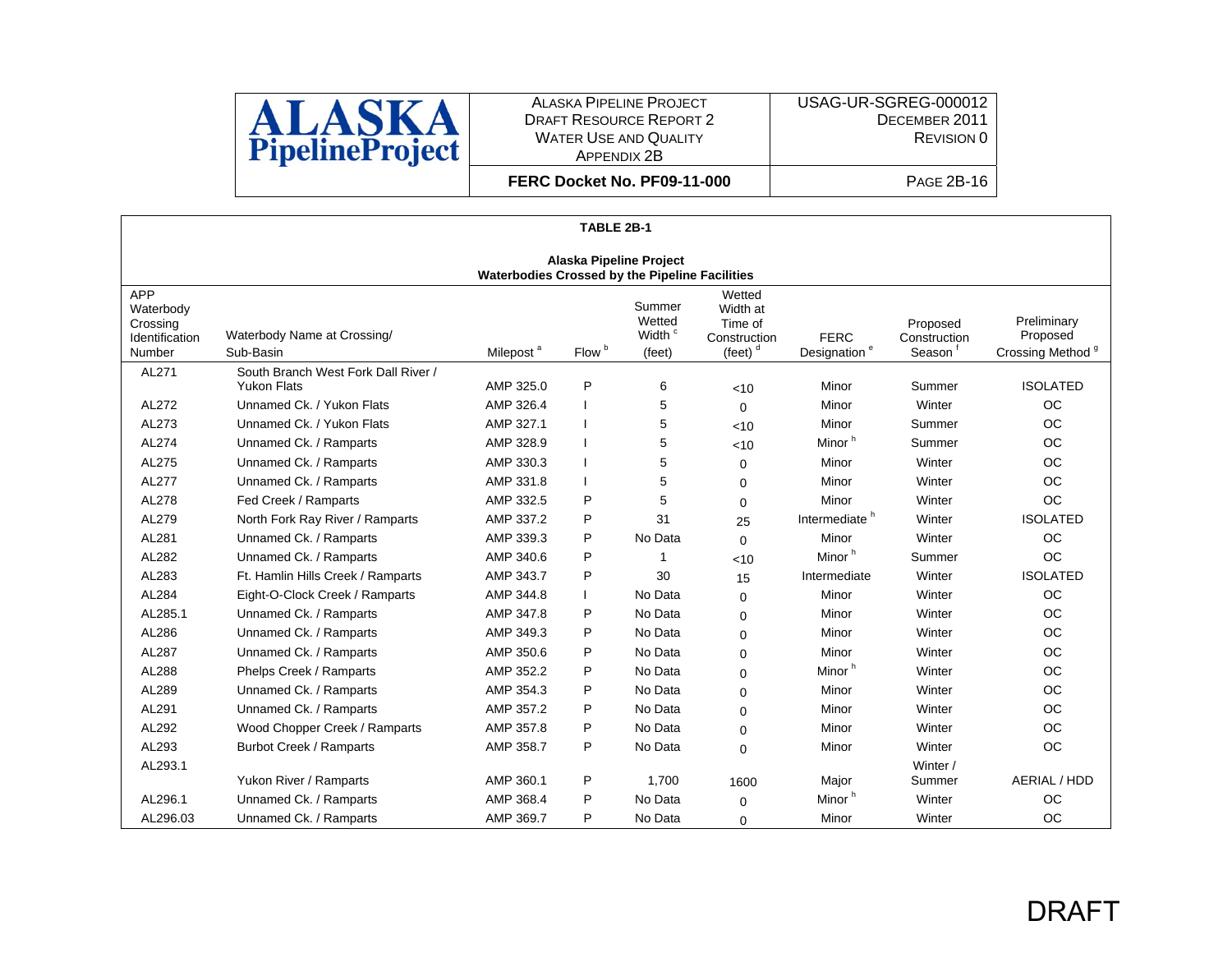

**FERC Docket No. PF09-11-000**

|                                                          | TABLE 2B-1                                                                       |                       |                   |                                                  |                                                             |                                         |                                    |                                                         |  |  |  |  |
|----------------------------------------------------------|----------------------------------------------------------------------------------|-----------------------|-------------------|--------------------------------------------------|-------------------------------------------------------------|-----------------------------------------|------------------------------------|---------------------------------------------------------|--|--|--|--|
|                                                          | <b>Alaska Pipeline Project</b><br>Waterbodies Crossed by the Pipeline Facilities |                       |                   |                                                  |                                                             |                                         |                                    |                                                         |  |  |  |  |
| APP<br>Waterbody<br>Crossing<br>Identification<br>Number | Waterbody Name at Crossing/<br>Sub-Basin                                         | Milepost <sup>a</sup> | Flow <sup>b</sup> | Summer<br>Wetted<br>Width <sup>c</sup><br>(feet) | Wetted<br>Width at<br>Time of<br>Construction<br>(feet) $d$ | <b>FERC</b><br>Designation <sup>e</sup> | Proposed<br>Construction<br>Season | Preliminary<br>Proposed<br>Crossing Method <sup>9</sup> |  |  |  |  |
| AL299                                                    | Isom Creek / Ramparts                                                            | AMP 370.4             | P                 | No Data                                          | $\Omega$                                                    | Minor                                   | Winter                             | OC.                                                     |  |  |  |  |
| AL299.1                                                  | Unnamed Ck. / Ramparts                                                           | AMP 373.3             | P                 | No Data                                          | $\Omega$                                                    | Minor                                   | Winter                             | OC                                                      |  |  |  |  |
| AL300.1                                                  | Unnamed Ck. / Ramparts                                                           | AMP 374.9             | P                 | No Data                                          | $\Omega$                                                    | Minor                                   | Winter                             | <b>OC</b>                                               |  |  |  |  |
| AL301.1                                                  | Unnamed Ck. / Ramparts                                                           | AMP 375.7             | P                 | No Data                                          | < 10                                                        | Minor                                   | Summer                             | <b>OC</b>                                               |  |  |  |  |
| AL302.01                                                 | HotCat Creek / Ramparts                                                          | AMP 377.3             | P                 | No Data                                          | $\Omega$                                                    | Minor                                   | Winter                             | OC                                                      |  |  |  |  |
| AL303                                                    | Unnamed Ck. / Ramparts                                                           | AMP 380.1             | P                 | No Data                                          | $\Omega$                                                    | Minor                                   | Winter                             | OC                                                      |  |  |  |  |
| AL304.1                                                  | Unnamed Ck. / Ramparts                                                           | AMP 381.0             | P                 | No Data                                          | $\Omega$                                                    | Minor                                   | Winter                             | <b>OC</b>                                               |  |  |  |  |
| AL305                                                    | Fish Creek #2 / Ramparts                                                         | AMP 385.3             | P                 | 40                                               | 10                                                          | Intermediate                            | Winter                             | <b>OC</b>                                               |  |  |  |  |
| AL306                                                    | Hess Creek / Ramparts                                                            | AMP 385.3             | P                 | 80                                               | 50                                                          | Intermediate                            | Winter                             | <b>ISOLATED</b>                                         |  |  |  |  |
| AL306.1                                                  | Unnamed Ck. / Ramparts                                                           | AMP 389.2             | P                 | No Data                                          | $\Omega$                                                    | Minor <sup>h</sup>                      | Winter                             | <b>OC</b>                                               |  |  |  |  |
| AL306.2                                                  | Unnamed Ck. / Ramparts                                                           | AMP 391.5             | P                 | No Data                                          | < 10                                                        | Minor                                   | Winter                             | <b>OC</b>                                               |  |  |  |  |
| AL314                                                    | Unnamed Ck. / Ramparts                                                           | AMP 394.9             | P                 | No Data                                          | < 10                                                        | Minor                                   | Summer                             | <b>OC</b>                                               |  |  |  |  |
| AL315                                                    | Lost Creek / Tolovana River                                                      | AMP 399.3             | P                 | 50                                               | 15                                                          | Intermediate <sup>h</sup>               | Winter                             | OC                                                      |  |  |  |  |
| AL316                                                    | Unnamed Ck. / Tolovana River                                                     | AMP 402.5             | P                 | No Data                                          | < 10                                                        | Minor <sup>h</sup>                      | Summer                             | <b>OC</b>                                               |  |  |  |  |
| AL317                                                    | Tolovana River / Tolovana River                                                  | AMP 405.7             | P                 | 55                                               | 15                                                          | Intermediate                            | Winter                             | <b>ISOLATED</b>                                         |  |  |  |  |
| AL318                                                    | Unnamed Ck. / Tolovana River                                                     | AMP 406.2             | P                 | No Data                                          | $\Omega$                                                    | Minor                                   | Winter                             | <b>OC</b>                                               |  |  |  |  |
| AL319                                                    | Shorty Creek / Tolovana River                                                    | AMP 407.2             | P                 | No Data                                          | $\Omega$                                                    | Minor                                   | Winter                             | OC                                                      |  |  |  |  |
| AL320.1                                                  | Wilber Creek / Tolovana River                                                    | AMP 412.4             | P                 | No Data                                          | $\Omega$                                                    | Minor                                   | Winter                             | OC                                                      |  |  |  |  |
| AL320.3                                                  | Unnamed Ck. / Tolovana River                                                     | AMP 413.7             | P                 | No Data                                          | $\mathbf 0$                                                 | Minor <sup>h</sup>                      | Winter                             | <b>OC</b>                                               |  |  |  |  |
| AL322                                                    | Slate Creek #2 / Tolovana River                                                  | AMP 415.4             | P                 | 15                                               | 15                                                          | Intermediate <sup>h</sup>               | Summer                             | OC                                                      |  |  |  |  |
| AL323.1                                                  | Unnamed Ck. / Tolovana River                                                     | AMP 418.9             | P                 | No Data                                          | < 10                                                        | Minor                                   | Summer                             | <b>OC</b>                                               |  |  |  |  |
| AL324.1                                                  | Unnamed Ck. / Tolovana River                                                     | AMP 419.6             | P                 | No Data                                          | < 10                                                        | Minor                                   | Summer                             | <b>OC</b>                                               |  |  |  |  |
| AL325                                                    | Tatalina River / Tolovana River                                                  | AMP 419.8             | P                 | 35                                               | 35                                                          | Intermediate                            | Summer                             | <b>ISOLATED</b>                                         |  |  |  |  |
| AL326                                                    | Unnamed Ck. / Tolovana River                                                     | AMP 422.6             | P                 | No Data                                          | 10<                                                         | Minor                                   | Summer                             | OC                                                      |  |  |  |  |
| AL328                                                    | Unnamed Ck. / Tolovana River                                                     | AMP 424.0             | P                 | No Data                                          | $\mathbf 0$                                                 | Minor <sup>h</sup>                      | Winter                             | <b>OC</b>                                               |  |  |  |  |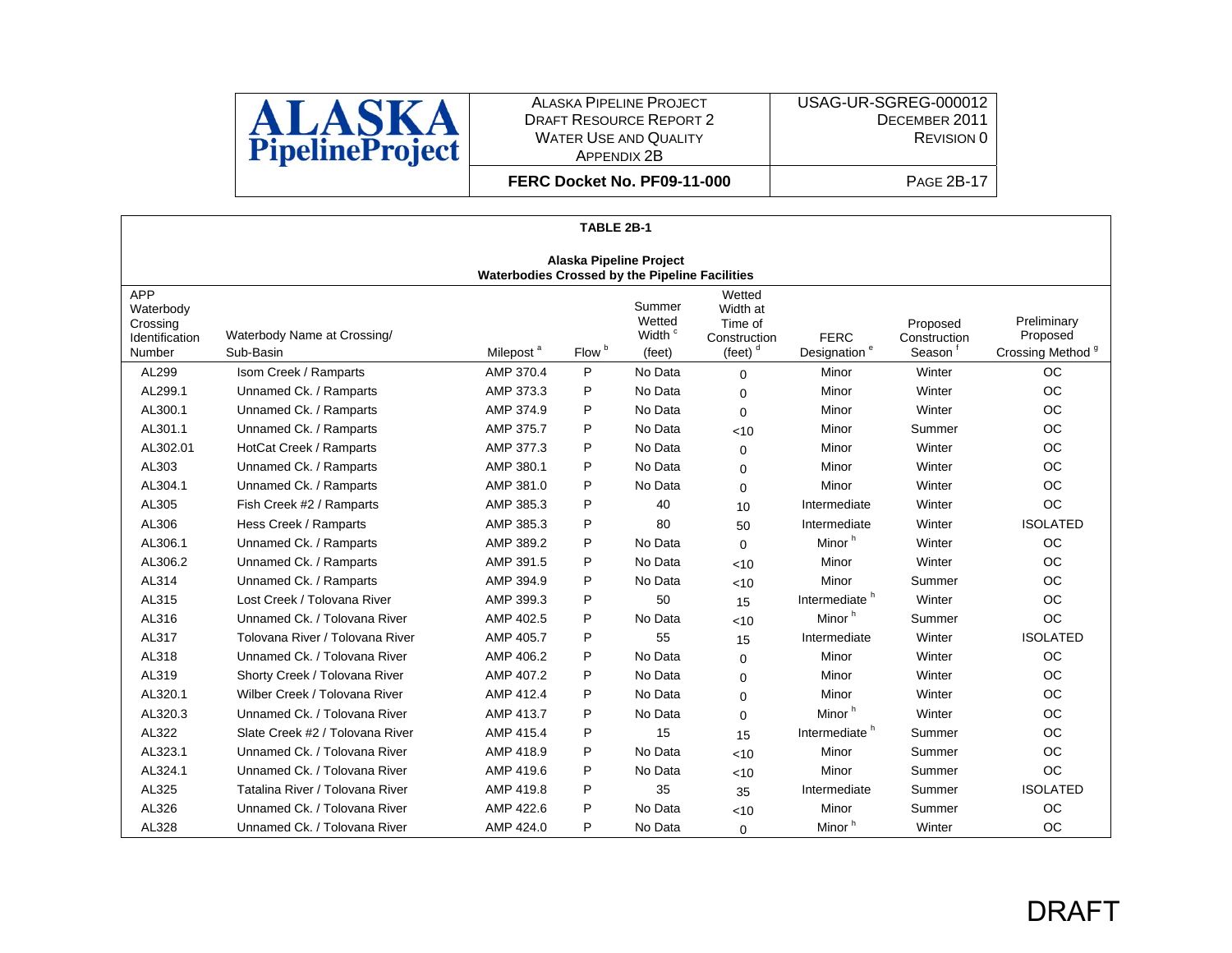

**FERC Docket No. PF09-11-000**

|                                                          | TABLE 2B-1                                                                       |                       |                   |                                                  |                                                             |                                         |                                    |                                                         |  |  |  |  |
|----------------------------------------------------------|----------------------------------------------------------------------------------|-----------------------|-------------------|--------------------------------------------------|-------------------------------------------------------------|-----------------------------------------|------------------------------------|---------------------------------------------------------|--|--|--|--|
|                                                          | Alaska Pipeline Project<br><b>Waterbodies Crossed by the Pipeline Facilities</b> |                       |                   |                                                  |                                                             |                                         |                                    |                                                         |  |  |  |  |
| APP<br>Waterbody<br>Crossing<br>Identification<br>Number | Waterbody Name at Crossing/<br>Sub-Basin                                         | Milepost <sup>a</sup> | Flow <sup>b</sup> | Summer<br>Wetted<br>Width <sup>c</sup><br>(feet) | Wetted<br>Width at<br>Time of<br>Construction<br>(feet) $°$ | <b>FERC</b><br>Designation <sup>e</sup> | Proposed<br>Construction<br>Season | Preliminary<br>Proposed<br>Crossing Method <sup>9</sup> |  |  |  |  |
| AL329                                                    | Globe Creek / Tolovana River                                                     | AMP 424.5             | P                 | 25                                               | < 10                                                        | Minor                                   | Winter                             | <b>ISOLATED</b>                                         |  |  |  |  |
| AL330                                                    | West Branch Little Globe Creek /<br><b>Tolovana River</b>                        | AMP 427.6             | P                 | No Data                                          | < 10                                                        | Minor <sup>h</sup>                      | Summer                             | <b>ISOLATED</b>                                         |  |  |  |  |
| AL331                                                    | East Branch Little Globe Creek /<br><b>Tolovana River</b>                        | AMP 427.7             | P                 | No Data                                          | < 10                                                        | Minor <sup>h</sup>                      | Summer                             | <b>ISOLATED</b>                                         |  |  |  |  |
| AL332.1                                                  | Unnamed Ck. / Tolovana River                                                     | AMP 428.9             | P                 | No Data                                          | < 10                                                        | Minor <sup>h</sup>                      | Summer                             | <b>OC</b>                                               |  |  |  |  |
| AL333                                                    | North Fork Aggie Creek / Tolovana<br>River                                       | AMP 430.6             | P                 | No Data                                          | < 10                                                        | Minor                                   | Summer                             | <b>ISOLATED</b>                                         |  |  |  |  |
| AL334                                                    | Aggie Creek / Tolovana River                                                     | AMP 431.4             | P                 | No Data                                          | <10                                                         | Minor                                   | Summer                             | <b>OC</b>                                               |  |  |  |  |
| AL334.1                                                  | Snowshoe Creek / Tolovana River                                                  | AMP 438.4             | P                 | No Data                                          | 0                                                           | Minor                                   | Winter                             | <b>OC</b>                                               |  |  |  |  |
| AL336                                                    | Washington Creek / Tolovana River                                                | AMP 438.7             | P                 | 80                                               | 40                                                          | Intermediate <sup>h</sup>               | Winter                             | <b>OC</b>                                               |  |  |  |  |
| AL337                                                    | Unnamed Ck. / Tolovana River                                                     | AMP 442.1             | P                 | No Data                                          | $\Omega$                                                    | Minor                                   | Winter                             | <b>OC</b>                                               |  |  |  |  |
| AL338                                                    | Shocker Creek / Tolovana River                                                   | AMP 444.3             | P                 | 33                                               | < 10                                                        | Minor                                   | Winter                             | <b>OC</b>                                               |  |  |  |  |
| AL339                                                    | Chatanika River / Tolovana River                                                 | AMP 445.1             | P                 | 80                                               | 40                                                          | Intermediate                            | Winter                             | <b>ISOLATED</b>                                         |  |  |  |  |
| AL341                                                    | Fox Creek / Tolovana River                                                       | AMP 453.1             | P                 | No Data                                          | $\Omega$                                                    | Minor <sup>h</sup>                      | Winter                             | OC                                                      |  |  |  |  |
| AL344                                                    | Gold Run Creek #1 / Tolovana River                                               | AMP 455.4             | P                 | No Data                                          | $\Omega$                                                    | Minor                                   | Winter                             | <b>OC</b>                                               |  |  |  |  |
| AL344.1                                                  | Pedro Creek / Tolovana River                                                     | AMP 455.8             | P                 | No Data                                          | $\Omega$                                                    | Minor                                   | Winter                             | <b>OC</b>                                               |  |  |  |  |
| AL345                                                    | Gilmore Creek / Tolovana River                                                   | AMP 456.1             | P                 | No Data                                          | $\Omega$                                                    | Minor                                   | Winter                             | <b>OC</b>                                               |  |  |  |  |
| AL348                                                    | Smallwood Creek #1 / Chena River                                                 | AMP 463.3             | P                 | No Data                                          | <10                                                         | Minor                                   | Winter                             | <b>OC</b>                                               |  |  |  |  |
| AL348.1                                                  | Unnamed Ck. / Chena River                                                        | AMP 465.2             | P                 | 1.5                                              | $\mathbf 0$                                                 | Minor                                   | Winter                             | <b>OC</b>                                               |  |  |  |  |
| AL348.11                                                 | Unnamed Ck. / Chena River                                                        | AMP 465.2             | P                 | 2.1                                              | $\Omega$                                                    | Minor                                   | Winter                             | <b>OC</b>                                               |  |  |  |  |
| AL348.2                                                  | Unnamed Ck. / Chena River                                                        | AMP 466.5             | P                 | No Data                                          | $\Omega$                                                    | Minor                                   | Winter                             | <b>OC</b>                                               |  |  |  |  |
| AL350                                                    | Little Chena River / Chena River                                                 | AMP 468.3             | P                 | 40                                               | 20                                                          | Intermediate                            | Winter                             | <b>OC</b>                                               |  |  |  |  |
| AL350.05                                                 | Unnamed Ck. / Chena River                                                        | AMP 468.7             |                   | No Data                                          | $\Omega$                                                    | Minor                                   | Winter                             | <b>OC</b>                                               |  |  |  |  |
| AL350.1                                                  | Unnamed Ck. / Chena River                                                        | AMP 469.3             | P                 | No Data                                          | < 10                                                        | Minor                                   | Winter                             | <b>OC</b>                                               |  |  |  |  |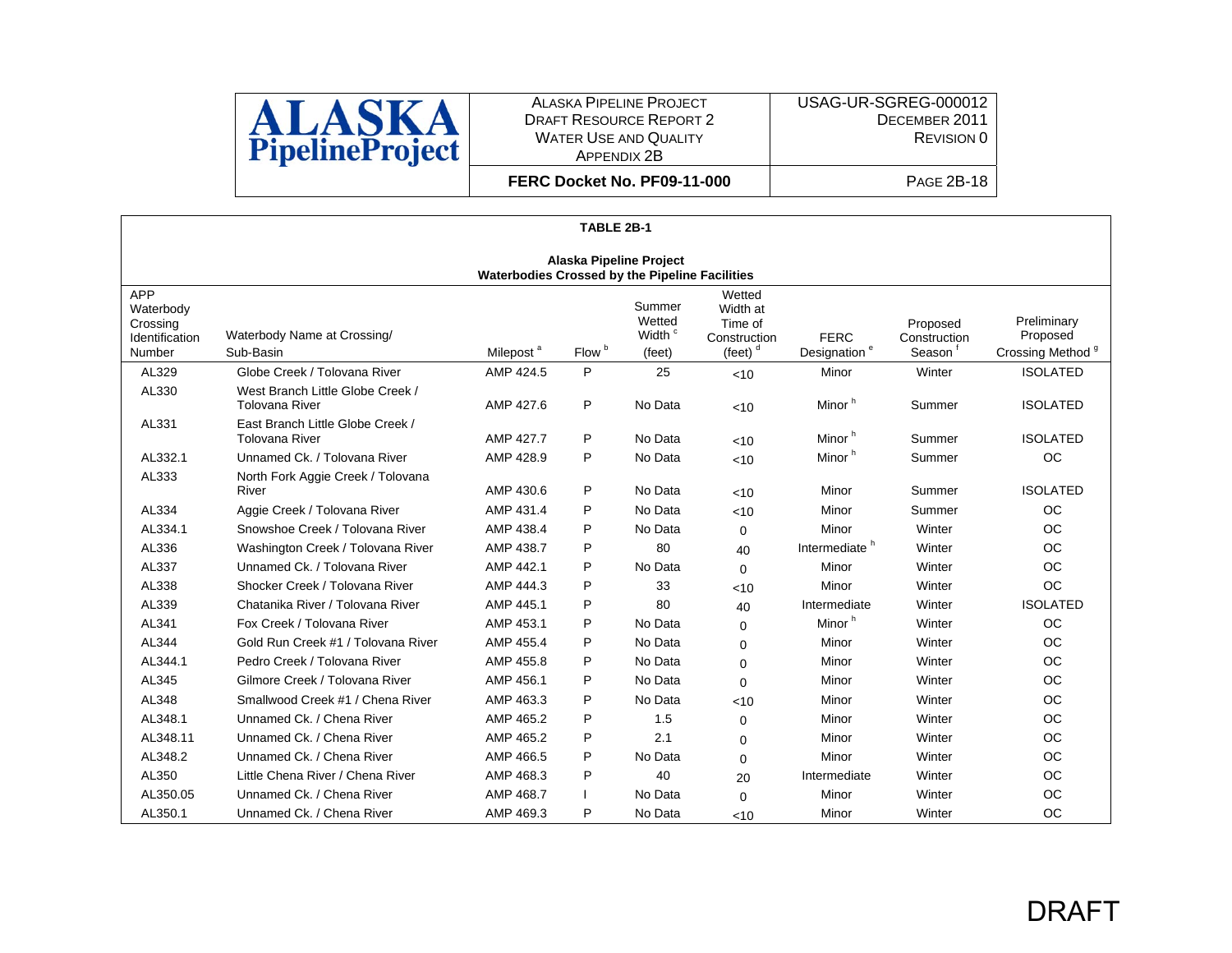

**FERC Docket No. PF09-11-000**

|                                                                 | TABLE 2B-1                                                                |                       |                   |                                                  |                                                             |                                         |                                    |                                                         |  |  |  |  |
|-----------------------------------------------------------------|---------------------------------------------------------------------------|-----------------------|-------------------|--------------------------------------------------|-------------------------------------------------------------|-----------------------------------------|------------------------------------|---------------------------------------------------------|--|--|--|--|
|                                                                 | Alaska Pipeline Project<br>Waterbodies Crossed by the Pipeline Facilities |                       |                   |                                                  |                                                             |                                         |                                    |                                                         |  |  |  |  |
| <b>APP</b><br>Waterbody<br>Crossing<br>Identification<br>Number | Waterbody Name at Crossing/<br>Sub-Basin                                  | Milepost <sup>a</sup> | Flow <sup>b</sup> | Summer<br>Wetted<br>Width <sup>c</sup><br>(feet) | Wetted<br>Width at<br>Time of<br>Construction<br>(feet) $d$ | <b>FERC</b><br>Designation <sup>e</sup> | Proposed<br>Construction<br>Season | Preliminary<br>Proposed<br>Crossing Method <sup>9</sup> |  |  |  |  |
| AL352                                                           | Potlatch Creek / Chena River                                              | AMP 472.2             | P                 | 13.6                                             | < 10                                                        | Minor                                   | Winter                             | <b>OC</b>                                               |  |  |  |  |
| AL353                                                           | Chena River / Chena River                                                 | AMP 474.8             | P                 | 150                                              | 110                                                         | Major                                   | Winter                             | HDD / OC                                                |  |  |  |  |
| AL353.1                                                         | Unnamed Ck. / Chena River                                                 | AMP 475.3             | P                 | 30                                               | 20                                                          | Intermediate                            | Winter                             | <b>OC</b>                                               |  |  |  |  |
| AL355                                                           | Moose Creek / Tanana Flats                                                | AMP 481.5             | P                 | 25                                               | 10                                                          | Intermediate                            | Winter                             | <b>ISOLATED</b>                                         |  |  |  |  |
| AL356                                                           | Unnamed Ck. / Tanana Flats                                                | AMP 484.2             | P                 | 10 <sup>1</sup>                                  | $\Omega$                                                    | Minor                                   | Winter                             | OC.                                                     |  |  |  |  |
| AL358.1                                                         | Unnamed Ck. / Tanana Flats                                                | AMP 484.6             | P                 | 8                                                | $\Omega$                                                    | Minor                                   | Winter                             | <b>OC</b>                                               |  |  |  |  |
| AL359.1                                                         | Unnamed Ck. / Tanana Flats                                                | AMP 485.1             | P                 | 40                                               | 10<                                                         | Minor                                   | Winter                             | <b>OC</b>                                               |  |  |  |  |
| AL359.22                                                        | Unnamed Ck. / Tanana Flats                                                | AMP 486.9             | P                 | No Data                                          | $\Omega$                                                    | Minor                                   | Winter                             | <b>OC</b>                                               |  |  |  |  |
| AL359.4                                                         | French Creek / Tanana Flats                                               | AMP 489.5             | P                 | 25                                               | < 10                                                        | Minor                                   | Winter                             | <b>OC</b>                                               |  |  |  |  |
| AL363.1                                                         | Million Dollar Creek No. 4 / Tanana<br>Flats                              | AMP 492.2             | P                 | 6                                                | $\Omega$                                                    | Minor                                   | Winter                             | <b>OC</b>                                               |  |  |  |  |
| AL364.1                                                         | Million Dollar Creek No.5 / Tanana<br>Flats                               | AMP 494.5             | P                 | 2.7                                              | $\mathbf 0$                                                 | Minor                                   | Winter                             | <b>OC</b>                                               |  |  |  |  |
| AL365                                                           | Unnamed Ck. / Tanana Flats                                                | AMP 496.0             | P                 | 3.5                                              | $\Omega$                                                    | Minor                                   | Winter                             | <b>OC</b>                                               |  |  |  |  |
| AL366                                                           | Little Salcha River / Tanana Flats                                        | AMP 497.0             | P                 | 19                                               | 10                                                          | Intermediate                            | Winter                             | <b>ISOLATED</b>                                         |  |  |  |  |
| AL367                                                           | Kanpeover or 219 Creek No. 1 /<br><b>Tanana Flats</b>                     | AMP 498.6             | P                 | No Data                                          | $\mathbf 0$                                                 | Minor                                   | Winter                             | <b>OC</b>                                               |  |  |  |  |
| AL368                                                           | Kanpeover or 219 Creek No. 2 /<br><b>Tanana Flats</b>                     | AMP 498.9             | P                 | 3.5                                              | $\mathbf 0$                                                 | Minor                                   | Winter                             | <b>OC</b>                                               |  |  |  |  |
| AL369                                                           | Unnamed Ck. / Salcha River                                                | AMP 501.2             | P                 | No Data                                          | $\Omega$                                                    | Minor                                   | Winter                             | OC                                                      |  |  |  |  |
| AL370.1                                                         | Unnamed Ck. / Salcha River                                                | AMP 501.8             | P                 | No Data                                          | $\Omega$                                                    | Minor                                   | Winter                             | <b>OC</b>                                               |  |  |  |  |
| AL371                                                           | Salcha River / Salcha River                                               | AMP 502.0             | P                 | 160                                              | 120                                                         | Major                                   | Winter                             | HDD / OC                                                |  |  |  |  |
| AL372                                                           | Fifty-Three A Creek No. 2 / Salcha<br>River                               | AMP 503.3             | P                 | No Data                                          | $\Omega$                                                    | Minor                                   | Winter                             | <b>OC</b>                                               |  |  |  |  |
| AL373                                                           | Unnamed Ck. / Salcha River                                                | AMP 504.3             | P                 | No Data                                          | $\mathbf 0$                                                 | Minor                                   | Winter                             | <b>OC</b>                                               |  |  |  |  |
| AL374                                                           | Redmond Creek / Salcha River                                              | AMP 506.1             | P                 | 29                                               | 12                                                          | Intermediate                            | Winter                             | <b>OC</b>                                               |  |  |  |  |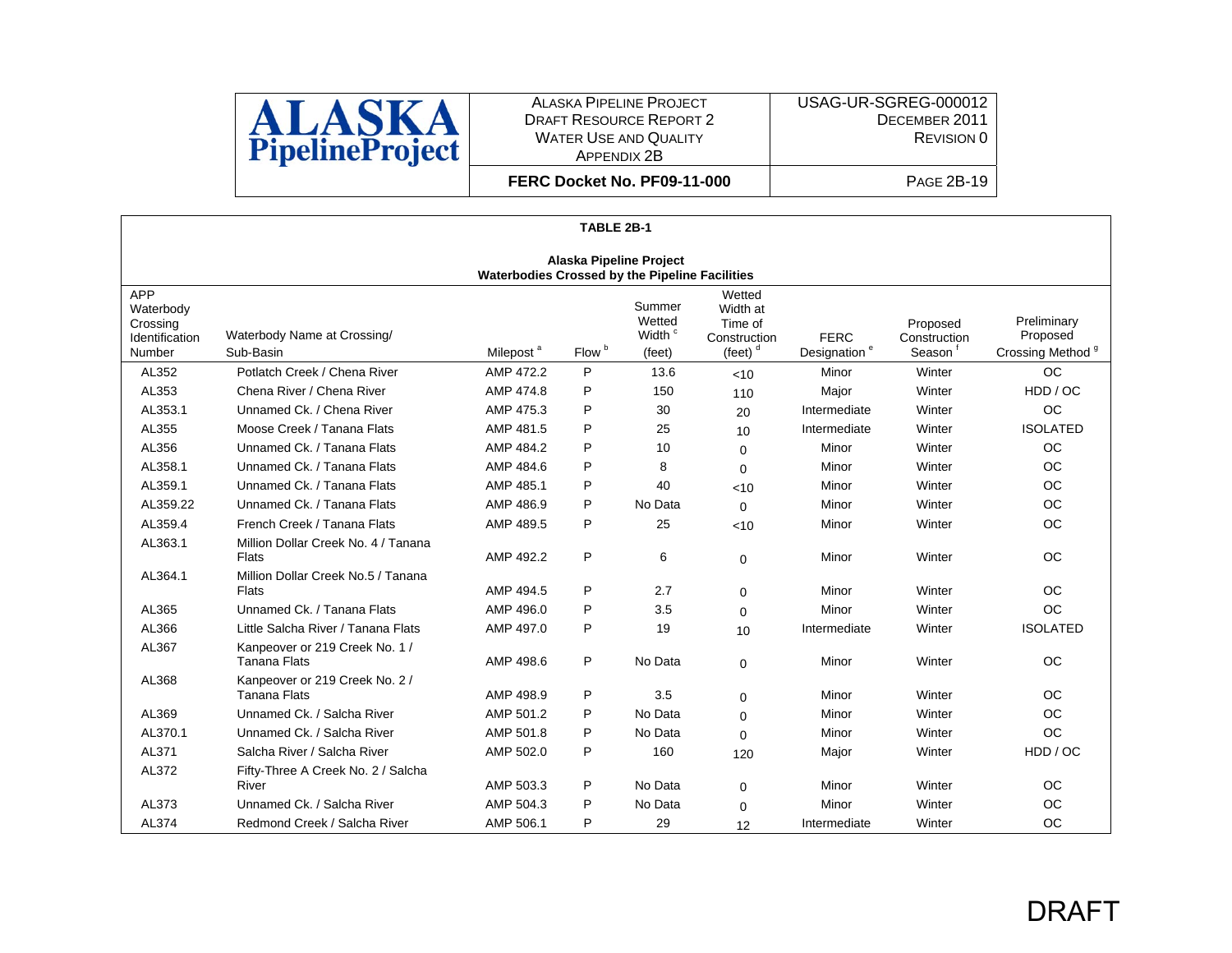

USAG-UR-SGREG-000012 DECEMBER 2011 REVISION 0

**FERC Docket No. PF09-11-000**

|                                                                 | TABLE 2B-1                                            |                       |                   |                                                  |                                                                               |                                         |                                                 |                                                         |  |  |  |
|-----------------------------------------------------------------|-------------------------------------------------------|-----------------------|-------------------|--------------------------------------------------|-------------------------------------------------------------------------------|-----------------------------------------|-------------------------------------------------|---------------------------------------------------------|--|--|--|
|                                                                 | Alaska Pipeline Project                               |                       |                   |                                                  |                                                                               |                                         |                                                 |                                                         |  |  |  |
| Waterbodies Crossed by the Pipeline Facilities                  |                                                       |                       |                   |                                                  |                                                                               |                                         |                                                 |                                                         |  |  |  |
| <b>APP</b><br>Waterbody<br>Crossing<br>Identification<br>Number | Waterbody Name at Crossing/<br>Sub-Basin              | Milepost <sup>a</sup> | Flow <sup>b</sup> | Summer<br>Wetted<br>Width <sup>c</sup><br>(feet) | Wetted<br>Width at<br>Time of<br>Construction<br>$(\text{feet})$ <sup>d</sup> | <b>FERC</b><br>Designation <sup>e</sup> | Proposed<br>Construction<br>Season <sup>1</sup> | Preliminary<br>Proposed<br>Crossing Method <sup>9</sup> |  |  |  |
| AL375                                                           | Unnamed Ck. / Salcha River                            | AMP 511.0             | P                 | No Data                                          | $\Omega$                                                                      | Minor                                   | Winter                                          | <b>OC</b>                                               |  |  |  |
| AL376                                                           | Unnamed Ck. / Salcha River                            | AMP 511.6             | P                 | No Data                                          | $\Omega$                                                                      | Minor                                   | Winter                                          | <b>OC</b>                                               |  |  |  |
| AL377                                                           | Unnamed Ck. / Salcha River                            | AMP 512.4             | P                 | No Data                                          | $\Omega$                                                                      | Minor                                   | Winter                                          | <b>OC</b>                                               |  |  |  |
| AL378                                                           | Gold Run Creek #2 / Salcha River                      | AMP 513.0             | P                 | No Data                                          | $\Omega$                                                                      | Minor                                   | Winter                                          | <b>OC</b>                                               |  |  |  |
| AL379                                                           | North Fork Minton Creek / Salcha River                | AMP 514.3             | P                 | No Data                                          | $\mathbf 0$                                                                   | Minor <sup>h</sup>                      | Winter                                          | <b>OC</b>                                               |  |  |  |
| AL380                                                           | Unnamed Ck. / Salcha River                            | AMP 514.7             | P                 | No Data                                          | $\Omega$                                                                      | Minor                                   | Winter                                          | <b>OC</b>                                               |  |  |  |
| AL380.1                                                         | Unnamed Ck. / Salcha River                            | AMP 515.7             | P                 | No Data                                          | $\Omega$                                                                      | Minor <sup>h</sup>                      | Winter                                          | <b>OC</b>                                               |  |  |  |
| AL380.2                                                         | Unnamed Ck. / Salcha River                            | AMP 515.8             | P                 | No Data                                          | $\Omega$                                                                      | Minor <sup>h</sup>                      | Winter                                          | <b>OC</b>                                               |  |  |  |
| AL383                                                           | Minton Creek #1 / Salcha River                        | AMP 516.1             | P                 | No Data                                          | $\Omega$                                                                      | Minor                                   | Winter                                          | <b>OC</b>                                               |  |  |  |
| AL384.1                                                         | Unnamed Ck. / Salcha River                            | AMP 516.5             | P                 | No Data                                          | $\Omega$                                                                      | Minor                                   | Winter                                          | <b>OC</b>                                               |  |  |  |
| AL385                                                           | Minton Creek #2 / Salcha River                        | AMP 516.7             | P                 | No Data                                          | $\Omega$                                                                      | Minor                                   | Winter                                          | <b>OC</b>                                               |  |  |  |
| AL386                                                           | Minton Creek #3 / Salcha River                        | AMP 516.9             | P                 | No Data                                          | $\mathbf 0$                                                                   | Minor                                   | Winter                                          | <b>OC</b>                                               |  |  |  |
| AL387                                                           | Unnamed Ck. / Salcha River                            | AMP 517.5             | P                 | No Data                                          | $\Omega$                                                                      | Minor <sup>h</sup>                      | Winter                                          | <b>OC</b>                                               |  |  |  |
| AL388                                                           | West Branch No. 1 Rosa Creek /<br><b>Tanana Flats</b> | AMP 518.7             | P                 | No Data                                          | $\Omega$                                                                      | Minor                                   | Winter                                          | <b>OC</b>                                               |  |  |  |
| AL389                                                           | West Branch No. 2 Rosa Creek /<br><b>Tanana Flats</b> | AMP 519.3             | P                 | No Data                                          | $\Omega$                                                                      | Minor                                   | Winter                                          | <b>OC</b>                                               |  |  |  |
| AL390                                                           | Rosa Creek #1 / Tanana Flats                          | AMP 520.4             | P                 | $\overline{2}$                                   | $\Omega$                                                                      | Minor                                   | Winter                                          | <b>OC</b>                                               |  |  |  |
| AL391                                                           | Rosa Creek #2 / Tanana Flats                          | AMP 525.2             | P                 | 5.4                                              | $\Omega$                                                                      | Minor                                   | Winter                                          | <b>OC</b>                                               |  |  |  |
| AL392                                                           | Shaw Creek / Tanana Flats                             | AMP 526.2             | P                 | 60                                               | 50                                                                            | Intermediate                            | Winter                                          | <b>AERIAL</b>                                           |  |  |  |
| AL393                                                           | Unnamed Ck. / Healy Lake                              | AMP 537.6             | P                 | No Data                                          | $\Omega$                                                                      | Minor                                   | Winter                                          | <b>OC</b>                                               |  |  |  |
| AL394                                                           |                                                       |                       |                   |                                                  |                                                                               |                                         | Winter /                                        |                                                         |  |  |  |
|                                                                 | Tanana River #1 / Healy Lake                          | AMP 538.1             | P                 | 700                                              | 700                                                                           | Major                                   | Summer                                          | HDD / AERIAL                                            |  |  |  |
| AL394.1                                                         | Unnamed Ck. / Healy Lake                              | AMP 556.0             | P                 | No Data                                          | $\Omega$                                                                      | Minor                                   | Winter                                          | <b>OC</b>                                               |  |  |  |
| AL395                                                           | Unnamed Ck. / Healy Lake                              | AMP 556.9             | P                 | No Data                                          | $\Omega$                                                                      | Minor                                   | Winter                                          | <b>OC</b>                                               |  |  |  |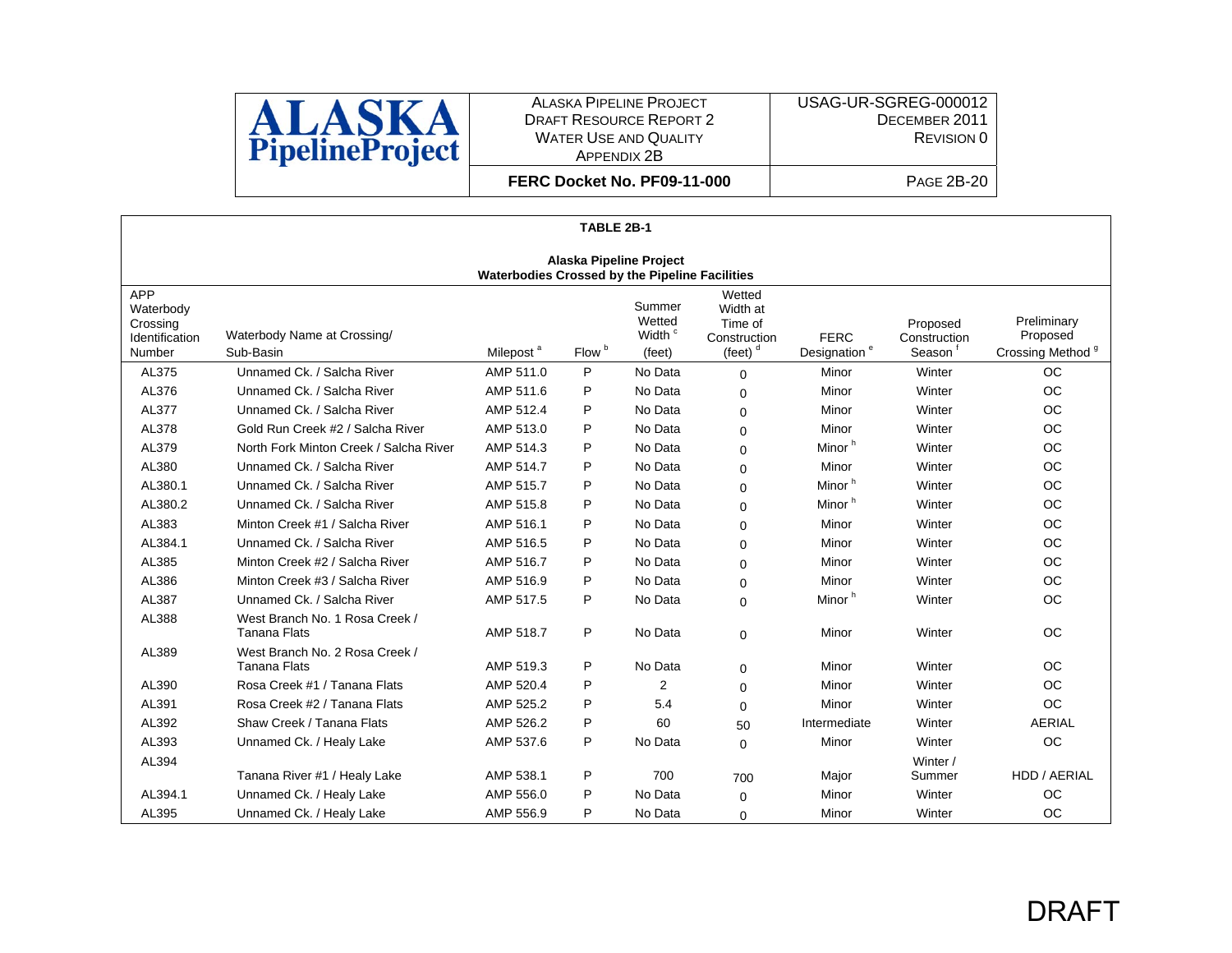

USAG-UR-SGREG-000012 DECEMBER 2011 REVISION 0

**FERC Docket No. PF09-11-000**

|                                                                 | TABLE 2B-1                                                                       |                       |                   |                                                  |                                                             |                                         |                                    |                                                         |  |  |  |
|-----------------------------------------------------------------|----------------------------------------------------------------------------------|-----------------------|-------------------|--------------------------------------------------|-------------------------------------------------------------|-----------------------------------------|------------------------------------|---------------------------------------------------------|--|--|--|
|                                                                 | <b>Alaska Pipeline Project</b><br>Waterbodies Crossed by the Pipeline Facilities |                       |                   |                                                  |                                                             |                                         |                                    |                                                         |  |  |  |
| <b>APP</b><br>Waterbody<br>Crossing<br>Identification<br>Number | Waterbody Name at Crossing/<br>Sub-Basin                                         | Milepost <sup>a</sup> | Flow <sup>b</sup> | Summer<br>Wetted<br>Width <sup>c</sup><br>(feet) | Wetted<br>Width at<br>Time of<br>Construction<br>(feet) $d$ | <b>FERC</b><br>Designation <sup>e</sup> | Proposed<br>Construction<br>Season | Preliminary<br>Proposed<br>Crossing Method <sup>9</sup> |  |  |  |
| AL399                                                           | Rhoads Creek / Healy Lake                                                        | AMP 561.3             | P                 | No Data                                          | $\Omega$                                                    | Minor                                   | Summer                             | <b>OC</b>                                               |  |  |  |
| AL400                                                           | Sawmill Creek / Healy Lake                                                       | AMP 564.9             | P                 | No Data                                          | < 10                                                        | Minor                                   | Summer                             | <b>OC</b>                                               |  |  |  |
| AL402                                                           | Gerstle River / Healy Lake                                                       | AMP 576.0             | P                 | 450                                              | 500                                                         | Major                                   | Summer                             | <b>OC</b>                                               |  |  |  |
| AL402.2                                                         | Unnamed Ck. / Healy Lake                                                         | AMP 577.0             |                   | No Data                                          | $\Omega$                                                    | Minor                                   | Summer                             | <b>OC</b>                                               |  |  |  |
| AL403                                                           | Dougherty Creek / Healy Lake                                                     | AMP 578.5             | P                 | No Data                                          | $\Omega$                                                    | Minor                                   | Summer                             | <b>OC</b>                                               |  |  |  |
| AL404.2                                                         | Little Gerstle River / Healy Lake                                                | AMP 580.6             | P                 | 60                                               | 60                                                          | Intermediate                            | Summer                             | <b>ISOLATED</b>                                         |  |  |  |
| AL405.1                                                         | Unnamed Ck. / Healy Lake                                                         | AMP 581.0             | P                 | No Data                                          | $\Omega$                                                    | Minor                                   | Summer                             | <b>OC</b>                                               |  |  |  |
| AL406                                                           | Unnamed Ck. / Healy Lake                                                         | AMP 587.6             | P                 | No Data                                          | < 10                                                        | Minor                                   | Summer                             | <b>OC</b>                                               |  |  |  |
| AL407                                                           | Johnson River / Healy Lake                                                       | AMP 588.3             | P                 | 350                                              | 350                                                         | Major                                   | Summer                             | <b>OC</b>                                               |  |  |  |
| AL408                                                           | Dry Creek / Healy Lake                                                           | AMP 590.8             | P                 | 15                                               | 15                                                          | Intermediate                            | Summer                             | <b>OC</b>                                               |  |  |  |
| AL409                                                           | Unnamed Ck. / Healy Lake                                                         | AMP 592.0             | P                 | 5                                                | <10                                                         | Minor                                   | Summer                             | <b>OC</b>                                               |  |  |  |
| AL410                                                           | Sears Creek / Healy Lake                                                         | AMP 594.5             | P                 | $\overline{7}$                                   | < 10                                                        | Minor                                   | Summer                             | <b>ISOLATED</b>                                         |  |  |  |
| AL411                                                           | Unnamed Ck. / Healy Lake                                                         | AMP 595.8             | P                 | 2.5                                              | <10                                                         | Minor                                   | Summer                             | <b>OC</b>                                               |  |  |  |
| AL412                                                           | Unnamed Ck. / Healy Lake                                                         | AMP 596.4             | P                 | No Data                                          | <10                                                         | Minor                                   | Summer                             | OC.                                                     |  |  |  |
| AL413.1                                                         | Berry Creek / Healy Lake                                                         | AMP 597.5             | P                 | 44                                               | 45                                                          | Intermediate                            | Summer                             | <b>ISOLATED</b>                                         |  |  |  |
| AL414                                                           | Unnamed Ck. / Healy Lake                                                         | AMP 599.3             | P                 | 5                                                | < 10                                                        | Minor                                   | Summer                             | <b>OC</b>                                               |  |  |  |
| AL415.1                                                         | Unnamed Ck. / Healy Lake                                                         | AMP 599.8             | P                 | 6                                                | < 10                                                        | Minor                                   | Summer                             | <b>ISOLATED</b>                                         |  |  |  |
| AL416.01                                                        | Sam Creek / Healy Lake                                                           | AMP 602.8             | P                 | No Data                                          | < 10                                                        | Minor                                   | Summer                             | <b>OC</b>                                               |  |  |  |
| AL417                                                           | Unnamed Ck. / Healy Lake                                                         | AMP 604.4             | P                 | 8                                                | < 10                                                        | Minor                                   | Summer                             | <b>OC</b>                                               |  |  |  |
| AL418                                                           | Unnamed Ck. / Healy Lake                                                         | AMP 606.7             | P                 | No Data                                          | < 10                                                        | Minor                                   | Summer                             | OC                                                      |  |  |  |
| AL419                                                           | Unnamed Ck. / Healy Lake                                                         | AMP 606.8             | P                 | No Data                                          | < 10                                                        | Minor                                   | Summer                             | OC                                                      |  |  |  |
| AL420                                                           | Unnamed Ck. / Healy Lake                                                         | AMP 608.6             | P                 | No Data                                          | < 10                                                        | Minor                                   | Summer                             | <b>OC</b>                                               |  |  |  |
| AL421                                                           | Chief Creek / Healy Lake                                                         | AMP 610.2             | P                 | $\overline{2}$                                   | $<$ 10                                                      | Minor                                   | Summer                             | <b>ISOLATED</b>                                         |  |  |  |
| AL422                                                           | Bear Creek / Healy Lake                                                          | AMP 611.7             | P                 | 20                                               | 20                                                          | Intermediate                            | Summer                             | <b>ISOLATED</b>                                         |  |  |  |
| AL423                                                           | Robertson River / Healy Lake                                                     | AMP 621.4             | P                 | 650                                              | 650                                                         | Major                                   | Summer                             | <b>OC</b>                                               |  |  |  |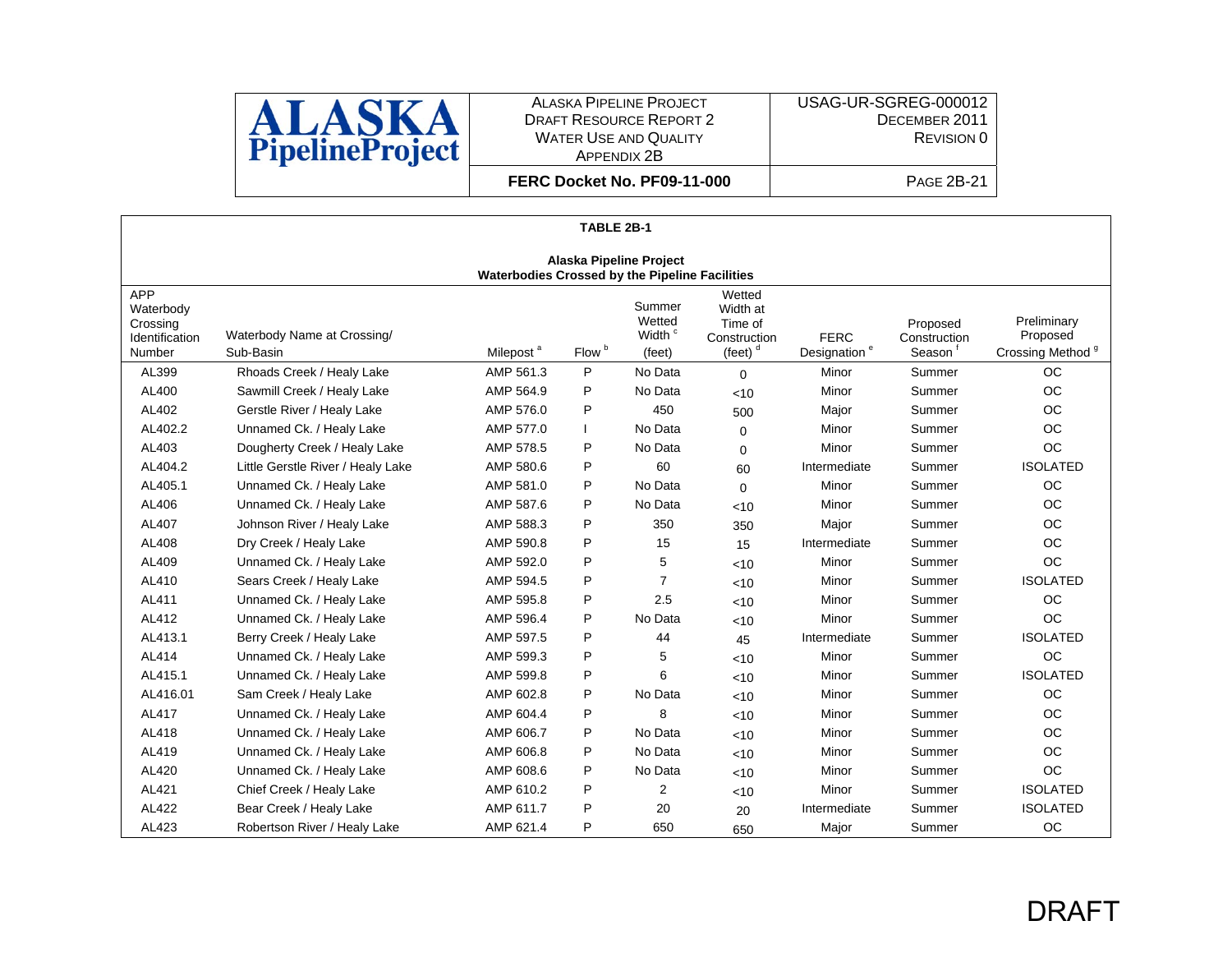

USAG-UR-SGREG-000012 DECEMBER 2011 REVISION 0

**FERC Docket No. PF09-11-000**

|                                                                                  | TABLE 2B-1                               |                       |                   |                                                  |                                                             |                                         |                                    |                                                         |  |  |
|----------------------------------------------------------------------------------|------------------------------------------|-----------------------|-------------------|--------------------------------------------------|-------------------------------------------------------------|-----------------------------------------|------------------------------------|---------------------------------------------------------|--|--|
| Alaska Pipeline Project<br><b>Waterbodies Crossed by the Pipeline Facilities</b> |                                          |                       |                   |                                                  |                                                             |                                         |                                    |                                                         |  |  |
| <b>APP</b><br>Waterbody<br>Crossing<br>Identification<br>Number                  | Waterbody Name at Crossing/<br>Sub-Basin | Milepost <sup>a</sup> | Flow <sup>b</sup> | Summer<br>Wetted<br>Width <sup>c</sup><br>(feet) | Wetted<br>Width at<br>Time of<br>Construction<br>(feet) $d$ | <b>FERC</b><br>Designation <sup>e</sup> | Proposed<br>Construction<br>Season | Preliminary<br>Proposed<br>Crossing Method <sup>9</sup> |  |  |
| AL424                                                                            | Unnamed Ck. / Tok                        | AMP 624.8             | P                 | No Data                                          | < 10                                                        | Minor                                   | Summer                             | <b>OC</b>                                               |  |  |
| AL425                                                                            | Unnamed Ck. / Tok                        | AMP 625.4             | P                 | No Data                                          | < 10                                                        | Minor                                   | Summer                             | OC                                                      |  |  |
| AL426                                                                            | Sheep Creek #2 / Tok                     | AMP 626.8             | P                 | No Data                                          | < 10                                                        | Minor                                   | Summer                             | <b>OC</b>                                               |  |  |
| AL427                                                                            | Unnamed Ck. / Tok                        | AMP 627.9             | P                 | No Data                                          | < 10                                                        | Minor                                   | Summer                             | <b>OC</b>                                               |  |  |
| AL428                                                                            | Unnamed Ck. / Tok                        | AMP 628.9             | P                 | No Data                                          | < 10                                                        | Minor                                   | Summer                             | OC                                                      |  |  |
| AL429                                                                            | Unnamed Ck. / Tok                        | AMP 629.2             | P                 | No Data                                          | < 10                                                        | Minor                                   | Summer                             | <b>OC</b>                                               |  |  |
| AL429.1                                                                          | Unnamed Ck. / Tok                        | AMP 629.9             | P                 | No Data                                          | 10                                                          | Intermediate                            | Summer                             | <b>OC</b>                                               |  |  |
| AL430.1                                                                          | Cathedral Rapids Creek #2 / Tok          | AMP 630.3             | P                 | No Data                                          | 10                                                          | Intermediate                            | Summer                             | <b>OC</b>                                               |  |  |
| AL431                                                                            | Cathedral Rapids Creek #1 / Tok          | AMP 630.9             | P                 | 15                                               | 15                                                          | Intermediate                            | Summer                             | <b>OC</b>                                               |  |  |
| AL434                                                                            | Yerrick Creek / Tok                      | AMP 634.8             | P                 | 12                                               | 12                                                          | Intermediate                            | Summer                             | <b>ISOLATED</b>                                         |  |  |
| AL435                                                                            | Unnamed Ck. / Tok                        | AMP 637.0             | P                 | No Data                                          | < 10                                                        | Minor                                   | Summer                             | <b>OC</b>                                               |  |  |
| AL438                                                                            | Tok River / Tok                          | AMP 660.0             | P                 | 120                                              | 120                                                         | Major                                   | Winter                             | <b>OC</b>                                               |  |  |
| AL439                                                                            | Tanana R. Overflow / Tok                 | AMP 664.0             | P                 | No Data                                          | < 10                                                        | Minor                                   | Summer                             | <b>OC</b>                                               |  |  |
| AL440                                                                            | Tanana River #2 / Tok                    | AMP 666.1             | P                 | 700                                              | 700                                                         | Major                                   | Winter /<br>Summer                 | HDD/OC                                                  |  |  |
| AL441                                                                            | Unnamed Ck. / Tok                        | AMP 667.0             | P                 | No Data                                          | < 10                                                        | Minor                                   | Summer                             | <b>OC</b>                                               |  |  |
| AL443                                                                            | Unnamed Ck. / Tok                        | AMP 671.5             | P                 | No Data                                          | < 10                                                        | Minor                                   | Summer                             | <b>OC</b>                                               |  |  |
| AL444                                                                            | Unnamed Ck. / Tok                        | AMP 671.7             | P                 | No Data                                          | < 10                                                        | Minor                                   | Summer                             | <b>OC</b>                                               |  |  |
| AL445                                                                            | Unnamed Ck. / Tok                        | AMP 672.8             | P                 | No Data                                          | < 10                                                        | Minor                                   | Summer                             | OC                                                      |  |  |
| AL446                                                                            | Unnamed Ck. / Tok                        | AMP 674.1             | P                 | No Data                                          | < 10                                                        | Minor                                   | Summer                             | OC                                                      |  |  |
| AL447                                                                            | Unnamed Ck. / Tok                        | AMP 675.2             | P                 | No Data                                          | < 10                                                        | Minor                                   | Summer                             | <b>OC</b>                                               |  |  |
| AL448                                                                            | Unnamed Ck. / Tok                        | AMP 676.4             | P                 | No Data                                          | < 10                                                        | Minor                                   | Summer                             | OC                                                      |  |  |
| AL449                                                                            | Unnamed Ck. / Tok                        | AMP 678.5             | P                 | No Data                                          | < 10                                                        | Minor                                   | Summer                             | <b>OC</b>                                               |  |  |
| AL450                                                                            | Unnamed Ck. / Tok                        | AMP 681.1             | P                 | No Data                                          | < 10                                                        | Minor                                   | Summer                             | <b>OC</b>                                               |  |  |
| AL451                                                                            | Unnamed Ck. / Tok                        | AMP 681.7             | P                 | No Data                                          | < 10                                                        | Minor                                   | Summer                             | <b>OC</b>                                               |  |  |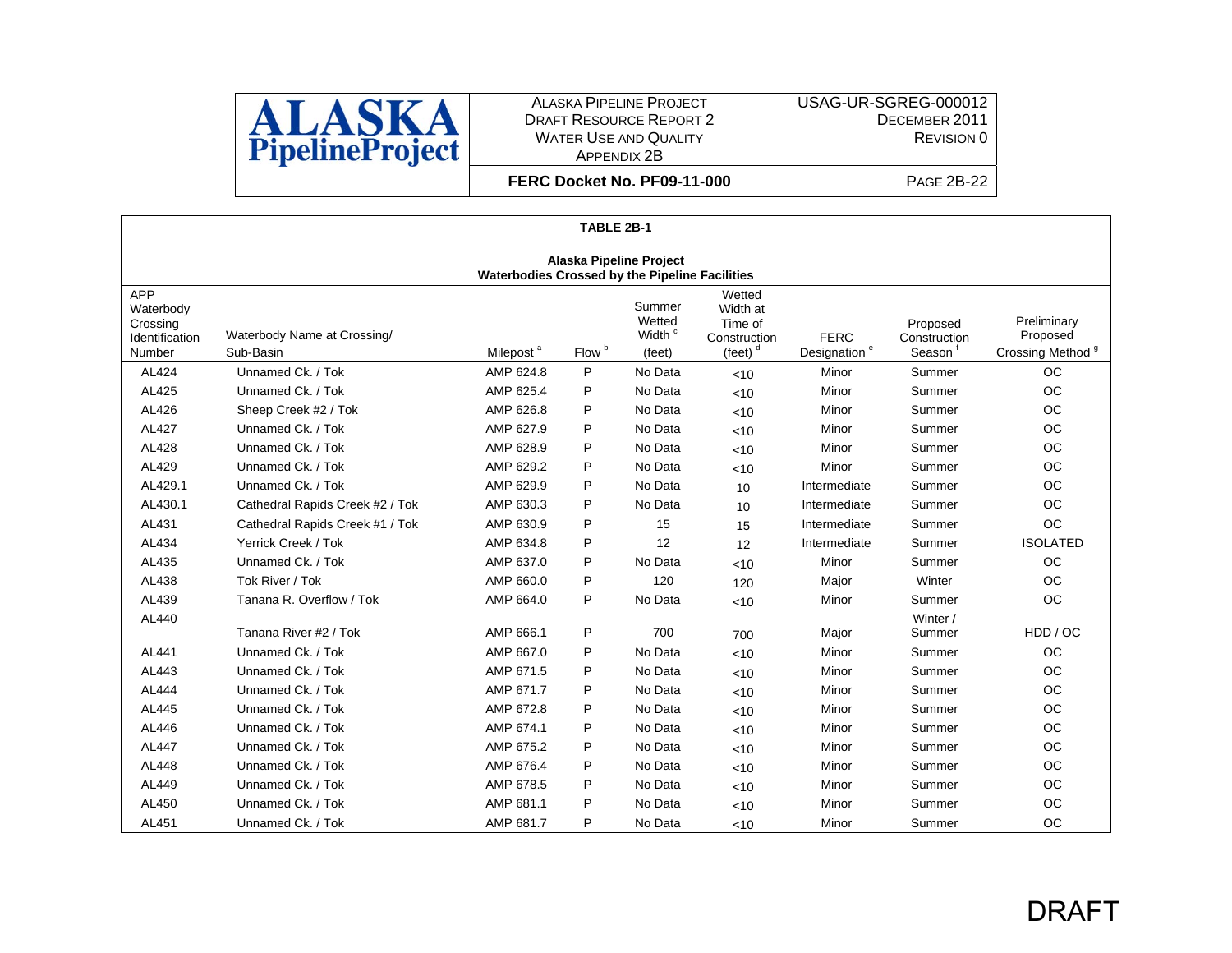

USAG-UR-SGREG-000012 DECEMBER 2011 REVISION 0

**FERC Docket No. PF09-11-000**

| TABLE 2B-1                                                                       |                                                   |           |   |         |          |              |        |                 |  |  |
|----------------------------------------------------------------------------------|---------------------------------------------------|-----------|---|---------|----------|--------------|--------|-----------------|--|--|
| <b>Alaska Pipeline Project</b><br>Waterbodies Crossed by the Pipeline Facilities |                                                   |           |   |         |          |              |        |                 |  |  |
|                                                                                  |                                                   |           |   |         |          |              |        |                 |  |  |
| AL452                                                                            | Unnamed Ck. / Tok                                 | AMP 682.6 | P | No Data | < 10     | Minor        | Summer | <b>OC</b>       |  |  |
| AL453                                                                            | Unnamed Ck. / Tok                                 | AMP 683.6 | P | No Data | < 10     | Minor        | Summer | <b>OC</b>       |  |  |
| AL454                                                                            | Unnamed Ck. / Tok                                 | AMP 685.8 | P | No Data | < 10     | Minor        | Summer | <b>OC</b>       |  |  |
| AL455                                                                            | Unnamed Ck. / Tok                                 | AMP 686.0 | P | No Data | < 10     | Minor        | Summer | OC              |  |  |
| AL456                                                                            | Unnamed Ck. / Tok                                 | AMP 687.7 | P | No Data | < 10     | Minor        | Summer | <b>OC</b>       |  |  |
| AL457                                                                            | <b>Bitters Creek / Tok</b>                        | AMP 688.6 | P | No Data | < 10     | Minor        | Summer | <b>ISOLATED</b> |  |  |
| AL458                                                                            | Bear Tree Creek / Tok                             | AMP 690.5 | P | No Data | $\Omega$ | Minor        | Winter | <b>OC</b>       |  |  |
| AL460                                                                            | Unnamed Ck. / Tok                                 | AMP 695.5 | P | No Data | $\Omega$ | Minor        | Winter | <b>OC</b>       |  |  |
| AL461                                                                            | Unnamed Ck. / Tok                                 | AMP 696.5 | P | No Data | $\Omega$ | Minor        | Winter | <b>OC</b>       |  |  |
| AL462                                                                            | In-Between-Creek / Tok                            | AMP 698.0 | P | No Data | $\Omega$ | Minor        | Winter | <b>OC</b>       |  |  |
| AL463                                                                            | Beaver Creek / Nebesna-Chisana<br><b>Rivers</b>   | AMP 700.1 | P | 30      | 10       | Intermediate | Winter | <b>ISOLATED</b> |  |  |
| AL464                                                                            | Lethe Creek / Nebesna-Chisana Rivers              | AMP 701.9 | P | No Data | $\Omega$ | Minor        | Winter | <b>OC</b>       |  |  |
| AL465                                                                            | Unnamed Ck. / Nebesna-Chisana<br><b>Rivers</b>    | AMP 705.0 | P | No Data | $\Omega$ | Minor        | Winter | <b>OC</b>       |  |  |
| AL466                                                                            | Silver Creek / Nebesna-Chisana Rivers             | AMP 708.2 | P | No Data | $\Omega$ | Minor        | Winter | <b>OC</b>       |  |  |
| AL467                                                                            | Unnamed Ck. / Nebesna-Chisana<br><b>Rivers</b>    | AMP 709.3 | P | No Data | $\Omega$ | Minor        | Winter | <b>OC</b>       |  |  |
| AL468                                                                            | Unnamed Ck. / Nebesna-Chisana<br><b>Rivers</b>    | AMP 710.2 | P | No Data | $\Omega$ | Minor        | Winter | <b>OC</b>       |  |  |
| AL469                                                                            | Unnamed Ck. / Nebesna-Chisana<br><b>Rivers</b>    | AMP 711.9 | P | No Data | $\Omega$ | Minor        | Winter | <b>OC</b>       |  |  |
| AL470                                                                            | Ten Mile Creek / Nebesna-Chisana<br><b>Rivers</b> | AMP 713.7 | P | No Data | $\Omega$ | Minor        | Winter | <b>OC</b>       |  |  |
| AL471                                                                            | Gardiner Creek / Nebesna-Chisana<br><b>Rivers</b> | AMP 719.5 | P | 30      | 25       | Intermediate | Winter | <b>AERIAL</b>   |  |  |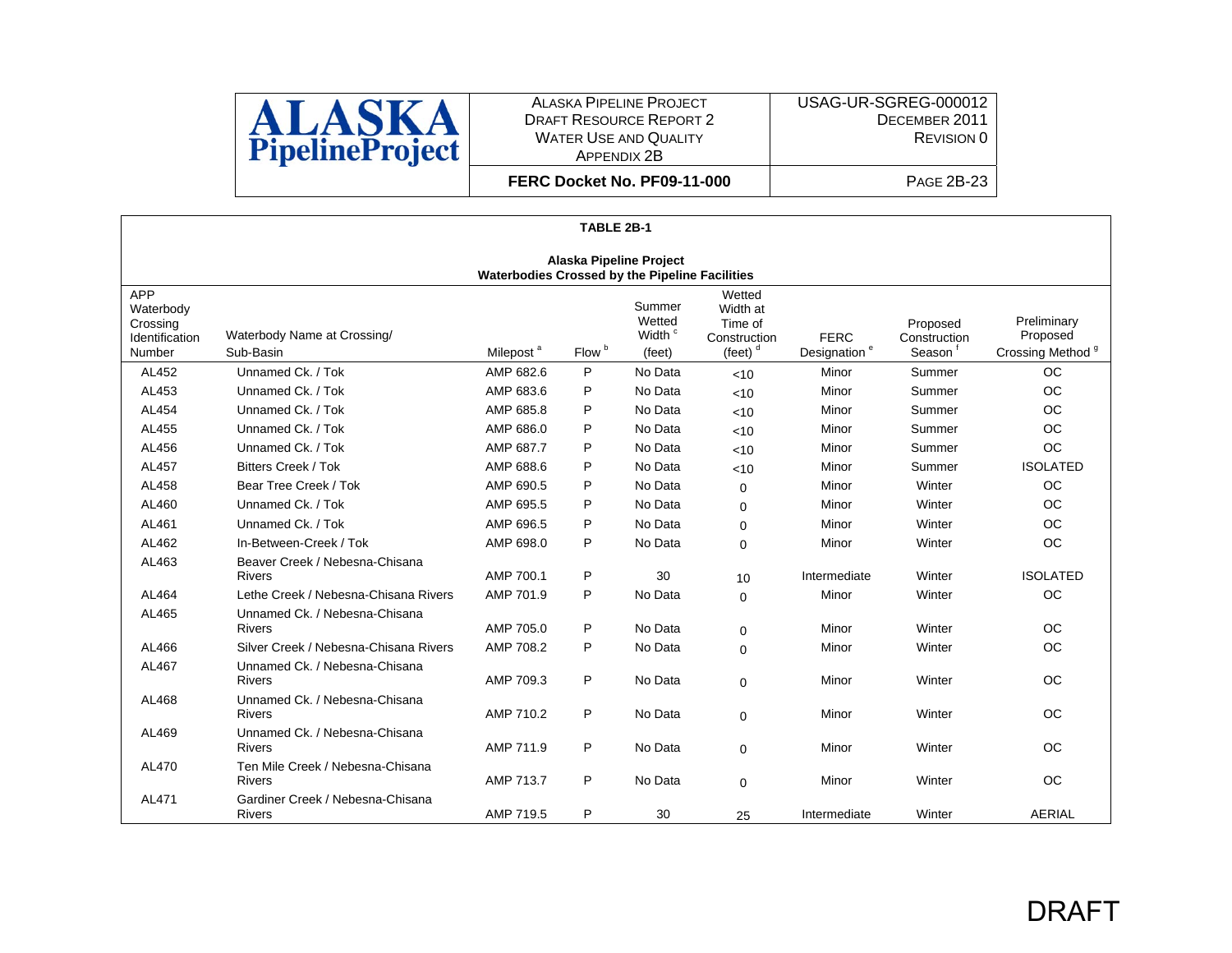

**FERC Docket No. PF09-11-000**

|                                                                           | TABLE 2B-1                                            |                       |                   |                                                  |                                                             |                                         |                                    |                                                         |  |  |
|---------------------------------------------------------------------------|-------------------------------------------------------|-----------------------|-------------------|--------------------------------------------------|-------------------------------------------------------------|-----------------------------------------|------------------------------------|---------------------------------------------------------|--|--|
| Alaska Pipeline Project<br>Waterbodies Crossed by the Pipeline Facilities |                                                       |                       |                   |                                                  |                                                             |                                         |                                    |                                                         |  |  |
| <b>APP</b><br>Waterbody<br>Crossing<br>Identification<br>Number           | Waterbody Name at Crossing/<br>Sub-Basin              | Milepost <sup>a</sup> | Flow <sup>b</sup> | Summer<br>Wetted<br>Width <sup>c</sup><br>(feet) | Wetted<br>Width at<br>Time of<br>Construction<br>(feet) $d$ | <b>FERC</b><br>Designation <sup>e</sup> | Proposed<br>Construction<br>Season | Preliminary<br>Proposed<br>Crossing Method <sup>9</sup> |  |  |
| AL472                                                                     | Bohemian Creek / Nebesna-Chisana<br><b>Rivers</b>     | AMP 724.9             | P                 | No Data                                          | $\Omega$                                                    | Minor                                   | Winter                             | <b>OC</b>                                               |  |  |
| AL474                                                                     | Unnamed Ck. / Nebesna-Chisana<br><b>Rivers</b>        | AMP 729.9             | P                 | No Data                                          | $\Omega$                                                    | Minor                                   | Winter                             | <b>OC</b>                                               |  |  |
| AL475                                                                     | Unnamed Ck. / Nebesna-Chisana<br>Rivers               | AMP 731.0             | P                 | No Data                                          | 0                                                           | Minor                                   | Winter                             | <b>OC</b>                                               |  |  |
| AL476.1                                                                   | Sweetwater Creek / Nebesna-Chisana<br><b>Rivers</b>   | AMP 732.2             | P                 | No Data                                          | 0                                                           | Minor                                   | Winter                             | <b>OC</b>                                               |  |  |
| AL477                                                                     | Island Inlet No. 1 / Nebesna-Chisana<br><b>Rivers</b> | AMP 734.4             | P                 | No Data                                          | $\Omega$                                                    | Minor                                   | Winter                             | ОC                                                      |  |  |
| AL478                                                                     | Island Inlet No. 2 / Nebesna-Chisana<br><b>Rivers</b> | AMP 735.5             | P                 | No Data                                          | $\Omega$                                                    | Minor                                   | Winter                             | <b>OC</b>                                               |  |  |
| AL479.1                                                                   | Desper Creek / Nebesna-Chisana<br>Rivers              | AMP 739.8             | P                 | 40                                               | 35                                                          | Intermediate                            | Winter                             | <b>ISOLATED</b>                                         |  |  |
| AL480                                                                     | Scottie Creek / Nebesna-Chisana<br><b>Rivers</b>      | AMP 741.5             | P                 | 73                                               | 65                                                          | Intermediate                            | Winter                             | <b>AERIAL</b>                                           |  |  |
| AL481                                                                     | Little Scottie Creek / Nebesna-Chisana<br>Rivers      | AMP 742.7             | P                 | No Data                                          | 0                                                           | Minor                                   | Winter                             | <b>OC</b>                                               |  |  |